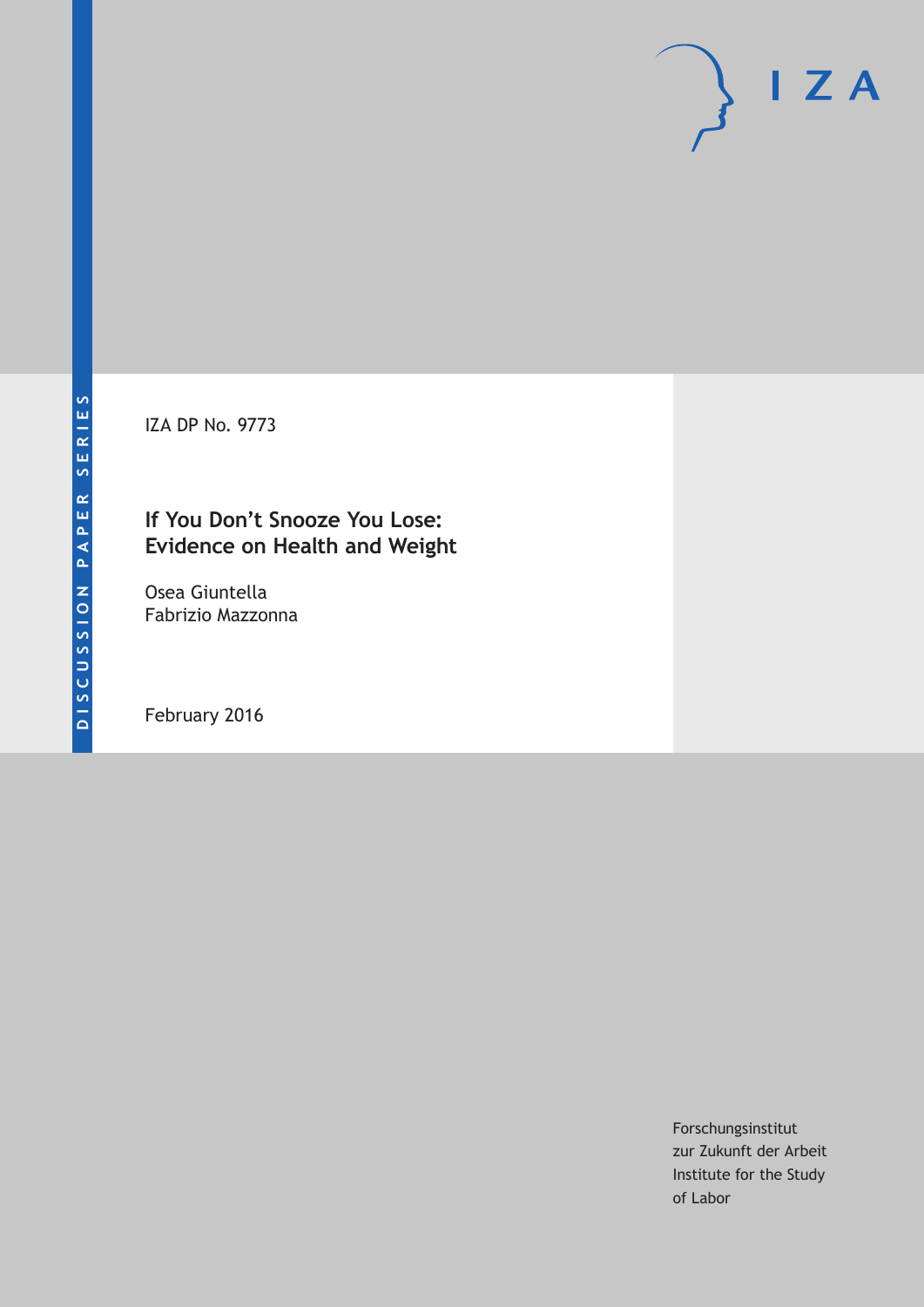# **If You Don't Snooze You Lose: Evidence on Health and Weight**

# **Osea Giuntella**

*University of Oxford and IZA* 

# **Fabrizio Mazzonna**

*Università della Svizzera Italiana (USI)* 

Discussion Paper No. 9773 February 2016

IZA

P.O. Box 7240 53072 Bonn **Germany** 

Phone: +49-228-3894-0 Fax: +49-228-3894-180 E-mail: iza@iza.org

Any opinions expressed here are those of the author(s) and not those of IZA. Research published in this series may include views on policy, but the institute itself takes no institutional policy positions. The IZA research network is committed to the IZA Guiding Principles of Research Integrity.

The Institute for the Study of Labor (IZA) in Bonn is a local and virtual international research center and a place of communication between science, politics and business. IZA is an independent nonprofit organization supported by Deutsche Post Foundation. The center is associated with the University of Bonn and offers a stimulating research environment through its international network, workshops and conferences, data service, project support, research visits and doctoral program. IZA engages in (i) original and internationally competitive research in all fields of labor economics, (ii) development of policy concepts, and (iii) dissemination of research results and concepts to the interested public.

IZA Discussion Papers often represent preliminary work and are circulated to encourage discussion. Citation of such a paper should account for its provisional character. A revised version may be available directly from the author.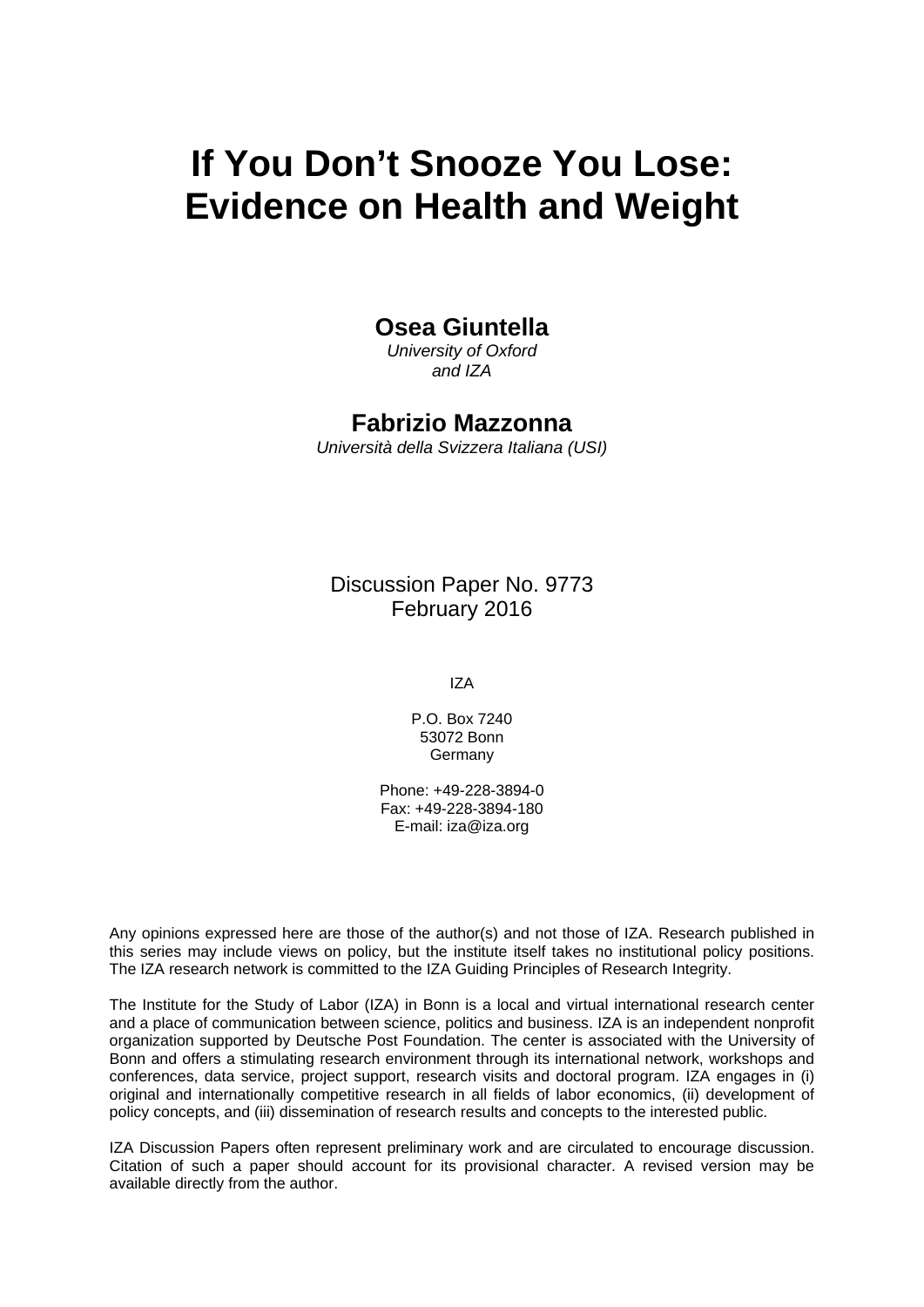IZA Discussion Paper No. 9773 February 2016

# **ABSTRACT**

# **If You Don't Snooze You Lose: Evidence on Health and Weight\***

Most economic models consider sleeping as a pre-determined and homogeneous constraint on individuals' time allocation neglecting its potential effects on health and human capital. Several medical studies provide evidence of important associations between sleep deprivation and health outcomes suggesting a large impact on health care systems and individual productivity. Yet, there is little causal analysis of the effects of sleep duration. This paper uses a spatial regression discontinuity design to identify the effects of sleep on health status, weight, and cognitive abilities. Our results suggest that delaying morning work schedules and school start times may have non-negligible effects on health.

JEL Classification: I12, J22, C31

Keywords: health, obesity, sleep deprivation, time use, regression discontinuity

Corresponding author:

 $\overline{a}$ 

Osea Giuntella University of Oxford Nuffield College Blavatnik School of Government 1 New Road OX11NF, Oxford, Oxfordshire United Kingdom E-mail: osea.giuntella@nuffield.ox.ac.uk

<sup>\*</sup> We are thankful to John Cawley, Martin Gaynor, Daniel Hamermesh, Kevin Lang, Raphael Parchet, Daniele Paserman, Franco Peracchi, Climent Quintana-Domeque, Judit Vall-Castello, Randall Walsh, and Nicolas Ziebarth for their comments and suggestions. We are also grateful to participants at workshops and seminars at the University of Lausanne, Universidad de Navarra, University of Oxford, University of Pittsburgh, Universitat Pompeu Fabra, Stockholm School of Economics, and the University of Warwick.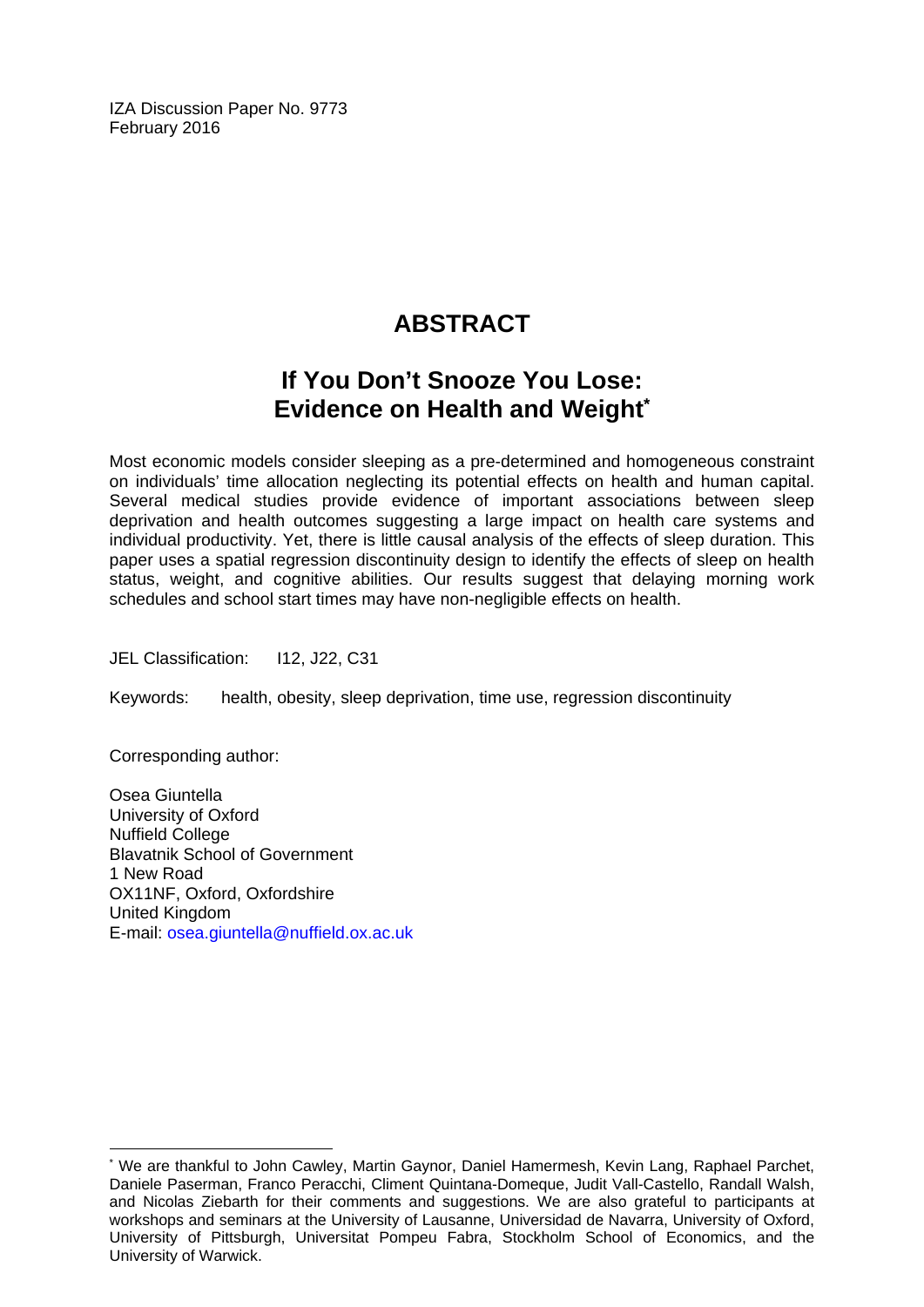## **NON-TECHNICAL SUMMARY**

Sleep deprivation is increasingly recognized as a major public health challenge and one of the most prevalent high-risk behaviours in modern society. It therefore follows that increasing the awareness of the negative effects of sleep deprivation is crucial for the design of policies aimed at reducing the cognitive decline associated with ageing. However, the causal evidence on the effects of sleep deprivation has been so far limited.

This paper exploits a quasi-natural experiment provided by the relationship between circadian rhythms and sleep behaviour to study the effects of sleep deprivation on health and cognitive skills. We focus on the effects of insufficient sleep on general health status and obesity in the US. In particular, we exploit the fact that on the eastern side of a time-zone boundary, sunset occurs an hour later than on the opposite side of the border. As the production of melatonin is affected by environmental light, we show that individuals living in counties on the eastern side of a time zone boundary tend to go to bed later than individuals living in nearby counties on the opposite side of the time zone boundary. However, individuals who have to wake up early in the morning because of their working schedules or because of children's school start times cannot compensate in the morning; thus a later bedtime results in less sleep. Using this variation, we find that sleep deprivation increases the likelihood of reporting poor health status and the incidence of obesity. We also find evidence that sleep duration increases the risk of cognitive impairment.

Our findings suggest that higher propensity to eat late in the evening, regardless of the time spent eating earlier in the day, as well as higher likelihood of dining out and lower likelihood of engaging in moderate or intense physical activity contribute to explain the effects of sleep deprivation on obesity and health status.

These results highlight the importance of developing a public awareness about the negative effect of sleep deprivation and suggest that reshaping social schedules in ways that promote sleeping may have non-trivial effects on health. Many individuals suffer from a misalignment between social and biological time. While working schedules respond to economic incentives and returns to coordination, their costs in terms of negative effects on health and human capital should not be underestimated. Sleep education programs should become a central part of any program aiming at reducing obesity and weight gain in populations at risk.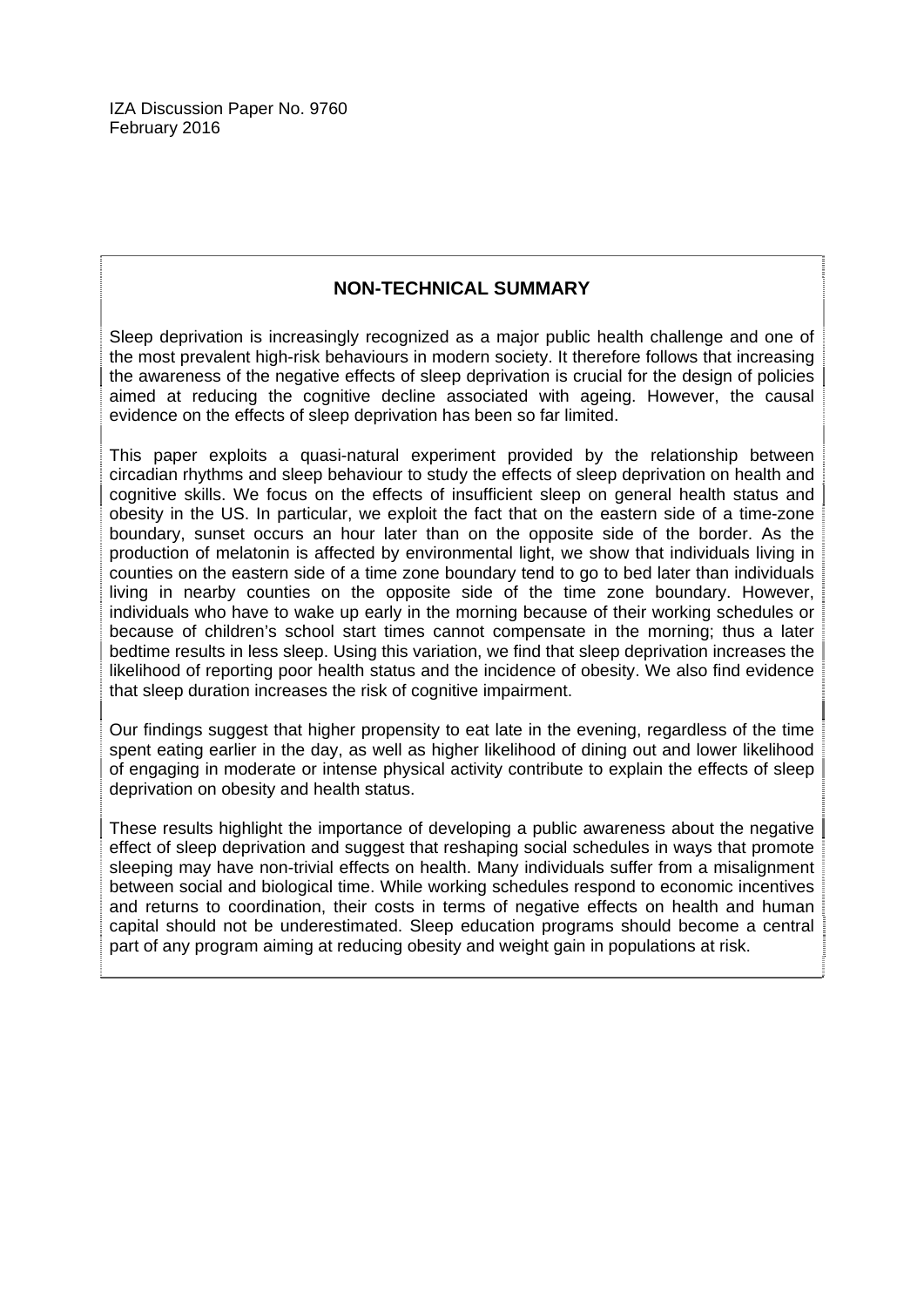### **1 Introduction**

Time is one of our scarcest resources, and economists have long been interested in the analysis of individuals' time use. However, while we spend approximately one-third of our time sleeping, and despite the evidence of important heterogeneity in sleeping in the population, the sources of these differences and the factors affecting sleep duration decisions are not well understood. Most economic models analyzing time allocation regard sleeping as a pre-determined and homogeneous constraint on individuals' time allocation. Notable exceptions are the seminal paper by [Biddle and Hamermesh](#page-28-0) [\(1990\)](#page-28-0) analyzing the relationship between economic incentives and sleep duration and subsequent studies analyzing the determinants of sleep duration (Ásgeirsdóttir and Ólafsson, [2015;](#page-28-1) [Brochu et al.,](#page-28-2) [2012;](#page-28-2) [Szalontai,](#page-31-0) [2006\)](#page-31-0).<sup>[1](#page-4-0)</sup> If sleep deprivation has causal effects on health, the sleep deprivation epidemic may have substantial costs for the health care system. Furthermore, through its effects on health capital and cognitive skills [\(Giuntella](#page-29-0) [et al.,](#page-29-0) [2015\)](#page-29-0), sleep deprivation can also have important effects on human capital and productivity [\(Gibson and Shrader,](#page-29-1) [2014\)](#page-29-1). Sleep deprivation has been associated with a higher likelihood of medical errors and worse performance among doctors and nurses [\(Weinger and Ancoli-Israel,](#page-32-0) [2002\)](#page-32-0). However, we know relatively little about the health and economic consequences of insufficient sleep. In particular, while there is a wide set of studies providing evidence of an important association between sleeping and negative health outcomes, it is unclear whether sleep duration is a cause or a marker of poor health [\(Cappuccio et al.,](#page-28-3) [2010\)](#page-28-3). The goal of this paper is to analyze the causal effects of sleep duration on health, shedding light on the mechanisms underlying this relationship and investigating how sleep duration is affected by social constructs (e.g., work schedules, school start times). To identify the effects of sleep duration we adopt a Spatial Regression Discontinuity Design (RDD).

Insufficient sleep is associated with a higher incidence of chronic diseases (i.e. hypertension, diabetes), cancer, depression and early mortality (see [Cappuccio et al.,](#page-28-3) [2010,](#page-28-3) for a systematic review). Moreover, sleep duration may be an important regulator of body weight and metabolism [\(Taheri et al.,](#page-31-1) [2004;](#page-31-1) [Markwald et al.,](#page-30-0) [2013\)](#page-30-0). Insufficient sleep has been also linked to motor vehicle crashes [\(Lyznicki et al.,](#page-30-1) [1998;](#page-30-1) [Barger et al.,](#page-28-4) [2005\)](#page-28-4). Furthermore, anecdotical evidence suggests that sleep loss played an important role in major industrial disasters (e.g., the Chernobil accident).<sup>[2](#page-4-1)</sup>

Despite the increased attention on sleep deprivation, some estimates suggest that in many countries, individuals are sleeping as much as two hours less per night than did their ancestors one hundred years ago [\(Roenneberg,](#page-30-2) [2013\)](#page-30-2). Figure [1](#page-33-0) illustrates the dramatic shift in the share of individuals reporting less than 6 hours of sleep between 1942 and 1990. A survey conducted in 2013 by the U.S. National Sleep Foundation found that Americans are more sleep-starved

<span id="page-4-0"></span><sup>&</sup>lt;sup>1</sup>The discussion on the economics of sleeping began earlier in the 1970s with an article by [El Hodiri](#page-29-2) [\(1973\)](#page-29-2), continued by [Bergstrom](#page-28-5) [\(1976\)](#page-28-5) and extended by [Hoffman](#page-29-3) [\(1977\)](#page-29-3). However, [Biddle and Hamermesh](#page-28-0) [\(1990\)](#page-28-0) were the first to formalize the analysis of the sleeping decision and econometrically analyze its relationship with economic incentives.<br><sup>2</sup>See

<span id="page-4-1"></span>[http://www.huffingtonpost.com/2013/12/03/sleep-deprivation-accidents-disasters\\_n\\_4380349.](http://www.huffingtonpost.com/2013/12/03/sleep-deprivation-accidents-disasters_n_4380349.html) [html](http://www.huffingtonpost.com/2013/12/03/sleep-deprivation-accidents-disasters_n_4380349.html).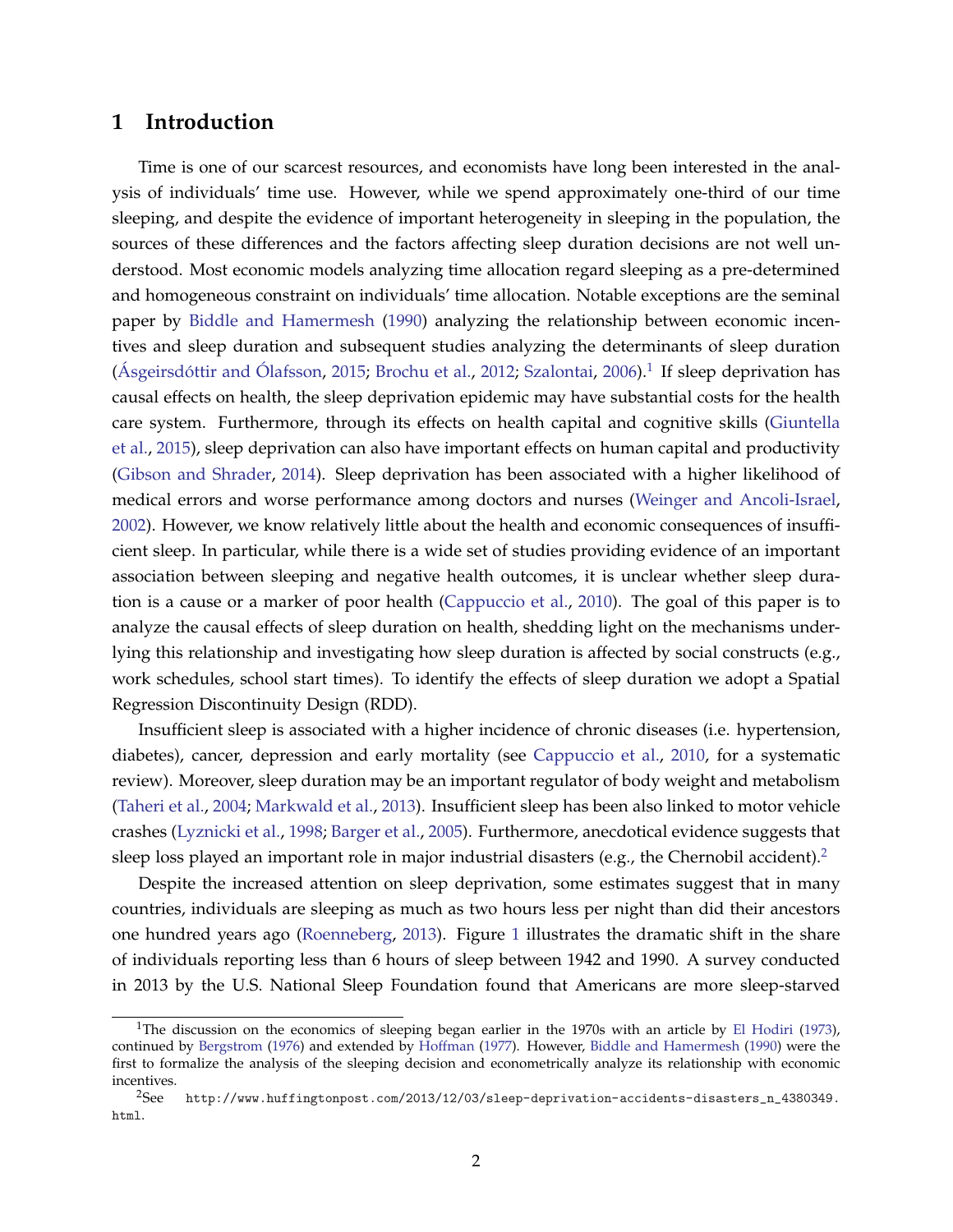than their peers abroad, and the Institute of Medicine (2006) estimates that 50-70 million US adults have sleep or wakefulness disorder [\(Altevogt et al.,](#page-28-6) [2006\)](#page-28-6). Figure [2](#page-34-0) shows that during the workweek, individuals tend to sleep significantly less than the recommended 8 hours but with important heterogeneity with respect to education and work schedules. Consistent with previous studies analyzing the relationship between wages, socio-economic status and sleeping time, we find evidence that education is negatively correlated with sleep duration, suggesting a trade-off between sleeping and income [\(Asgeirsd](#page-28-1) of tire and Olafsson, [2015;](#page-28-1) [Biddle and Hamermesh,](#page-28-0) [1990\)](#page-28-0).<sup>[3](#page-5-0)</sup> Furthermore, regardless of the educational group considered, individuals who begin to work later in the morning tend to sleep longer. In light of these trends, in a recent article in *Nature*, [Roenneberg](#page-30-2) [\(2013\)](#page-30-2) argues that unnatural sleeping and waking times could be the most prevalent high-risk behavior in modern society and proposes a global human sleep study to restructure work and school schedules in ways that may better suit our biological needs.

The causal evidence on the effects of sleep duration has thus far been limited to laboratory studies. However, experimental studies conducted in the lab offer only a limited understanding of both the determinants and consequences of sleep deprivation [\(Roenneberg,](#page-30-2) [2013\)](#page-30-2). Such studies are typically based on people who have been instructed to follow certain sleep patterns (e.g., bedtimes), are not sleeping on their beds, and are affected by laboratory settings (e.g., individuals are often required to sleep with electrodes fastened to their heads). Moreover, most of the experimental evidence focuses on the effects of total sleep deprivation (awake continuously for 1 to 3 days), while few studies evaluate the consequences of chronic partial sleep deprivation (i.e., repeated exposure to sleep durations of less than 6-7 hours per night), a condition that is far more common in reality [\(Van Dongen et al.,](#page-32-1) [2003b;](#page-32-1) [Spiegel et al.,](#page-31-2) [1999;](#page-31-2) [Dinges et al.,](#page-29-4) [1997\)](#page-29-4).

This paper has two main contributions. First, we explore the importance of work schedules and other social constructs (e.g., school start times) in determining sleep duration. Second, we provide a causal estimate of the effects of sleep duration on health using time-use data that are more likely to capture real-world sleeping habits. In particular, we focus on the effects of insufficient sleep on general health status and weight. Both self-reported health status and excessive weight have been shown to have important effects on individuals' productivity and on health care costs [\(Cawley,](#page-29-5) [2015,](#page-29-5) [2004;](#page-29-6) [Burton et al.,](#page-28-7) [2005\)](#page-28-7). Furthermore, we examine the effects on cognitive impairment.

Our identification strategy exploits the discontinuity in sleep duration that occurs at the boundary of a time zone as a result of the discontinuity in sunset time. In counties lying on the eastern (right) side of a time zone boundary, sunset time occurs an hour later than in nearby counties on the opposite side of the boundary. Because of circadian rhythms, the body reacts to environmental light, producing more melatonin when it becomes darker. This is a gradual process known as entrainment. Thus, because sunset occurs at a later hour, individuals on the eastern side of a time zone boundary will tend to go to bed at a later time. $^4\,$  $^4\,$  $^4\,$  In addition, as

<span id="page-5-0"></span> $3$ This is true even if we examine the relationship between hourly wages and sleep duration within each educational group.

<span id="page-5-1"></span> $4$ There is substantial medical evidence indicating how solar cues affect sleep timing (see [Roenneberg et al.,](#page-31-3) [2007,](#page-31-3)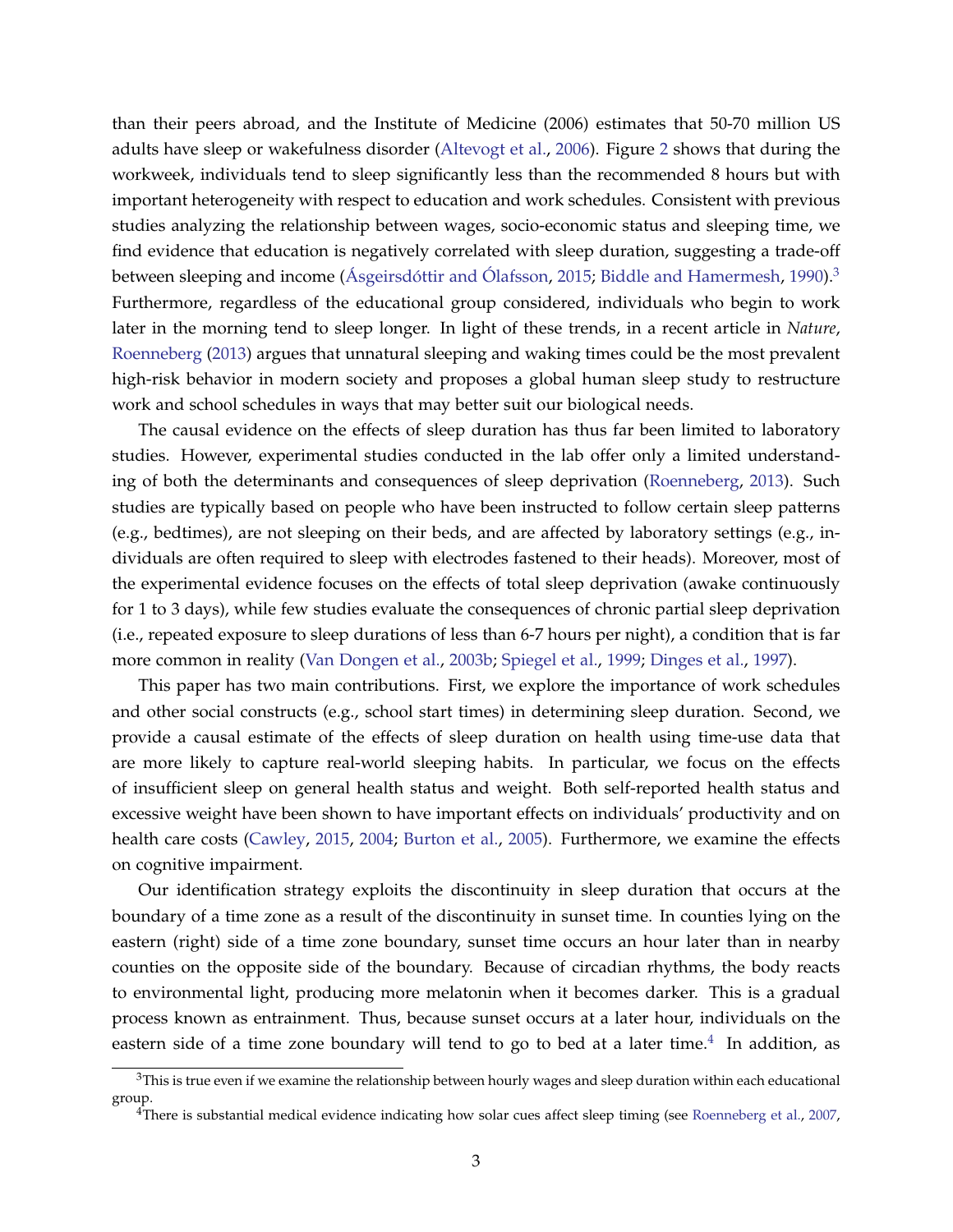prime-time evening shows air at 10 p.m. Eastern and Pacific, 9 p.m. Central and Mountain, TV programs may also affect bedtime and reduce or reinforce the effect of sunset time [\(Hamermesh](#page-29-7) [et al.,](#page-29-7) [2008\)](#page-29-7). Note that if people were to compensate by waking up later, solar and TV cues would have no effect on sleep duration. However, because of economic incentives, social schedules, such as working schedules and school start times, are usually less flexible than biological timing. Thus, many individuals are not able to fully compensate in the morning by waking up at a later time.

Figure [3](#page-35-0) illustrates the variation in average sunset time across US counties. Within a given time zone, eastern counties have earlier sunset times than do more western counties. At the time zone border, there is a sharp discontinuity between counties on the eastern (right) side of the border (late sunset side) and counties on the western (left) side of the border (early sunset side).

Using data on the average bedtime of Jawbone's sleep trackers users across US counties, publicly available on the Jawbone website $^5$  $^5$ , Figure  $4$  illustrates the clear discontinuity in bedtime at each time zone border. The bottom figure provides a zoom at the north border between the Eastern and the Central time zones. The figure shows that people living in counties on the eastern (left) side of a time zone border go to sleep later than people in neighboring counties on the western (right) side of the time zone boundary. These differences in bedtime give rise to differences in sleep duration across time zone borders because many people cannot fully compensate by sleeping longer in the morning. We show that this is particularly true for workers, because standard office hours are the same across borders, and for parents with children, because they are likely constrained by school start times.

Using data from the American Time Use Survey, we show that employed people living in counties bordering the eastern side of a time zone sleep on average 19 fewer minutes than employed people living in neighboring counties on the opposite side of the border because of the one-hour difference in sunset time. More generally, individuals on the eastern side of a time zone boundary are more likely to be sleep deprived, being more likely to sleep less than 6 hours, less likely to sleep at least 8 hours, and less likely to sleep the recommended  $7-8$  hours.<sup>[6](#page-6-1)</sup> The effects are larger among individuals with early working schedules and among individuals with children of school age. We find that TV plays only a limited role in explaining the discontinuities at the border.

The difference in sleep duration across time zone borders gives rise to large differences in the likelihood of being overweight, obese, and in self-reported health. People on the eastern side of

for a review). The daily light-dark cycle governs the so-called circadian rhythms, rhythmic changes in the behavior and the physiology of most species, including humans (e.g., [Vitaterna et al.,](#page-32-2) [2001\)](#page-32-2). Studies have found that these circadian rhythms follow an approximately 24-hour cycle and are governed by the suprachiasmatic nucleus (SCN), or internal pacemaker also known as the body's master clock. The SCN synchronizes biological rhythms with environmental light, a process known as "entrainment". When there is less light, the SCN stimulates the production of melatonin, also known as "the hormone of darkness", which in turn promotes sleep in diurnal animals, including humans [\(Aschoff et al.,](#page-28-8) [1971;](#page-28-8) [Duffy and Wright,](#page-29-8) [2005;](#page-29-8) [Roenneberg et al.,](#page-31-3) [2007;](#page-31-3) [Roenneberg and Merrow,](#page-31-4) [2007\)](#page-31-4).

<span id="page-6-0"></span><sup>&</sup>lt;sup>5</sup>Jawbone is one of the leading producers of wearable devices. The figure was downloaded from the Jawbone blog, <https://jawbone.com/blog/circadian-rhythm/>. We accessed the data on January 31, 2015

<span id="page-6-1"></span><sup>&</sup>lt;sup>6</sup>See the recent sleep guidelines from the National Heart, Lung, and Blood Institute [http://www.cdc.gov/sleep/](http://www.cdc.gov/sleep/about_sleep/how_much_sleep.htm) [about\\_sleep/how\\_much\\_sleep.htm](http://www.cdc.gov/sleep/about_sleep/how_much_sleep.htm)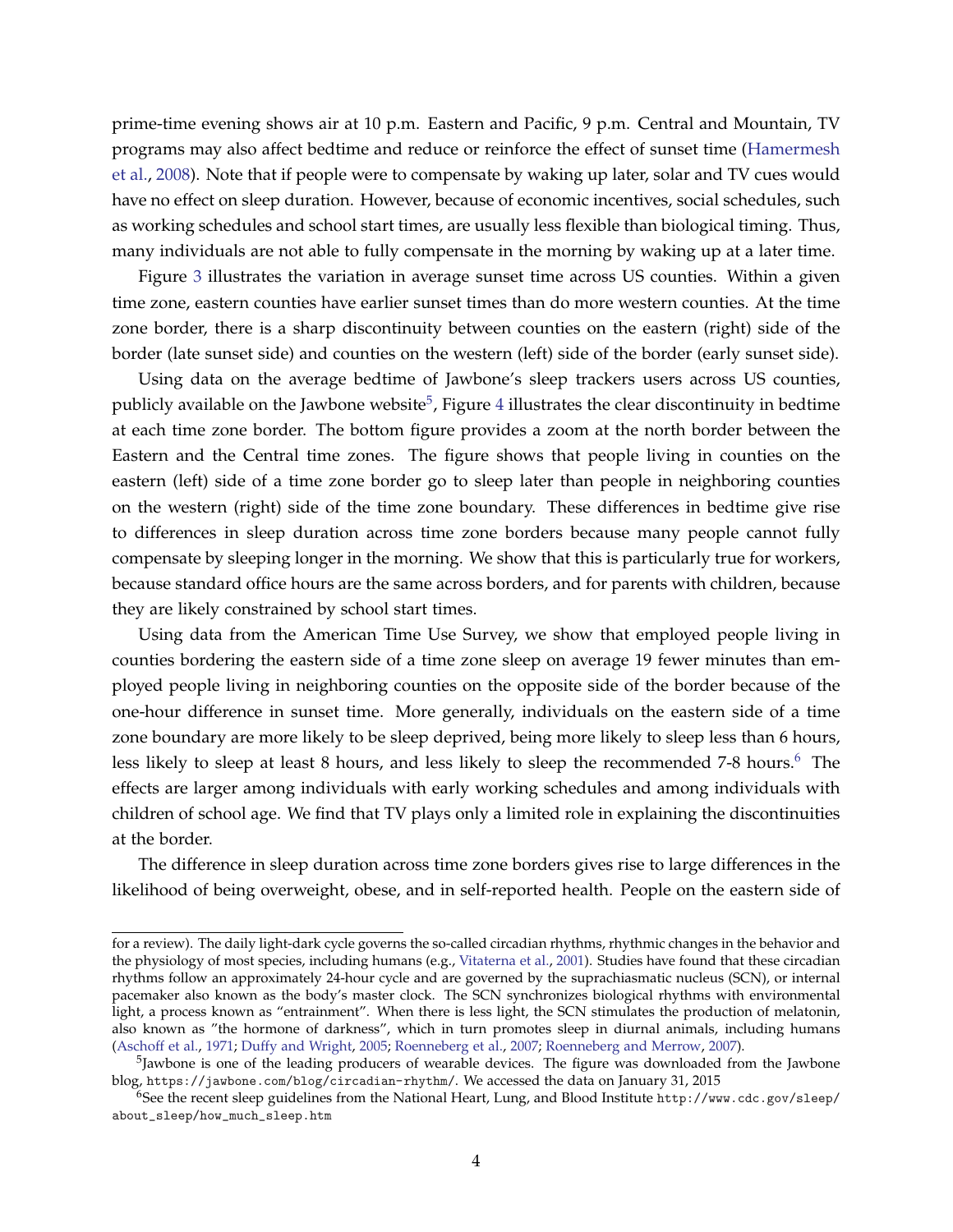a time zone boundary are 10% more likely to be overweight, 23% more likely to be obese, and 30% more likely to report a poor-health status. It is worth noting that, especially in the case of weight measures, these are the consequences of a long-term-exposure to sleep restrictions. This is confirmed by the evidence of larger effects among older workers (over 40). These findings are consistent with the growing evidence that sleep debt is associated with metabolic and endocrine alterations that have long-term physiopathological consequences [\(Spiegel et al.,](#page-31-2) [1999;](#page-31-2) [Knutson](#page-30-3) [and Van Cauter,](#page-30-3) [2008\)](#page-30-3). Furthermore, the magnitude of the effects is comparable with the associations found in epidemiological studies [\(Moreno et al.,](#page-30-4) [2006;](#page-30-4) [Hasler et al.,](#page-29-9) [2004;](#page-29-9) [Cappuccio et al.,](#page-28-9) [2008\)](#page-28-9) and consistent with previous evidence from animal studies finding large effects of partial sleep deprivation on weight [\(Knutson et al.,](#page-30-5) [2007\)](#page-30-5).<sup>[7](#page-7-0)</sup> Finally, using data from the 2000 US Census, we find evidence of a discontinuity in cognitive impairment, suggesting that sleep deprivation may have important effects on cognitive skills.

We then turn to the analysis of the possible mechanisms underlying the relationship between sleeping and health and excessive weight. There are several biological channels through which sleep deprivation may affect individual health, weight gain, and cognitive impairment. First, sleep duration and quality are important predictors of levels of Hemoglobin A1c, an important marker of blood sugar control [\(Knutson et al.,](#page-30-6) [2006\)](#page-30-6). In addition, insufficient sleep increases the level of chemicals linked with inflammation [\(Irwin et al.,](#page-30-7) [2006\)](#page-30-7). Furthermore, the medical literature associates sleep deprivation with a reduction of leptin, the so-called "satiety hormone", and with an increase of ghrelin, also known as the "hunger hormone" [\(Ulukavak et al.,](#page-31-5) [2004\)](#page-31-5). Moreover, behavioral studies show that sleep loss increases the likelihood of gaining excessive weight by increasing the consumption of fats and carbohydrates and by reducing the likelihood of being engaged in moderate or intense physical activity [\(Greer et al.,](#page-29-10) [2013;](#page-29-10) [Markwald et al.,](#page-30-0) [2013\)](#page-30-0). Sleep deprivation may induce fatigued individuals to eat more– in particular to eat more carbohydrates– to sustain their wakefulness while their exhaustion may simultaneously reduce their physical activity, leading to an increase in weight gain. Finally, there is evidence that sleep deprivation is associated with global decreases in brain activity mediating attention and higherorder cognitive processes [\(Thomas et al.,](#page-31-6) [2000;](#page-31-6) [Williamson and Feyer,](#page-32-3) [2000\)](#page-32-3). Consistent with these studies, we find evidence that individuals on the eastern side of the time zone border are more likely to eat late in the evening than their neighbors on the western side of the time zone border, regardless of the number of times or the time spent eating earlier in the day. Those to the east of the border are also more likely to eat out and less likely to engage in physically intensive activities.

Our results are robust to a large battery of robustness checks. First, we show that there is no discontinuity in predetermined characteristics known not to be affected by the treatment (sleeping). In particular, we find that individuals' height does not differ systematically across the time zone border and that there is no evidence of any significant relationship with human capital

<span id="page-7-0"></span><sup>&</sup>lt;sup>7</sup>[Moreno et al.](#page-30-4) [\(2006\)](#page-30-4) find that among Brazilian truck drivers sleep duration  $\lt 8$  h per day was associated with a 24% greater odds of obesity, while [Hasler et al.](#page-29-9) [\(2004\)](#page-29-9) find that every extra hour increase of sleep duration was associated with a 50% reduction in risk of obesity.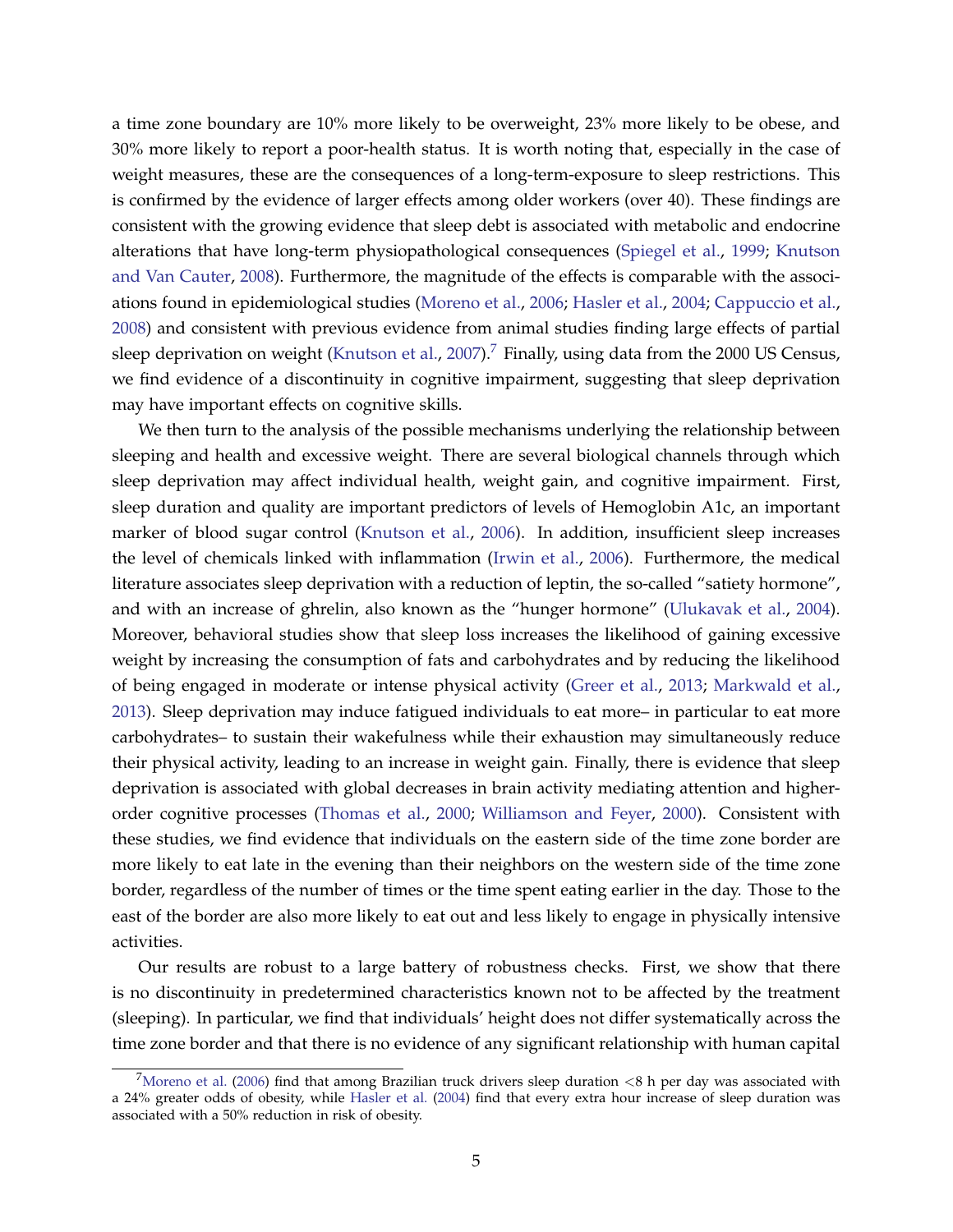indicators at the beginning of the 20th century when time zones had not yet been introduced in the United States. Moreover, by examining population density, home (and rent) values and commuting time, we do not find any evidence of residential sorting across the time zone borders.

Overall, our results suggest that sleeping has important effects on health status and weight. Furthermore, the heterogeneity of our results with respect to occupational and demographic characteristics suggests that sleep duration is importantly affected by social constructs such as working schedules and school start times that could be restructured in ways that may better suit our biological needs. In particular, we find that the differences in sleep duration are driven by workers beginning to work before 8:30am and larger among individuals waking up early to bring children to school. Delaying the start of work after 8:30am would eliminate the differences in sleep duration at the time zone border and, more generally, improve average sleep duration in the US.

Our paper contributes to a small but growing number of studies analyzing the consequences of sleep deprivation. In a recent study, [Jin and Ziebarth](#page-30-8) [\(2015\)](#page-30-8) study the health effects of Daylight Saving Time (DST) and find that health slightly improves in the short run (4 days) when clocks are set back by one hour in the fall but no evidence of detrimental effects when moving from standard time to DST in the spring. Using a similar strategy, [Smith](#page-31-7) [\(forthcoming\)](#page-31-7) shows that DST increases fatal crashes. Exploiting the time and geographical variation in sunset time within each time zone, [Gibson and Shrader](#page-29-1) [\(2014\)](#page-29-1) find that a one-hour increase in average daily sleep increases productivity to a greater extent than does a one-year increase in education. Similarly, [Bonke](#page-28-10) [\(2012\)](#page-28-10) examines productivity differences between morning and evening chronotypes. Finally, this paper is also related to the studies analyzing the effects of school start times on academic achievement [\(Carrell et al.,](#page-28-11) [2011;](#page-28-11) [Edwards,](#page-29-11) [2012;](#page-29-11) [Stewart,](#page-31-8) [2014\)](#page-31-8) and showing that even small differences in school start times can have large effects on academic outcomes. However, none of these papers exploits the sharp discontinuity at time zone borders or analyzes the medium and long-run health consequences of sleep restrictions.

This paper is organized as follows. In Section 2, we briefly discuss the context. Section 3 describes our identification strategy, the empirical specification and the data used in our analysis. In Section 4, we examine the relationship between sunset time and sleeping and its heterogeneity in the population. Section 5 discusses the main results and the mechanisms underlying our main results. Section 6 illustrates a battery of robustness checks. Concluding remarks are provided in Section 7.

### **2 Background: US Time Zones and Solar and TV Cues**

#### **2.1 US Time-zones**

As shown in Figure 3, the contiguous United States is divided into 4 four main time zones (Eastern, Central, Mountain, and Pacific). The time zones were first introduced in the US in 1883 to regulate railroad traffic. However, even in relatively nearby areas, scheduling was far from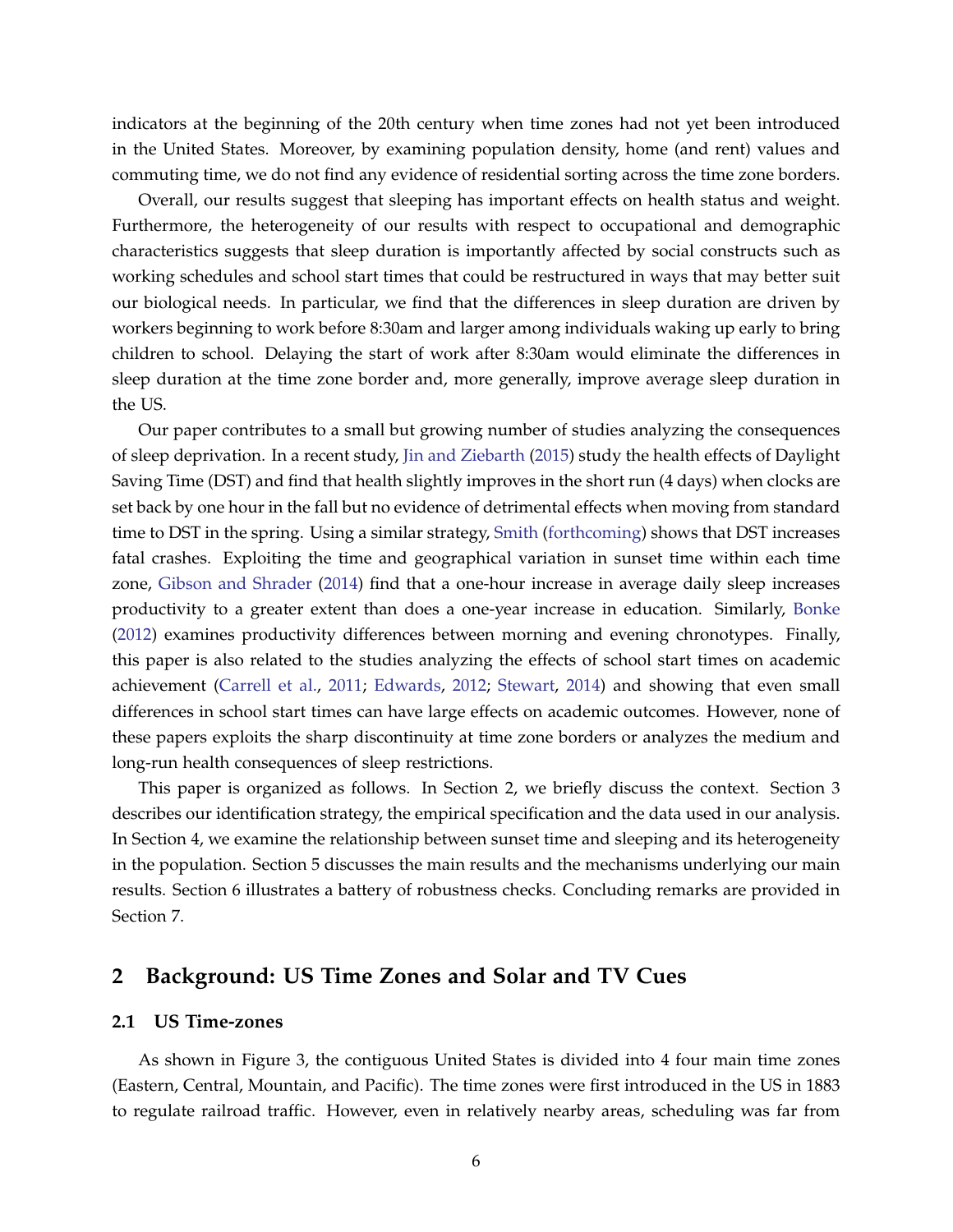being uniform at that time [\(Hamermesh et al.,](#page-29-7) [2008;](#page-29-7) [Winston et al.,](#page-32-4) [2008\)](#page-32-4). The four current U.S. time zones were officially established with the Standard Time Act of 1918, and there have only been minor changes since then, primarily at their boundaries. The Eastern time zone was set -5 hours with respect to Greenwich Mean Time (GMT), and the other three time zones (Central, Mountain and Pacific) differ from that by -1, -2, and -3 hours, respectively. It is worth noting that time zone borders do not always coincide with state borders. In 12 of the contiguous US states, different counties follow different time zones.

The introduction of DST was, by contrast, more troublesome. The DST was first adopted in 1918, during World War I, as in other countries as a means to conserving energy. However, because of its unpopularity, it was repealed after the war. The current DST was introduced in 1966 with the Uniform Time Act. Changes to the DST schedule were then made in 1976 and 2007, when DST was extended by 4 weeks. Since 2007, in most of the US, clocks are set one hour ahead in early March, and are set one hour back early in November. However, Arizona has not observed DST since 1967, while Indiana, with the exception of some counties at the border between the Central and Eastern time zones, did not follow DST until 2006.

Since 1918, a few counties petitioned the Department of Transportation for a change in their time zones. Over time there, has been a westward movement of time zone boundaries. While this movement clearly makes the time zone boundary endogenous, as [Gibson and Shrader](#page-29-1) [\(2014\)](#page-29-1) note, the westward movement of boundaries would have, if anything, negative effects on sleep duration, as counties moving to the eastern side of a time zone boundary would move from early sunset areas to late sunset areas.

#### <span id="page-9-0"></span>**2.2 Timing of Television Programs**

Television networks usually broadcast two separate feeds, namely the "eastern feed" that is aired at the same time in the Eastern and Central time zones and the "western feed" for the Pacific time zone. In the Mountain time zone, networks may broadcast a third feed on a one-hour delay from the Eastern time zone. Television schedules are typically posted in Eastern/Pacific time, and thus, programs are conventionally advertised as "tonight at 9:00/8:00 Central and Mountain". Therefore, in the two middle time zones, television programs start nominally an hour earlier than in the Eastern and Pacific time zones. As [Hamermesh et al.](#page-29-7) [\(2008\)](#page-29-7) and [Winston et al.](#page-32-4) [\(2008\)](#page-32-4) note, this practice originated in the 1920s when, because of the radio transmission technology available at the time, broadcasting would be simultaneous in the Central and Eastern time zones and the same program would be received an hour earlier in the Central time zone - while Mountain and Pacific time zones would receive repeats. With the beginning of TV broadcasting, it became customary for the Eastern feed to be delayed by one hour in the Mountain time zone. These differences in the timing of TV shows have persisted over time such that prime time in the two coastal zones runs from 8pm to 11pm, while in the two middle time zones, it runs from 7pm until 10pm. As this practice was introduced even before the beginning of TV broadcasting and responded to people's preferences for live performances at desirable times, [Hamermesh et al.](#page-29-7)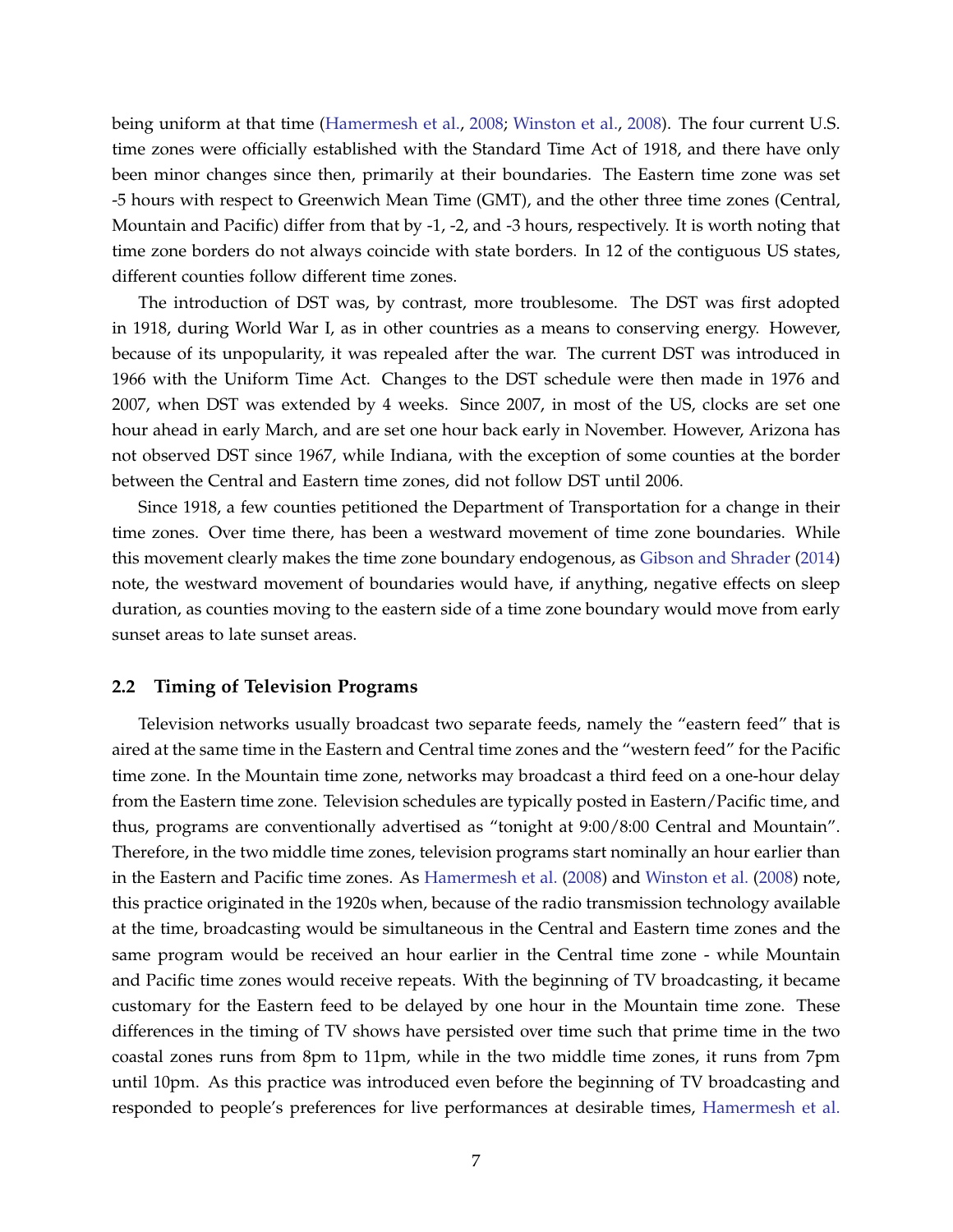[\(2008\)](#page-29-7) argue that TV cues can be considered external to agents, while nevertheless affecting their timing, and show that the scheduling of television programs affects timing and bedtime.

While, by construction, sunset occurs an hour later on the eastern side of each time zone border (EC, CM, MP), prime time shows may reinforce or reduce the sunset effect. In particular, prime time shows start nominally an hour later on the eastern side of the time zone boundary between the Central and Eastern time zones, an hour earlier on the eastern side of the time zone boundary between Mountain and Pacific, and at the same time along the counties bordering with the time zone border between Central and Mountain time zones.<sup>[8](#page-10-0)</sup>

Thus, we expect that if TV schedules affect individual bedtime, the discontinuity in bedtime should be larger along the Central–Eastern time zone border and smaller along the Pacific– Mountain time zone border. We examine the role of TV schedules in Section [4.3.](#page-17-0)

# **3 Identification Strategy and Empirical Specification**

#### <span id="page-10-1"></span>**3.1 Identification Strategy**

The empirical analysis in this paper focuses on the effect of sleep deprivation on health (overweight, obesity, and self-reported health). A simple comparison of people with different sleeping behavior would not allow us to identify the causal effect of sleep deprivation on health because of both reverse causality and several potential confounding factors (e.g., stress, type of occupation).

In this paper, we address the identification problem by using a spatial RDD that contrasts the sleeping behavior of residents on either side of the three main US time zone borders (Eastern– Central, Central–Mountain and Mountain–Pacific). The intuition is that, because of the one-hour difference in sunset time and because of circadian rhythms, individuals in counties bordering on the eastern side of the time zone border go to bed later than people in neighboring counties on the opposite side of the border. However, these individuals are otherwise very similar, as we document in Section 3.3. Figure [5](#page-37-0) illustrates the sharp discontinuity in sunset time at the border, aggregating the average sunset time of the US counties based on the distance (in miles) from the closest time zone border. This discontinuity is mirrored by the observed difference in average bedtime at the time zone border (see Figure [4\)](#page-36-0). In Section [4,](#page-15-0) we show that this difference in average bedtime generates significant differences in sleeping behavior, as people on the eastern border of a time zone boundary do not completely compensate for this difference by waking up later. This is especially true for workers who must cope with standard office hours that are approximately the same across borders (office hours usually begin at 8am or 9am) and for people with children of school age. As we noted above, the discontinuity in bedtime may be more (less) marked on the Eastern–Central (Pacific–Mountain) border if individuals' bedtimes are affected by TV cues.

<span id="page-10-0"></span> $8$ Note that in practice, we do not include Arkansas and Idaho as after imposing our sample restrictions we are left with no observations for these two states in the in the ATUS sample.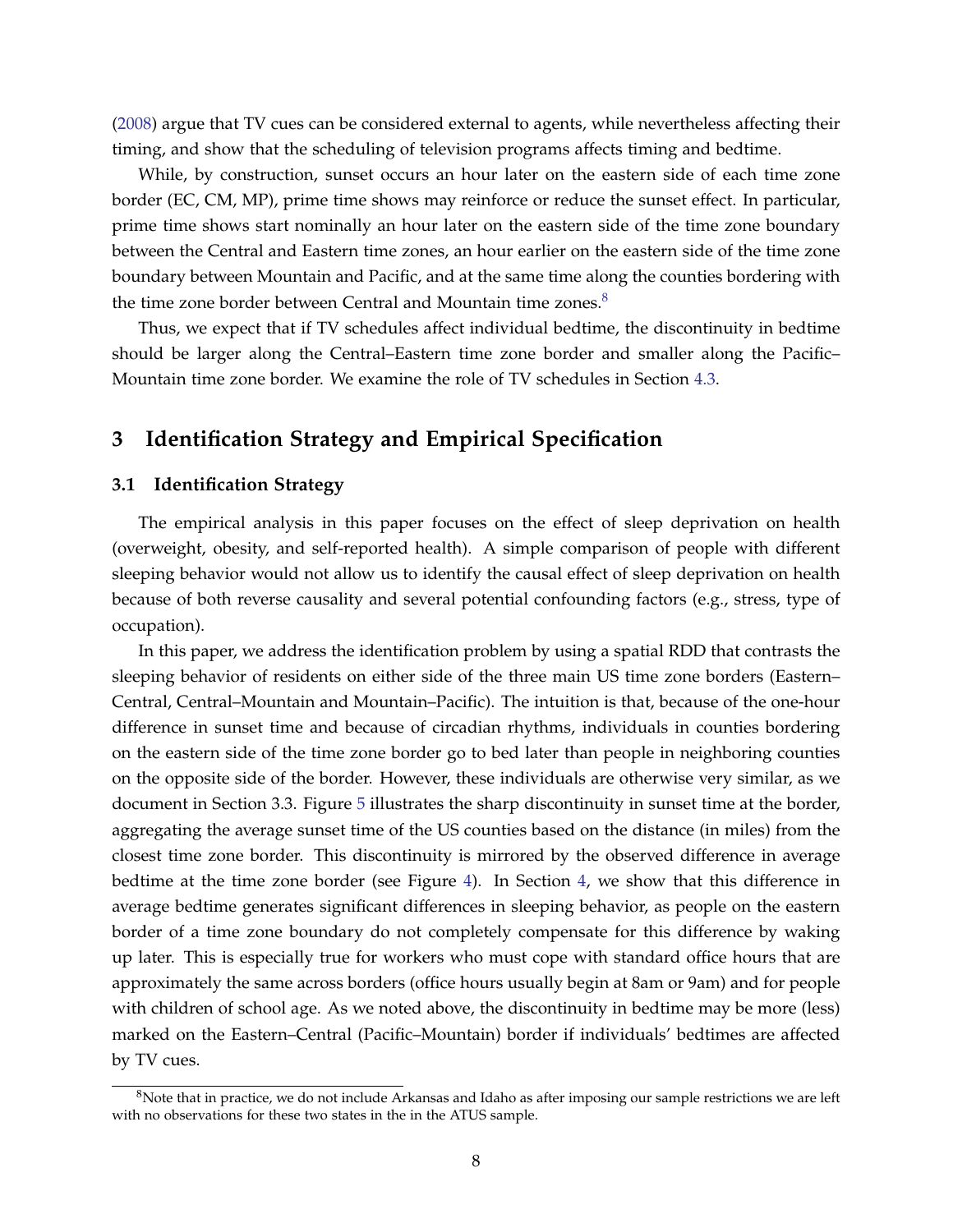Our identification strategy exploits this spatial discontinuity in sleep duration. If we focus on a reasonably small bandwidth around each time zone and if we expect a causal relationship between sleep duration and health, the observed sleeping difference should generate differences in health (here measured using weight and self-reported health) that should not be confounded by other observable and unobservable characteristics. For simplicity, we assume that the relationship between sleep duration and health is linear. Under this assumption, our estimation strategy allows us to estimate the effect of sleeping duration on health. We discuss and test for the presence of non-linear effects in the robustness checks. Furthermore, we consider non-linear metrics of sleep duration in the empirical analysis.

A natural concern is that daylight exposure may vary across the time zone border and thus violate the exclusion restriction. For instance, sunlight exposure increases the production of vitamin D, which is usually associated with mood and depression (e.g., [Kjærgaard et al.,](#page-30-9) [2012\)](#page-30-9). As we control for latitude and compare nearby counties, two locations at the same latitude but on the opposite side of a time zone boundary will experience the same daylight duration and differ only in the timing of daylight. $9$  Thus, sorting on daylight duration would not bias our estimates because daylight duration is fixed. Although the timing of daylight may affect individuals' exposure to environmental light during their waking activities, it is worth noting that, if there is a difference in actual daylight exposure across the time zone border, this should advantage individuals living on the eastern side of the time zone border who would be exposed to a later sunset time. A related concern is that sunset time may directly affect weight not only through the effects on sleep but also through its effects on daylight exposure and physical activity. However, previous studies suggest that, if anything, light exposure would increase physical activity [\(Roenneberg et al.,](#page-31-9) [2012;](#page-31-9) [Wolff and Makino,](#page-32-5) [2012\)](#page-32-5). Thus, the difference in daylight exposure might introduce a downward bias in the estimated effect of sleep duration on health and weight.

It is worth noting that the health differences across bordering counties, particularly in the case of weight, are likely to be the result of long-term exposure to chronic and partial "sleep deprivation" as supported by recent experimental studies providing evidence of cumulative effects of short sleep duration [\(Van Dongen et al.,](#page-32-6) [2003a;](#page-32-6) [Spiegel et al.,](#page-31-2) [1999\)](#page-31-2). In other words, what we measure when analyzing the effect of a one-hour increase in sleep duration is not the effect of a one-hour difference in sleep duration in the night preceding the survey interview but rather the average effect of a long-term exposure to a one-hour difference in sleep that depends on the time spent in a given location.Indeed, we show that this effect is larger for older than for younger people, as older people have been exposed for a longer time period than younger people to differential sunset time. Moreover, if people often change their residence, it is likely that the estimated effect on health represents only a lower bound of the true effect, unless healthier individuals systematically move from the eastern to the western side of each time zone border. In the

<span id="page-11-0"></span> $^9$ In the robustness checks, we consider the potential impact of geographical and seasonal heterogeneity in daylight duration.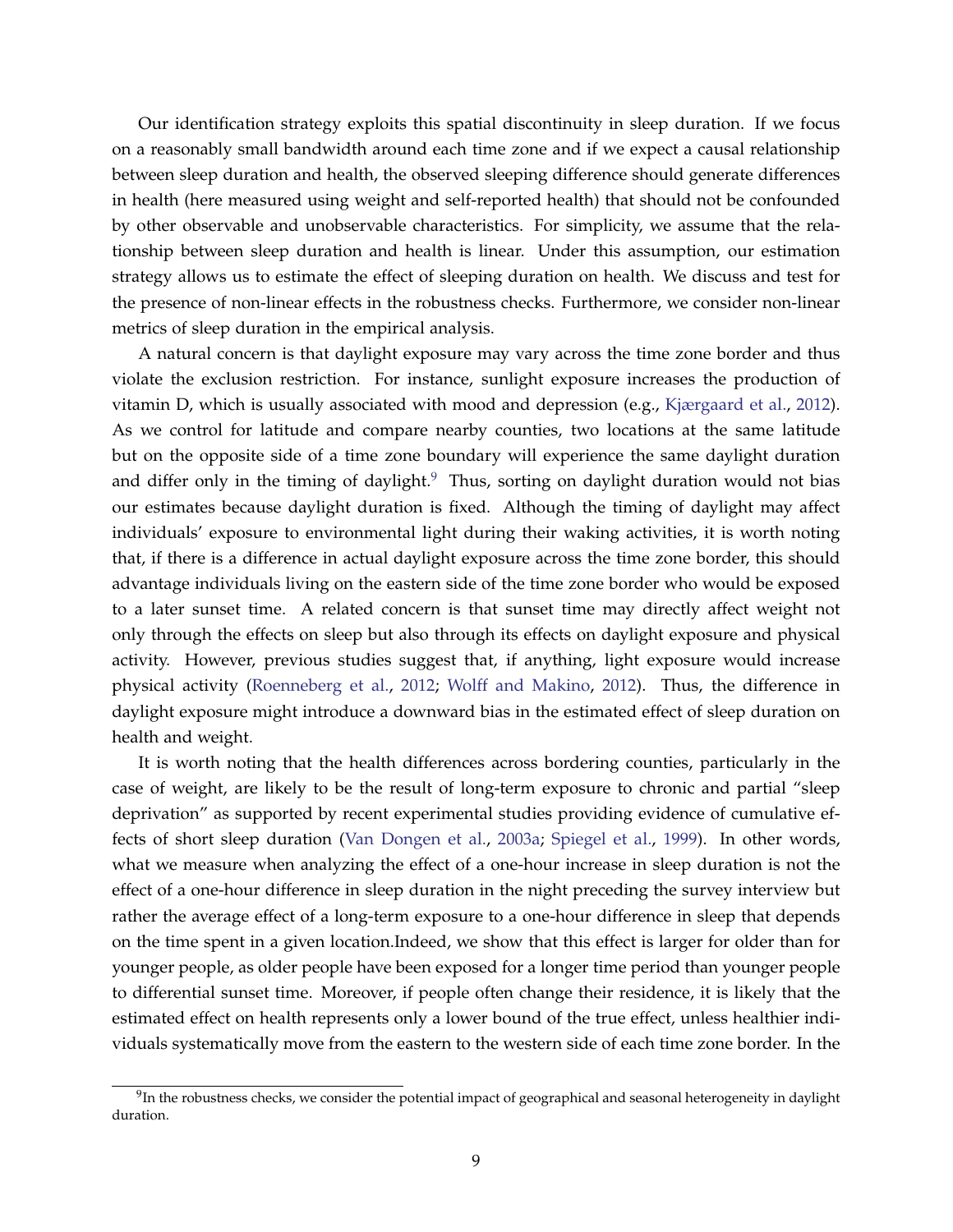robustness checks reported in Section [6,](#page-24-0) we implement a large battery of tests for residential sorting across bordering counties and find no evidence of it. In particular, we test for the presence of discontinuities in pre-determined characteristics for which we have data –namely respondents' height and literacy rates in 1900– and for discontinuities in population density, home (and rent) values and commuting time.

From an econometric perspective, the general idea in an RD design is that the probability of receiving a treatment (an additional hour of sleep) is a discontinuous function of a continuous treatment-determining variable (sunset time). However, the treatment in our case does not change from 0 to 1 at the time zone border. Our running variable, *D*, is the distance (in miles) from the time zone border. Distance is positive for counties on the eastern side of the border  $(D > 0)$  and negative for counties on the western side  $(D < 0)$ . Let  $E_e(H) \equiv \lim_{\epsilon \to 0} E(H|D = 0 + \epsilon)$  and  $E_w(H) \equiv \lim_{\epsilon \to 0} E(H|D = 0 - \epsilon)$  define the expectation for the two sides of our observed health outcomes when approaching the border from East (*e*) and West (*w*).

If we assume that there are no other unobservable characteristics that change at the border, contrasting the health outcome, *H*, at the time zone border,  $E_e(H) - E_w(H)$ , measures the effect of the sleeping differences at the border generated by the time zone change. This identification is clearly fuzzy because it does not generate a sharp discontinuity in sleeping hours. In fact, people may partially offset the effect of the different sunset time by adjusting their sleeping or waking time. This means that we need to use a 2SLS strategy that "inflates" the reducedform effect,  $E_e(H) - E_w(H)$ , taking into account the sleep duration (*S*) difference at the border,  $E_e(S) - E_w(S)$ . Therefore, our fuzzy spatial RDD may be seen as a Wald estimator around the time zone discontinuity:

<span id="page-12-0"></span>
$$
\tau_{RDD} = \frac{E_e(H) - E_w(H)}{E_e(S) - E_w(S)}.
$$

#### **3.2 Empirical Specification**

Specifically, we exploit the geographical variation in sunset time at the border, estimating the following two equations:

$$
H_{ic} = \alpha_0 + \alpha_1 S_{ic} + \alpha_2 D_c + \alpha_3 D_c * E B_c + X'_{ic} \alpha_4 + C'_c \alpha_5 + I'_{ic} \alpha_6 + u_{ic}
$$
 (1)

$$
S_{ic} = \gamma_0 + \gamma_1 EB_c + \gamma_2 D_c + \gamma_3 D_c * EB_c + X'_{ic}\gamma_4 + C'_c\gamma_5 + I'_{ic}\gamma_6 + \nu_{ic}
$$
 (2)

where *Sic* is the sleep duration of individual *i* in county *c*; *EB<sup>c</sup>* is an indicator for the county being on the eastern side of a time zone boundary; *D<sup>c</sup>* is the distance to the time zone boundary "running variable" (or forcing variable) using the county centroid as an individual's location; the vector *Xic* contains standard socio-demographic characteristics such as age, sex, race, education, marital status, and number of children; and *C<sup>c</sup>* are county characteristics, such as region (Northeast, Midwest, South, West), latitude and longitude and whether the respondent lives in a very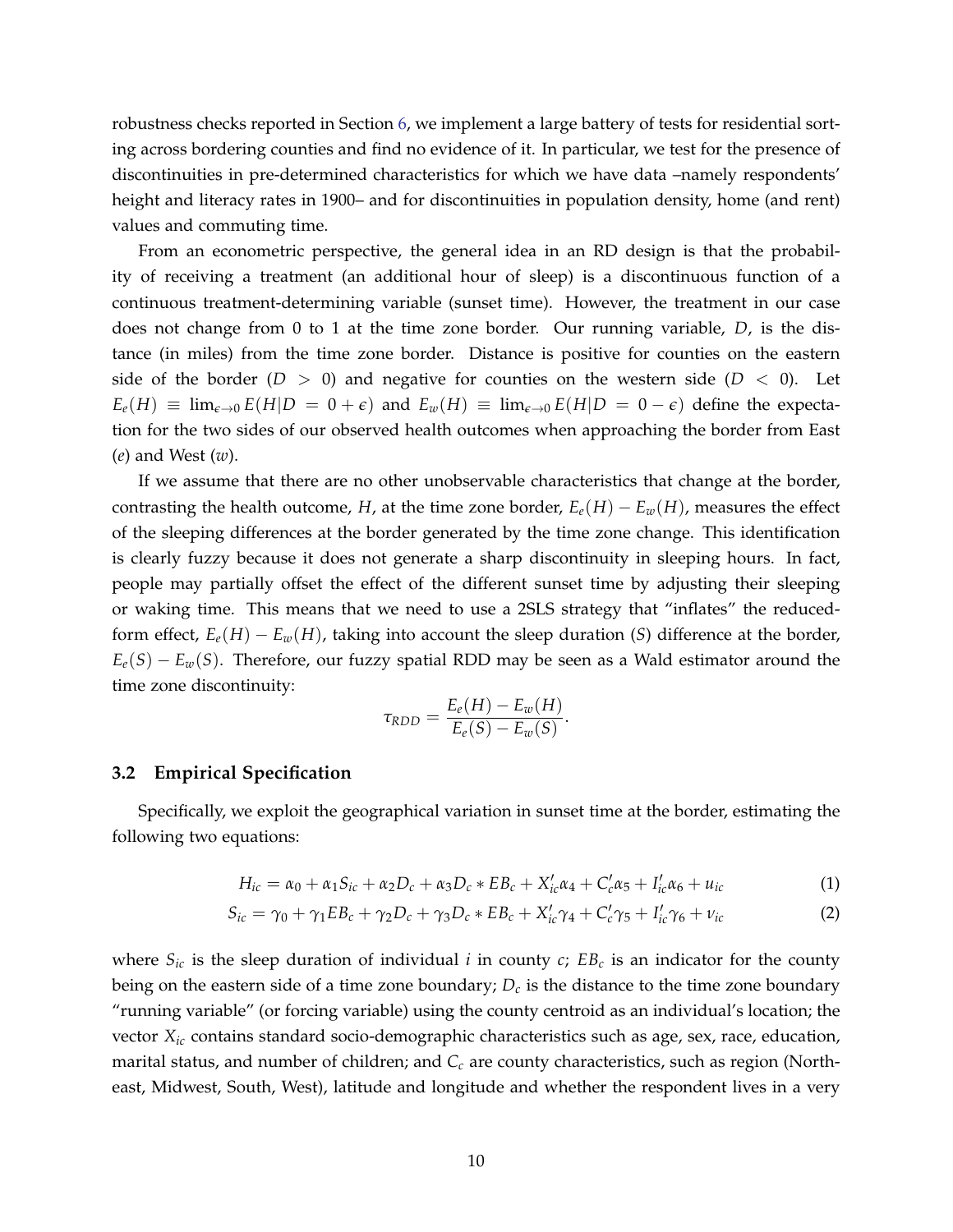large county.<sup>[10](#page-13-0)</sup> We also account for interview characteristics that might affect an individual's sleeping behavior (*Iic*), such as interview month and year, a dummy that controls for the adoption of DST in county *c*, and two dummies that control for whether the interview was conducted during a public holiday or over the weekend. We control for the running variable using a local linear regression approach with a varied slope on either side of the cutoff. As robustness check, we also use (and compare) higher polynomial orders to control for the distance from the border (see Section [6\)](#page-24-0).

Substituting the treatment equation into the outcome equation yields the reduced-form equation:

$$
H_{ics} = \beta_0 + \beta_1 EB_c + \beta_2 D_c + \beta_3 D_c * EB_c + X'_{ic}\beta_4 + C'_c\beta_5 + I'_{ic}\beta_6 + \epsilon_{ics},
$$
\n(3)

where  $\beta_1 = \alpha_1 * \gamma_1$ . Therefore, we can estimate the parameter of interest,  $\alpha_1$ , as the ratio between the reduced-form coefficients, *β*1/*γ*1, via 2SLS. Standard errors are robust and clustered according to the distance from each time zone border (10-mile groups).

As mentioned above, the main assumption underlying our identification strategy is that the observed differences in health at the time zone border only reflect differences in sleeping behavior generated by solar cues or by other exogenous cues (e.g., TV schedules) that may affect sleep duration.

Again, the underlying idea is that individuals in nearby counties are similar on other characteristics. As for any identification assumption, this is directly untestable. However, using both individual- and county-level data, Table [1](#page-39-0) illustrates that a large set of observable characteristics is well balanced in a relatively small bandwidth from the time zone boundary (within 250 miles). We use a bandwidth of 250 miles to ensure that areas on the eastern/western side of a time zone boundary do not overlap while maximizing our identification power. However, in Section [4,](#page-15-0) we show that the effect of the different sunset time at the border on sleep duration is robust to the inclusion of state fixed effects and to the restriction of our analysis to a very narrow bandwidth around the time zone boundaries (100 miles).

Finally, the heterogeneity of our findings with respect to employment status, family composition, work schedule and type of occupation is consistent with our hypothesis that employed people, parents with children, and individuals with early work schedules are less likely to fully adjust their sleeping behavior in response to the different sunset time on the two sides of the border (see Section [4\)](#page-15-0).

### **3.3 Data and descriptive statistics**

In this paper, we use data from the American Time Use Survey (ATUS) conducted by the U.S. Bureau of Labor Statistics (BLS) since 2003. Our sample covers the years 2003–2013. The ATUS sample is drawn from the exiting sample of Current Population Survey (CPS) participants. The

<span id="page-13-0"></span> $10$ We control for the fact that in the case of very large counties, the distance based on the centroid might be a very noisy approximation of the individual sunset time.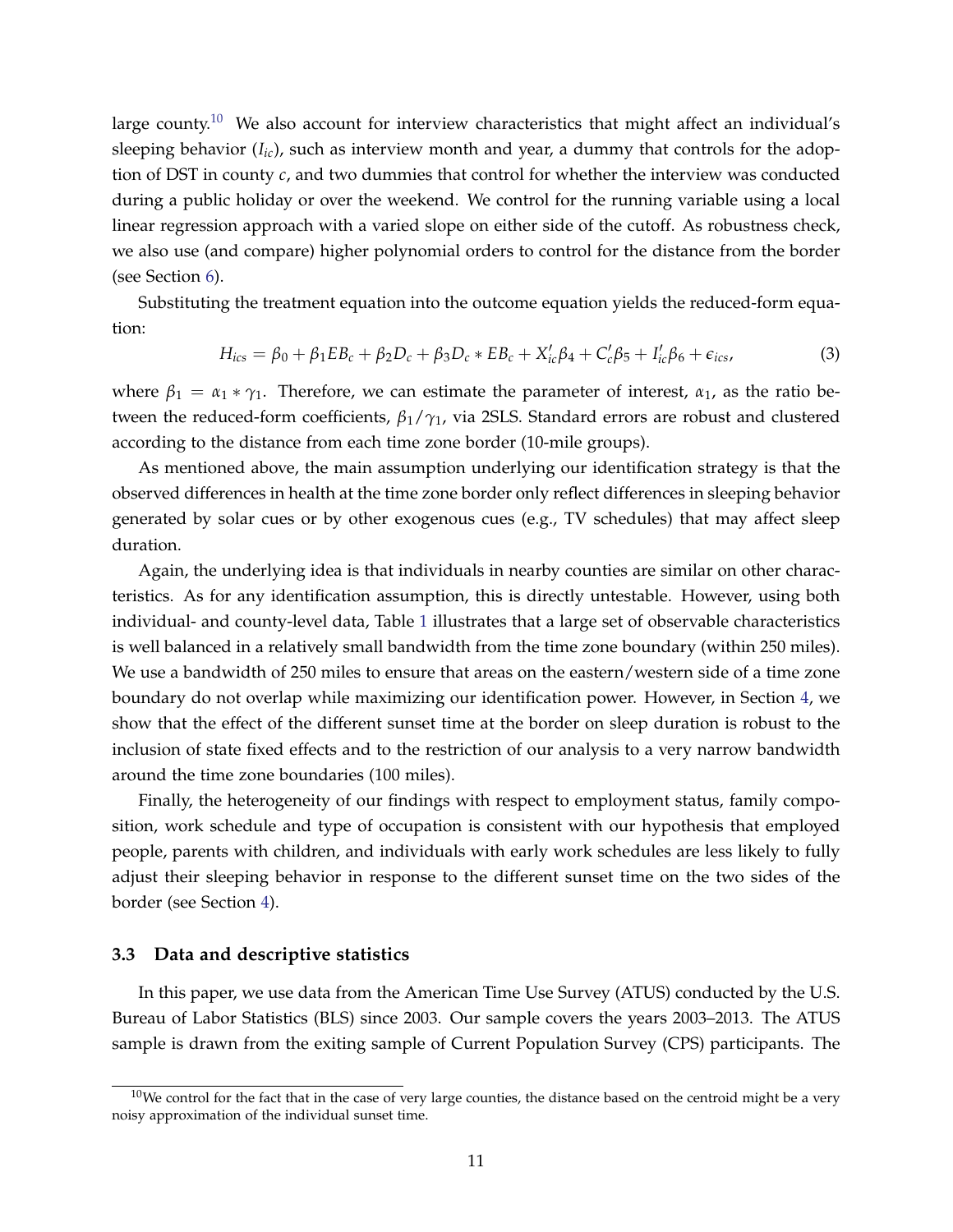respondents are asked to complete a detailed time use diary of their previous day that includes information on time spent sleeping and eating. In 2003, 20,720 individuals participated in the survey. Since 2004, on average, more than 1,100 individuals have participated in the survey each month since 2004, and the last available survey year is 2013. This yields a total sample of approximately 148,000 individuals. In our analysis, we restrict attention to individuals in the labor force (both employed and unemployed)<sup>[11](#page-14-0)</sup> living within 250 miles of each time zone boundary (Pacific–Mountain, Mountain–Central, Central–Eastern). This is achieved by merging the ATUS individuals with CPS data to obtain information on the county of residence of ATUS respondents. Unfortunately, CPS does not release county information for individuals living in counties with fewer than 100,000 residents; thus, we can match only 44% of the sample. We further restrict our sample to people aged 18 to 55 years to avoid the confounding effect of retirement and the selection issue that might arise focusing on high-school age workers. We also limit the analysis to individuals who sleep between 2 and 16 hours per night.<sup>[12](#page-14-1)</sup> After imposing these restrictions, the sample comprises 18,639 individuals, of whom 16,557 were employed. Employment status was determined on the basis of responses to a series of questions relating to their activities during the preceding week. We also have information on whether the wake-up day it's a workday for someone.

The variable of main interest is sleep duration. We count only night sleeping by excluding naps (sleep starting and finishing between 7am and  $7 \text{pm}$ ).<sup>[13](#page-14-2)</sup> We also consider alternative measures of sleep duration such as indicators for reported sleep of at least 8 hours (or less than 6), being asleep at 11pm or being awake at 7.30am. These metrics are often used in sleep studies [\(Cappuccio et al.,](#page-28-3) [2010\)](#page-28-3).

We evaluate the effect of sleep duration on overweight status (BMI> 25), obesity (BMI> 30) and the likelihood of reporting poor health status, defined as reporting poor or fair health status, as is common in the literature using metrics of self-reported health status. Unfortunately, information on these health outcomes is not available in all survey years. In particular, questions on self-reported health status are only available since 2006, while information on body weight is available in the Eating Module included in the survey in the 2006-2009 waves.

In our analysis, we include several socio-demographic controls, age, sex, education, race, marital status and number of children, that might affect individuals' sleeping behavior. Moreover, we use geographic controls, such as census region and latitude, to avoid other geographical factors confounding our analysis at the time zone border.

Table [1](#page-39-0) reports summary statistics for the variables of interest for each side of the border for our main sample that includes only employed people. However, there is no significant difference in the likelihood of being employed between individuals living on opposite sides of the time

<span id="page-14-0"></span> $11$ We exclude people not in the labor force because this category includes individuals disabled due to an illness lasting at least 6 months.

<span id="page-14-1"></span> $12$ Those so excluded are mostly individuals who did not report any sleep duration. However, including those sleeping less than 2 hours does not substantially affect the results, as they represent approximately 1% of the entire sample.

<span id="page-14-2"></span> $13$ The results are unchanged when including naps in the main variable (see Table [A.1\)](#page-51-0).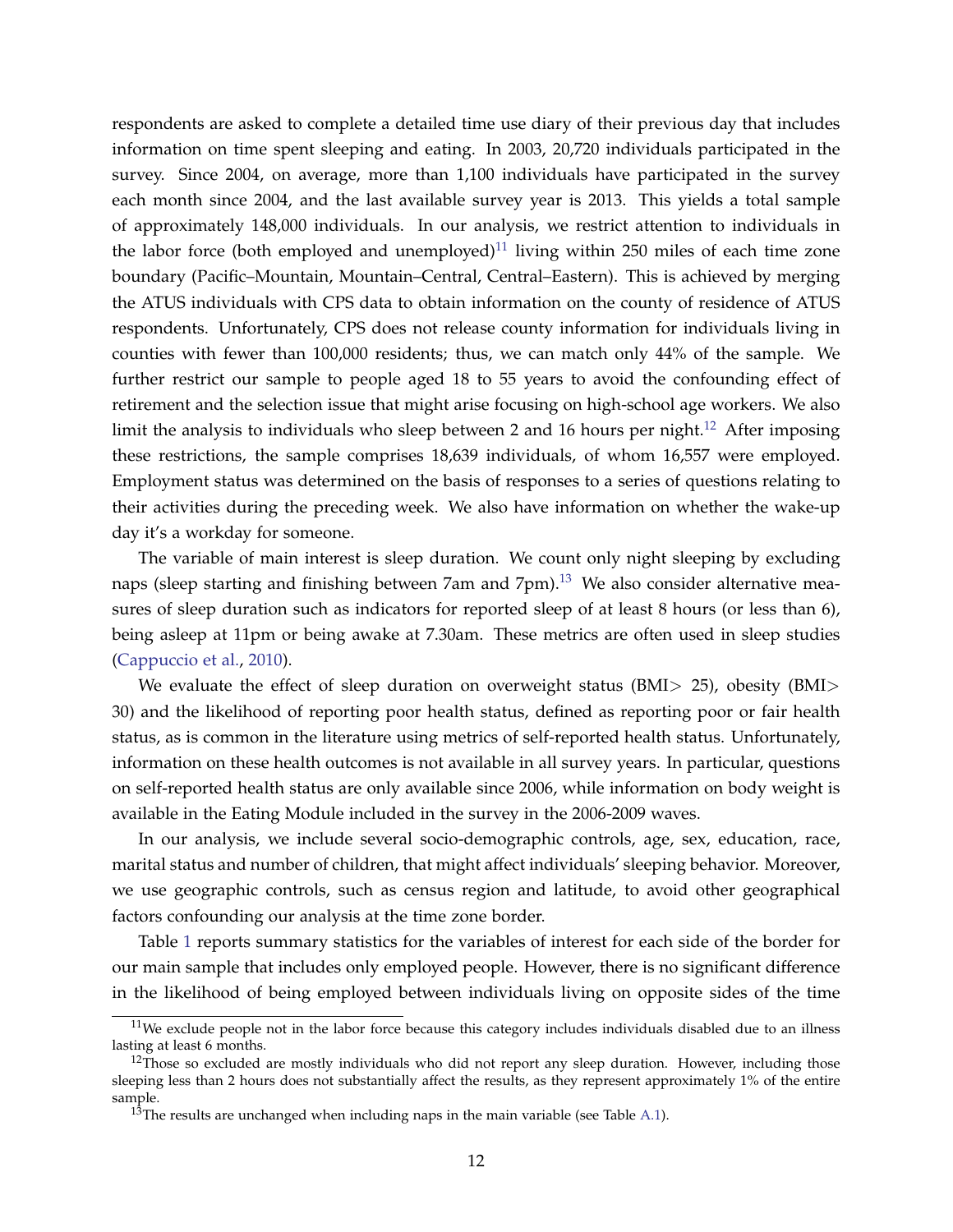zone boundary (coef., -0.010; std. err., 0.013). Columns 1 and 2 report summary statistics for individual living on the western (early sunset) and the eastern (late sunset) side of one of the three main time zone borders, respectively. Note that approximately 50% of the ATUS sample is interviewed over the weekend, and thus the average sleep duration in the sample is longer than that observed during the workweek (see Figure [6\)](#page-37-1). Furthermore, it is worth noting that self-reported sleep tends to overestimate objective measures of sleep duration [\(Lauderdale et al.,](#page-30-10) [2008\)](#page-30-10). In particular, [Basner et al.](#page-28-12) [\(2007\)](#page-28-12) note that the values for sleep time may overestimate actual sleep because the ATUS Activity Lexicon includes transition states (e.g, falling asleep).

By construction, there is a large and significant difference in average sunset time between respondents living across the time zone border. This difference is correlated with individual sleeping behavior. Respondents living in early-sunset counties have significantly higher sleep duration. They sleep on average 10 minutes longer and have a 4% higher probability of sleeping for at least 8 hours. This difference arises from the fact that they go to sleep later, but they do not compensate by waking up later (compare awake at midnight and awake at 7.30 am).

Figure [7](#page-38-0) confirms the presence of an even larger discontinuity in sleep duration at the time zone border for employed respondents of approximately 20 minutes. In particular, each point represents the sample mean of sleep duration for a group of counties aggregated according to the distance to the border.<sup>[14](#page-15-1)</sup> For purely descriptive purposes, the fitted lines are based on a linear fit within 250 miles from the border on either side. Restricting the analysis to employed individuals living within 250 miles from the border leaves us with a sample of 16,557 observations.

Conversely, the other individual characteristics are well balanced across the two groups. The only significant coefficient among the covariates is the proportion of blacks (see column 3). The higher presence of blacks on the eastern side of the time zone boundary mostly reflects the high density of African Americans in the Eastern time zone in the South.<sup>[15](#page-15-2)</sup> When including a control for latitude (or Census region), this difference disappears.

### <span id="page-15-0"></span>**4 Circadian Rhythms, Social Schedules, and Sleep Duration**

#### **4.1 First-Stage: Sleep Duration across Time Zone Boundaries**

Table [2](#page-40-0) illustrates the estimated effect of being on the eastern side of a time zone boundary on sleep duration, as described in equation [\(2\)](#page-12-0). In column 1, we show that our baseline estimates coincide with the unconditional evidence reported in Figure [7.](#page-38-0) After controlling for a large set of socio-demographic, geographical and interview characteristics, the estimated effect of being on the eastern side of the boundary ("late sunset border") is approximately 19 minutes, reducing sleep duration by 0.2 standard deviations (see Table [1\)](#page-39-0). The other three columns confirm the

<span id="page-15-1"></span> $14$ We exclude from the graph Arizona and Indiana that did not adopt DST throughout the entire period under study (see Section 1.2). When including these states, the figure is substantially unchanged, but the confidence intervals become wider. However, we include Arizona and Indiana in the main analysis.

<span id="page-15-2"></span> $15$ Note that we include controls for race, region and latitude in all of our estimates.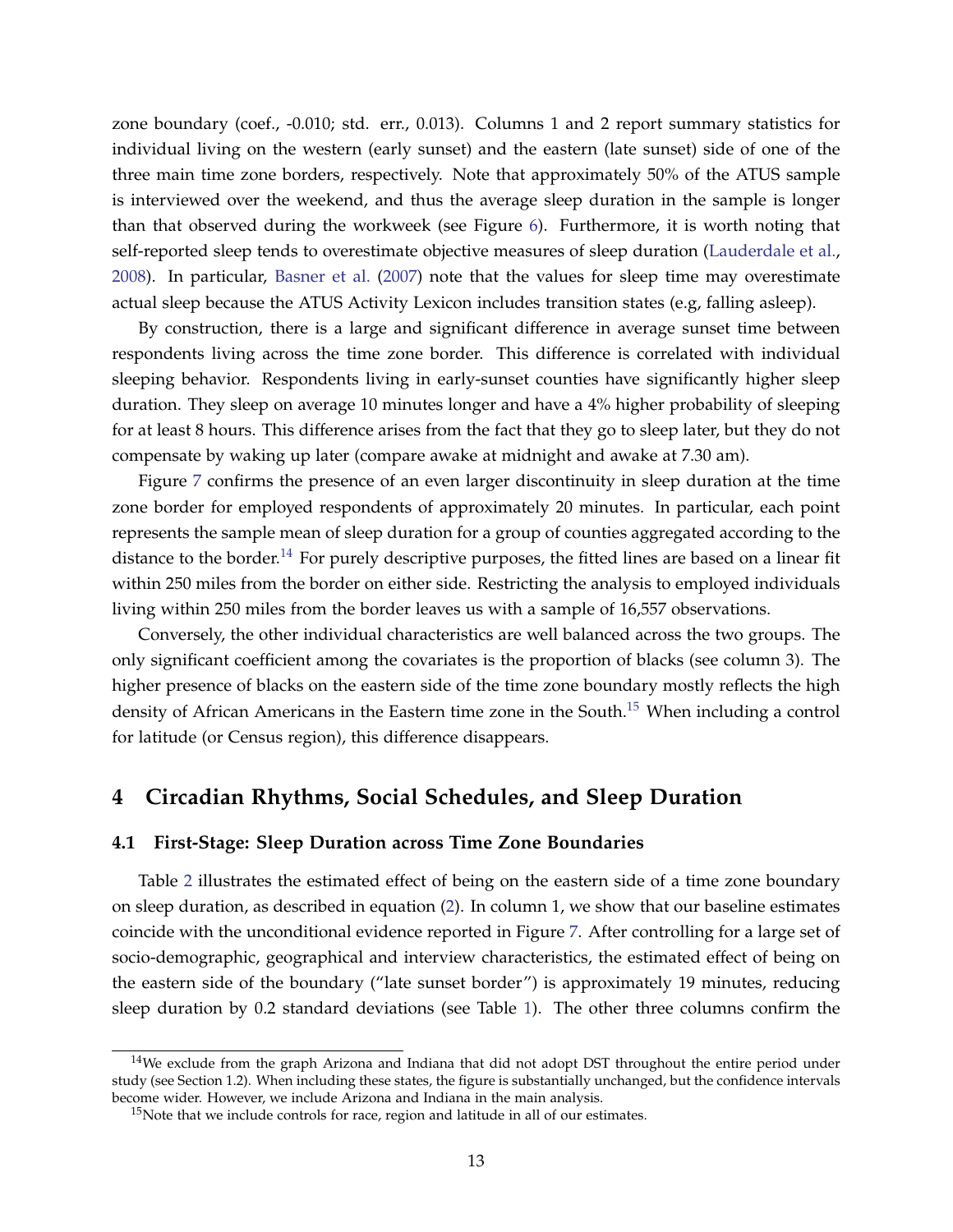robustness of our findings to the inclusion of additional controls, the use of a narrower bandwidth and of alternative measures of sleep duration. As twelve of the continental US states span multiple time zones, in column 2, we re-estimate the first-stage while including a full set of state fixed effects. Notably, the point estimates remain substantially unchanged. In column 3, we restrict our attention to a very narrow bandwidth of 100 miles. As the discontinuity in sunset time is larger at the border and diminishes with the distance from the border, it is not surprising to find even a larger effect on sleep duration. The coefficient indicates that within 100 miles of the border, individuals on the eastern side sleep on average 23 fewer minutes than their neighbors on the western side. Finally, column 4 shows that there is also a large effect on the probability of sleeping less than 8 hours. Being on the eastern side of the boundary decreases the likelihood of sleeping at least 8 hours by 8.2 percentage points, which is equivalent to approximately 16% of the mean of the dependent variable in the sample.<sup>[16](#page-16-0)</sup>

#### **4.2 Early Morning Schedules and Sleep Duration**

In Table [3](#page-41-0) we compare employed and non-employed respondents. Consistent with our hypothesis on working schedules' constraints on sleep duration, the first two columns show that the late sunset time on the eastern side of the time zone boundary affects only the employed respondents. Columns 3-6 clarify where the difference between employed and non-employed respondents lies. In columns 3 and 4, we show that, regardless of their employment status, individuals on the eastern side of the time zone border are always more likely to go to bed later. The estimates show that being on the eastern side of the boundary significantly increases the likelihood of being awake at midnight for both the employed (+41%) and the non-employed (+34%). However, employed respondents are less likely to adjust their waking time accordingly. Column 5 shows no significant difference across the border in the likelihood of being awake at 7:30am for employed people. Conversely, non-employed people on the eastern side of the time zone border adjust their waking-up time in the morning. Column 6 shows that non-employed people on the eastern side are 13 percentage points less likely to be awake at 7:30am, a 32% effect with respect to the mean of the dependent variable.

We also hypothesize that the effects should be smaller in the retail and wholesale sector, as in most cases shops and stores in the US open relatively late in the morning (e.g, 10 or 11 am) and largest among individuals working in schools, in the health care sector or other public offices where standard schedules are likely to begin early in the morning or among individuals working in jobs requiring international coordination and synchronization with other markets (e.g., financial services). Consistent with our conjecture, Table [A.2](#page-52-0) shows no evidence of significant effects among individuals in the wholesale and retail sector. The coefficient reported in column 2 is both small (in absolute value) and not statistically significant. However, the effect of sunset

<span id="page-16-0"></span><sup>&</sup>lt;sup>16</sup>As mentioned above, most respondents are interviewed over the weekend, and people tend to sleep longer over the weekend, thus to better gauge the magnitude of the sleep differences, we weighted the means reported at the bottom of the table to represent an average day.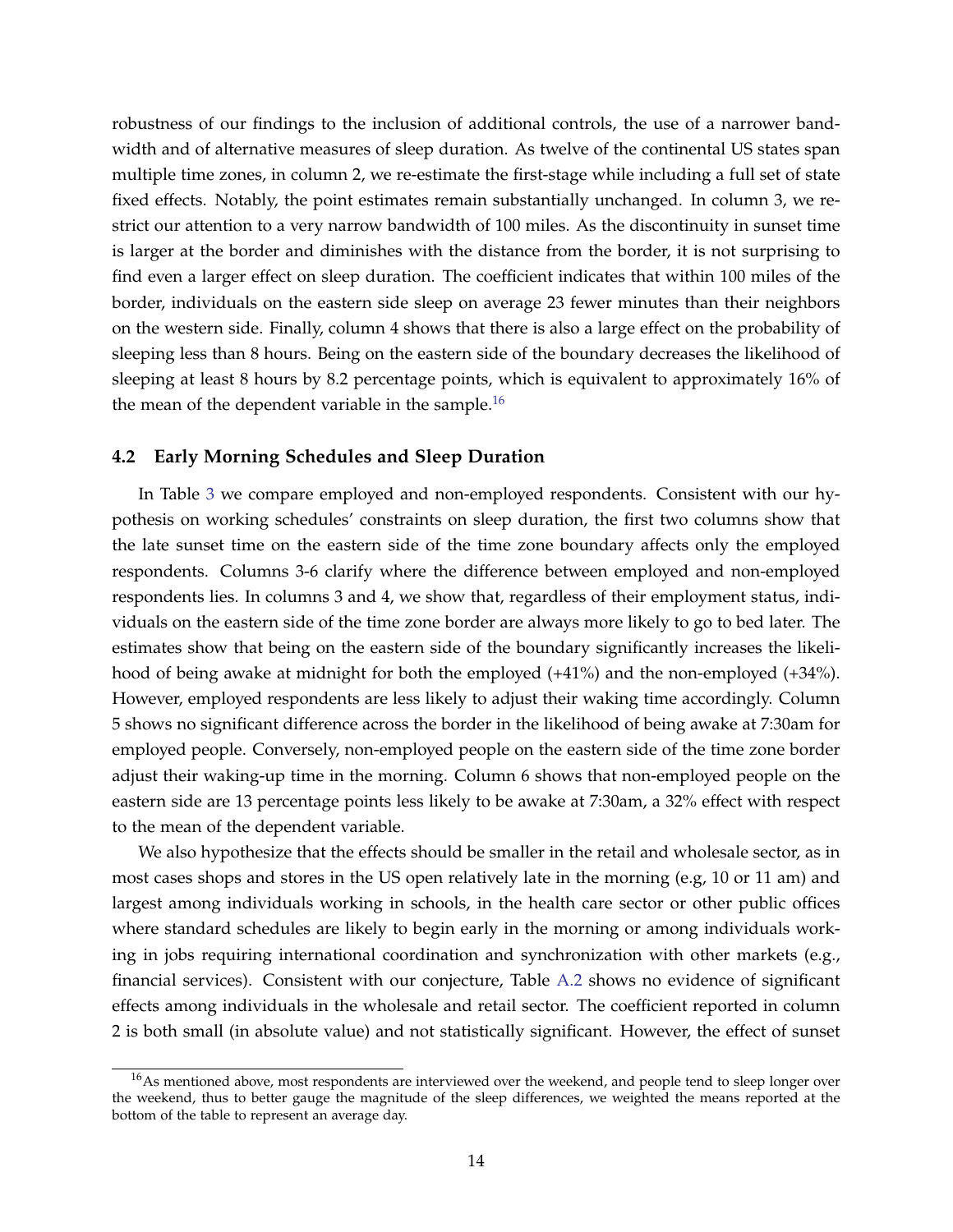is significantly larger among individuals working in the educational or health sectors or in other public offices. The coefficient reported in column 3 suggests that a one-hour increase in the timing of sunset would decrease sleeping by approximately 40 minutes for individuals working in these sectors. Column 3 shows a similar effect for individuals working in financial services.

In Table [4,](#page-42-0) we directly analyze whether the discontinuity in sleep duration is affected by individuals' early morning constraints: working schedules and school start times. Note that to conduct this analysis, we restricted the sample to individuals who reported to work on the day of the interview. As 50% of the ATUS sample is interviewed over the weekend and only 23% of the employed sample reported having worked over the weekend, the sample is substantially restricted. Column 1 shows that the first-stage is largest among individuals starting work before 7am. For these workers, a one-hour increase in average sunset time decreases sleep duration by 36 minutes. The coefficient is smaller but still negative and significant among individuals starting work between 7 and 8:30am (column 2). For this group, a one-hour increase in average sunset time would reduce sleep duration by approximately 18 minutes. By contrast, we find that there is no significant effect on individuals starting work between 8:30am and noon (column 3).<sup>[17](#page-17-1)</sup> The effect is not only not statistically significant but also very small in absolute value. However, even among those starting work after 8:30 am, individuals who left children at school before 8am sleep substantially less and there is a large and significant effect of sunset time (column 4). In particular, among those entering work later in the morning, a one-hour increase in average sunset time decreases sleep duration by 27 minutes for those who brought children to school before 8am. Consistent with these findings, Table [A.3](#page-52-1) in the Appendix, shows that the estimated effect is larger for people with children younger than 13 even when including the non-employed.

These findings suggest that delaying work and school start times may have important effects on average sleep duration. Table [A.5,](#page-54-0) shows that even when we analyze the entire ATUS sample, without restricting the analysis to counties closer to the time zone boundaries, individuals with early working schedules and/or whose children have early school start times sleep significantly less than individuals who are less likely to be constrained by social schedules in the morning (see columns 2 and 3). Furthermore, the fact that the heterogeneity of the results presented in this section confirms our main hypotheses is reassuring and suggests that we are not confounding the effect of late sunset with that of other factors.

#### <span id="page-17-0"></span>**4.3 The Role of TV Schedules**

Next, we investigate the role that the television plays in affecting bedtime and sleep duration. The assumption underlying our identification holds as long as differences in sleeping are induced by differences in exogenous natural or artificial factors. However, understanding whether TV schedules mediate the effect of sunset cues is important for understanding the mechanisms underlying our first-stage regression and what policies could affect sleeping duration. Specif-

<span id="page-17-1"></span> $17$ We classify individuals in these 3 categories to compare groups of similar size and based on the distribution of working schedules.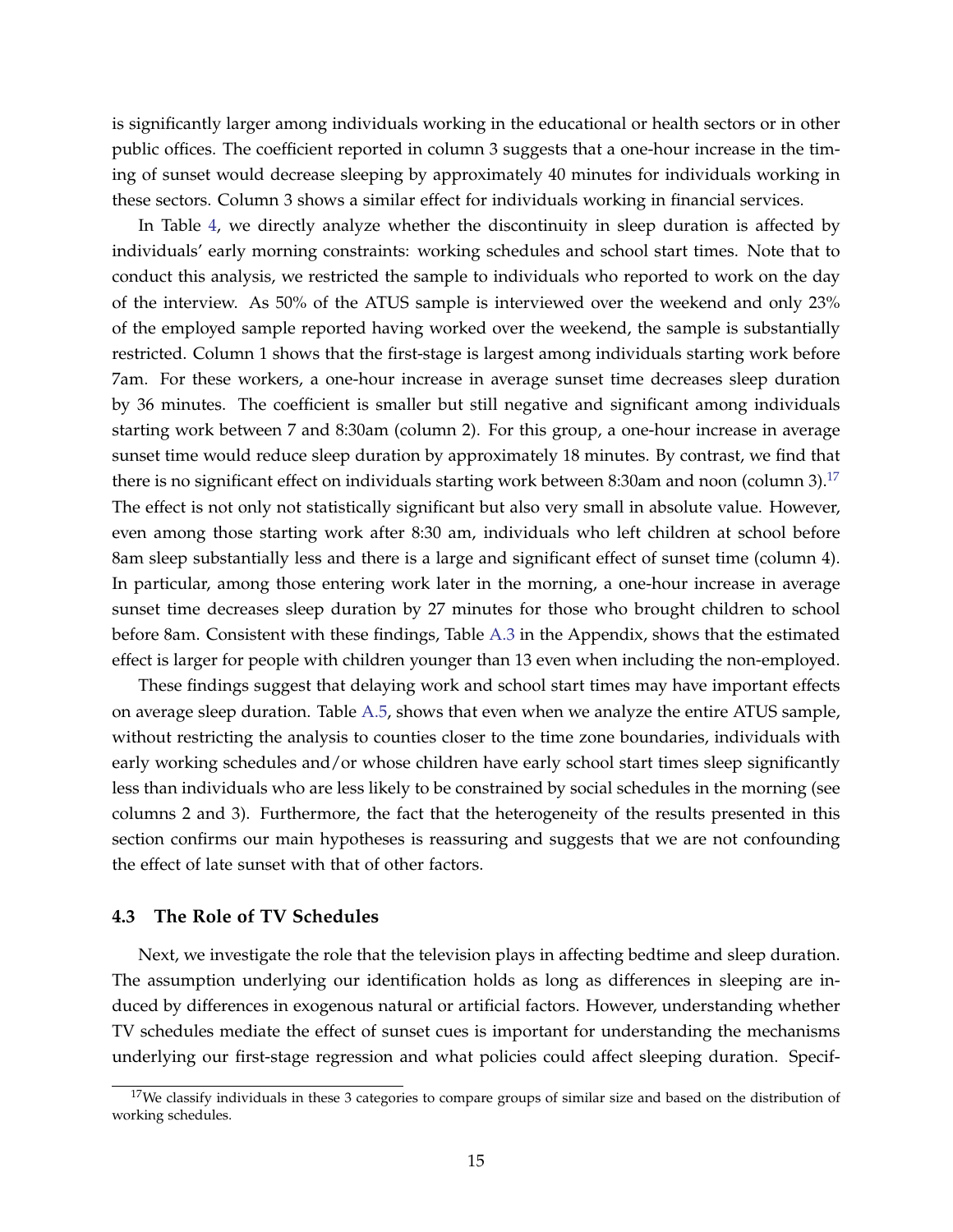ically, we want to determine to the extent to which the marked discontinuity we observed in bedtime and sleep duration at the three time zone borders is affected by the different timing of TV shows and prime times across US time zones. As largely explained in Section [2.2,](#page-9-0) in the two middle time zones, prime time shows typically air an hour earlier than in the Eastern and Pacific time zones. This difference in television schedules across time zones may exacerbate the effect of the different sunset times at the time zone border in areas where the later sunset is associated with a later TV schedule (e.g., counties in the Eastern time zone at the boarder with the Central time zone). Conversely, we would expect television schedules to mitigate the effect of a later sunset on sleeping in areas where the later sunset is associated with an earlier TV schedule (e.g., counties in the Mountain time zone at the boarder with the Pacific time zone).

Specifically, as prime time shows air an hour earlier in the middle time zones, we might expect, holding all else constant, the discontinuity in bedtime to be larger along the Eastern– Central (EC) time zone border and lower along the Mountain–Pacific (MP) time zone border, while TV schedules should play no role at the Central–Mountain (CM) zone border. For this reason, in Table [5,](#page-43-0) we exploit the heterogeneity at the three time zone borders to investigate the role played by television. In particular, in column 1, we estimate the effect of living on the eastern side of a time zone border on sleep duration (as in column 1 of Table 2) but adding to the model in equation [\(2\)](#page-12-0) two dummies for the CM and and MP borders that we interact with the dummy identifying individuals living on the eastern side of the time zone boundary (*EBc*). In this way, we can test whether there is evidence of heterogeneity in the effect of interest across time zone borders. The results reported in column 1 show that the effect is significantly larger at the CM border than at the other two time zone borders. This evidence contrasts with the hypothesis that TV is the main factor explaining the discontinuity in sleep duration we observed at the time zone border. As mentioned above, as TV shows are broadcast earlier in the two middle time zones, we would have expected a larger effect at the EC time zone boundary and a smaller effect along the MP border. However, it is worth noting that, in our sample, we have only 1,742 observations from the CM border. These individuals are likely to be concentrated primarily in urban and populated areas because we cannot identify counties or metropolitan areas with fewer than  $100,000$  residents.<sup>[18](#page-18-0)</sup>

For this reason, in column 2, we also exploit the bedtime data from Jawbone presented in Figure [4.](#page-36-0) This dataset is likely not to be representative of the US population<sup>[19](#page-18-1)</sup> and does not allow us to focus solely on the employed people as in our sample, but in contrast to the ATUS, it contains information on all US counties. As we lack information on individual sleeping time and on individual socio-economic characteristics, we use county-level controls. Furthermore, we focus only on bedtime because wake-time data might be affected by the compensatory behavior of non-employed people (as already shown in column 6 of Table 3) and may be more sensitive to

<span id="page-18-0"></span> $18$ In Table, [A.8,](#page-57-0) we show that the effect of interest is larger in more populated metropolitan areas, and the larger effect estimated along the CM border might be the consequence of the sample selection criterion.

<span id="page-18-1"></span> $19$ It is reasonable to expect that young people from urban areas are more likely to use personal wearables tracking sleep quality and calorie expenditure.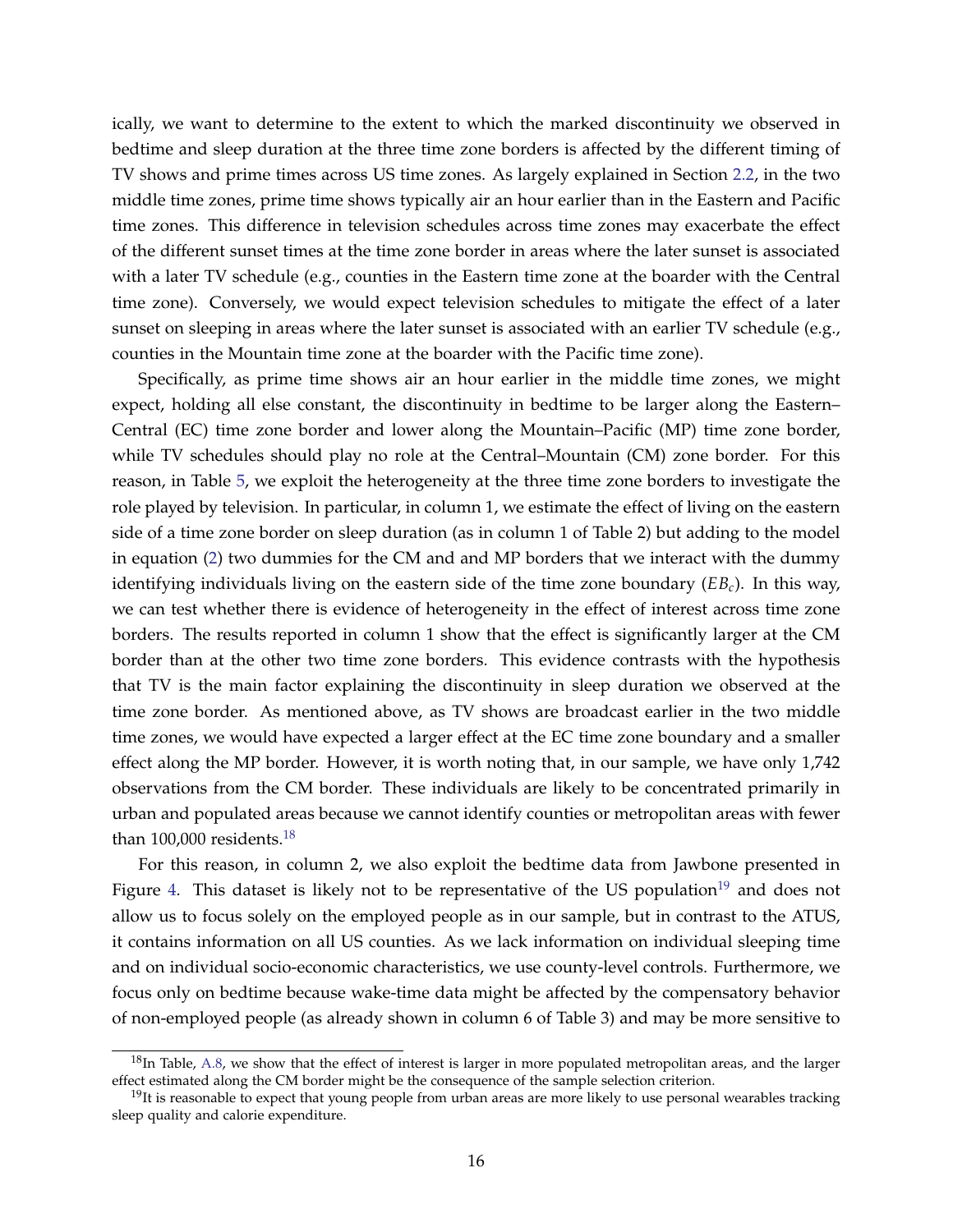the particular personal wearable model used to track sleep. The results using Jawbone data do not reveal evidence of substantial heterogeneity across time zone borders. In contrast to column 1, we only have evidence of a significantly smaller effect at the MP border, consistent with a, rather small, mitigating effect of TV.

#### **4.3.1 Sweeps Weeks and Sleep Duration**

In a further attempt to assess the importance of TV schedules and programs in determining individuals' bedtimes, we also consider differences in sleep duration induced by the attractiveness of TV shows during the year. To this end, we exploit the fact that all major TV broadcasters strive to maximize audience ratings during the Nielsen "sweeps" rating periods. Each year in the months of November, February, May and July<sup>[20](#page-19-0)</sup>, Nielsen Media Research, the company that records viewing figures for television programs, sends out diaries to sample homes in the various markets around the country for the residents to record the shows they viewed. During these weeks, TV networks air new episodes, series and specials in an effort to boost their viewing figures and, hence, advertising revenue. As a consequence, during these weeks, we might expect that if TV is a major determinant of individual bedtime habits, people would tend to sleep later than in other periods of the year because of the particular appeal of TV schedules during these weeks.

Using the exact dates of sweeps weeks between 2003 and 2013, we exploit this exogenous change in broadcast programming. Specifically, we test whether the discontinuity at the time zone border is larger (or smaller) during sweeps weeks (column 4, Table [5\)](#page-43-0). If television plays a role in explaining the large discontinuity in sleep duration at the time zone borders, we should observe a larger effect during these weeks when more people are likely to watch TV shows. To test this hypothesis, we interact the dummy identifying individuals living on the eastern side of a time zone boundary with a dummy that is equal to one for interviews conducted during a sweeps week. The results clearly show that there is no evidence of heterogeneity in the discontinuity at the time zone border during these sweeps weeks. However, we do find evidence that during these weeks people tend to go to bed later and sleep less (approximately 6 minutes). Ultimately, although television schedules influence bedtime and sleep duration (as noted by [Hamermesh](#page-29-7) [et al.,](#page-29-7) [2008\)](#page-29-7), our analysis suggests that television does not play a major role in explaining the discontinuity we observed at the time zone border.

### **5 Effects of Sleeping on Health Status and Weight**

We exploit the discontinuity in sleep duration to evaluate the effects of sleep on overweight status, obesity and self-reported health status. Again, we focus on the employed population,

<span id="page-19-0"></span><sup>&</sup>lt;sup>20</sup>They are 4 consecutive weeks that lie mainly in the months of November, February, May and July usually starting from the Thursday of the previous month.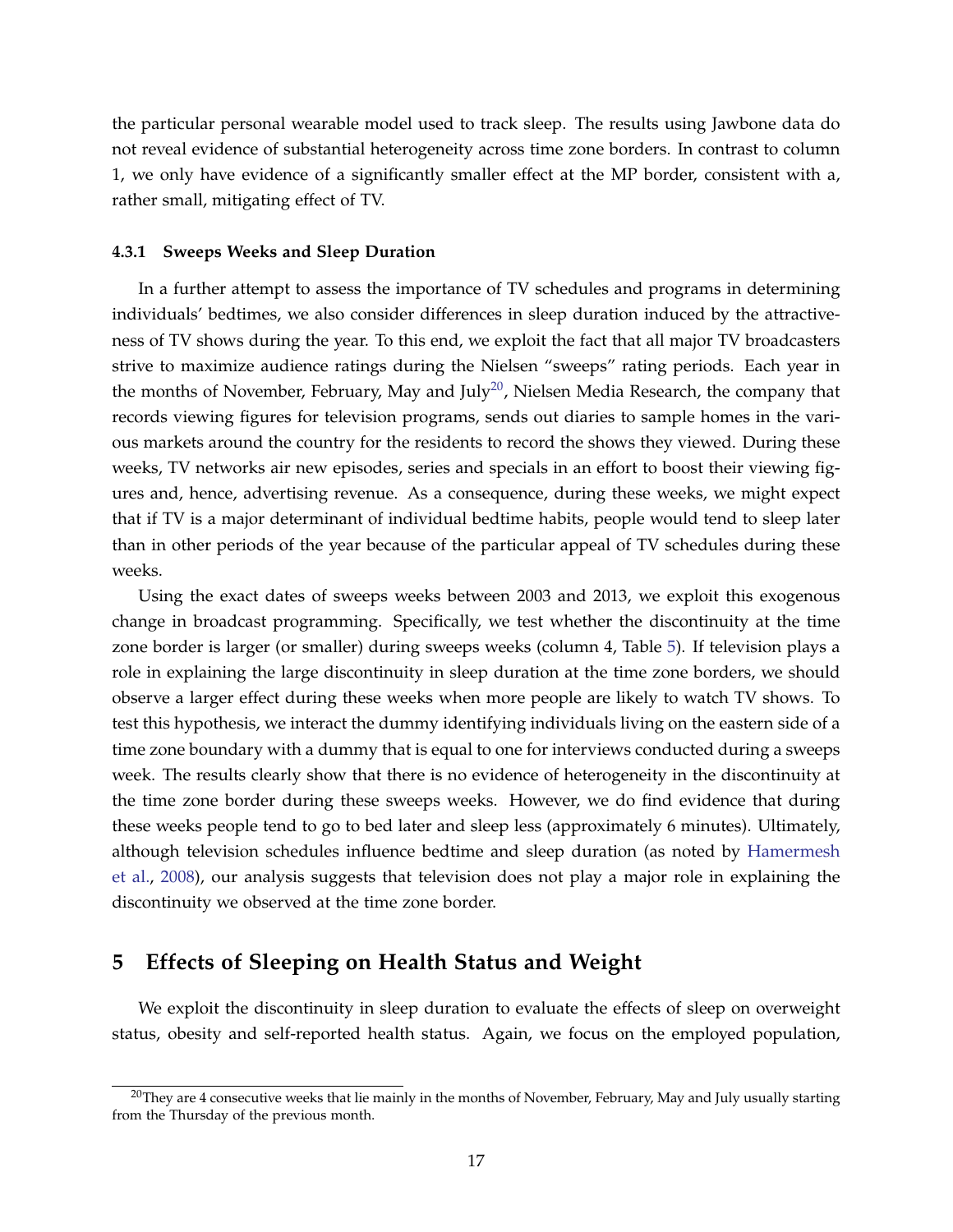as we have shown that there is no significant discontinuity in sleep duration among the nonemployed. As noted above, information on health status and body mass index is not available in all ATUS survey waves; thus, we have limited identification power. Nevertheless, the results in Table [6](#page-44-0) show a significant effect for both health outcomes. In particular, columns 1 and 2 report the reduced-form and 2SLS estimates on overweight status, columns 3 and 4 the effects on obesity, while columns 5 and 6 illustrate the effects on poor health. Employed individuals living on the eastern side of a time zone border are 10% more likely be overweight with respect to the mean (column 1). They are also 6 percentage point more likely to be obese, approximately 22% with respect to the mean of the dependent variable in the sample under analysis (column 3). With regard to self-reported health status, column 5 shows that the effect is equal to nearly 3 percentage points, almost 30% of the sample mean. Given the binary nature of our outcome variables we also replicate our analysis using the probit model. The marginal effects are substantially identical and available upon request.

The IV estimates (columns 2, 4, and 6) are obviously larger because of the fuzzy design of our RD strategy. As noted above, these estimates must be interpreted with caution. These health differences, especially in the case of obesity, are likely to be the result of long-term exposure to sleep differences (caused by the different sunset time) on the two sides of a time zone border. Decreasing sleep duration by 19 minutes<sup>[21](#page-20-0)</sup>, the average difference in sleep duration observed at a time-zone border in the whole sample, increases overweight status by 7%, obesity by 16%, and the likelihood of reporting poor health status by 26% with respect to the mean. As mentioned above, these effects are large but in terms of magnitude they are comparable with the evidence available from animal studies [\(Knutson et al.,](#page-30-5) [2007\)](#page-30-5) and with the associations found in observational studies [\(Moreno et al.,](#page-30-4) [2006;](#page-30-4) [Hasler et al.,](#page-29-9) [2004;](#page-29-9) [Cappuccio et al.,](#page-28-9) [2008\)](#page-28-9).

Table [7](#page-45-0) illustrates the heterogeneity of our results with respect to age groups. Consistent with our conjecture, columns 1-4 show that the reduced-form effect on overweight status and obesity is concentrated among older workers (columns 2 and 4), who have been exposed to the treatment for longer than have younger workers (column 1 and 3). Conversely, the age gradient is small and not statistically significant when examining health status (columns 5 and 6). These differences are not surprising because self-reported health status is more likely to capture the short-term effects of sleep deprivation on health perception. In other words, self-reported health status is more likely to reflect the effects of short-term variations in sleep duration, while obesity is more likely to reflect the cumulative effect of sleep deprivation over time. These findings are also consistent with the findings of [Spiegel et al.](#page-31-2) [\(1999\)](#page-31-2) who show that chronic sleep debt has a harmful impact on carbohydrate metabolism and endocrine function.

<span id="page-20-0"></span> $21$ Note that the first-stage is larger in the sample for which we have information on BMI and health status, indicating an average difference in sleep duration at the border of 27 and 23 minutes, respectively. However, the standard errors are relatively large, and thus, the first-stage result is not statistically different from that reported in Table [2](#page-40-0) indicating that individuals on the the eastern side of a time zone border sleep approximately 19 minutes less than their neighbors living in counties on the opposite side.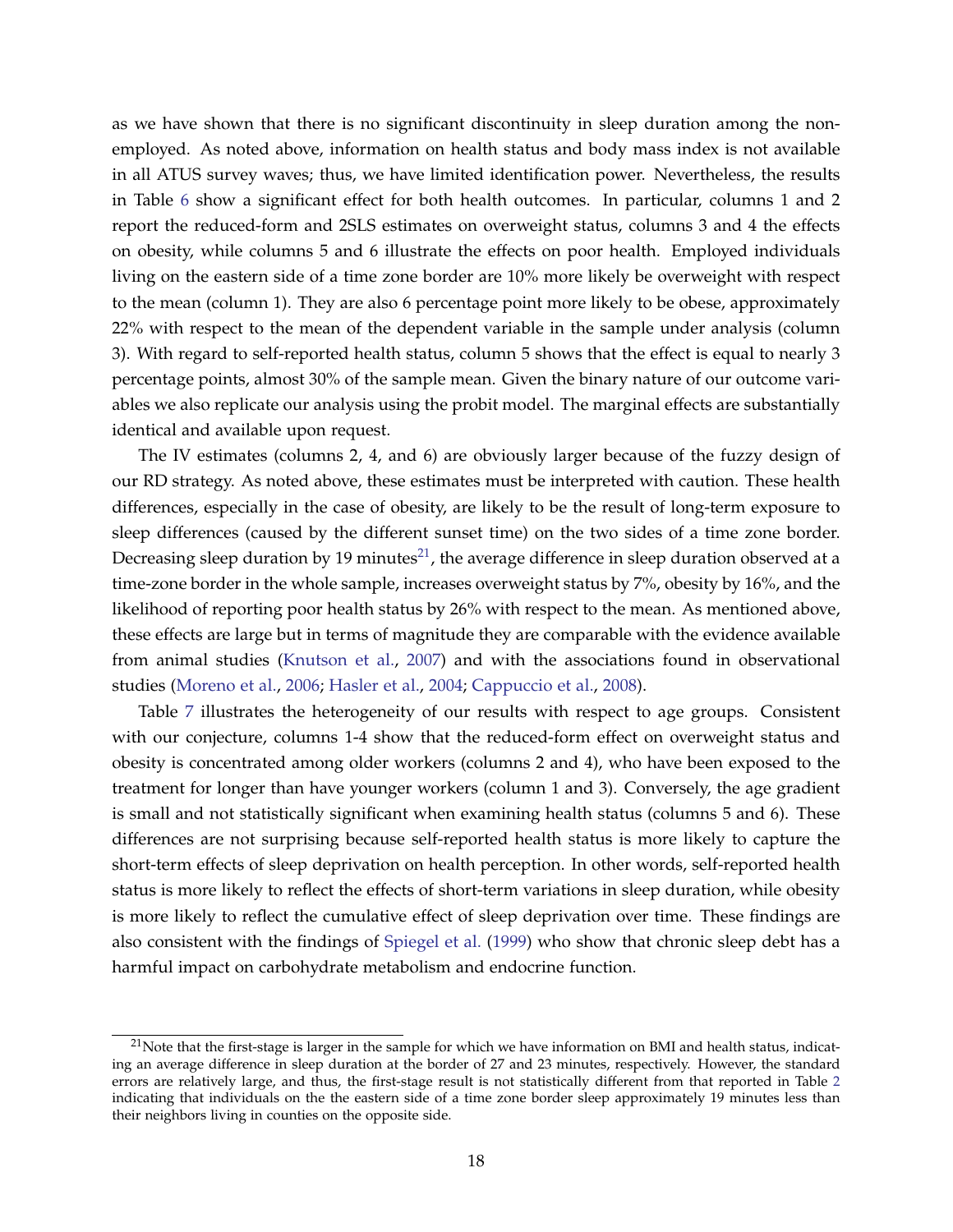#### **5.1 Cognitive Impairment: Analysis Based on the 2000 US Census**

Evidence from the medical literature suggests that sleep loss is associated with lower brain activity and significantly affects mental alertness and our cognitive processes. Using data from the 2000 US Census, we investigate the presence of a discontinuity in cognitive impairment across the time zone border. In particular, the 2000 US Census contains information on whether the respondent has cognitive difficulties (such as learning, remembering, concentrating, or making decisions) because of a physical, mental, or emotional condition.

Table [8](#page-46-0) shows that individuals living on the eastern side of the time zone boundary are more likely to report cognitive problems. In column 1, we find that being on the late sunset side of the border increases the likelihood of reporting cognitive problems by 0.004 percentage points, a 25% effect with respect to the mean of the dependent variable in the sample (0.016). The point estimate is larger when restricting the bandwidth to 100 miles (column 2) while the coefficient remains positive and significant when including state fixed effects (column 4). Since census data do not contain information on sleeping behavior, in column 4-6 we estimate the effect of sleep duration on cognitive impairment using a two-sample two-stage least squares (TS2SLS). In particular, we match the individuals in the two samples (ATUS and 2000 US Census) using their geographical location and standard socio-democratic information (sex, age, race, education and marital status). As for obesity and poor health, IV estimates are particularly large as they capture the effects of a long-term exposure to sleep deprivation. Interestingly, these results are consistent with what observed in a companion study analyzing the effects of sleep deprivation on cognitive skills in China using more standard measure of cognitive skills [\(Giuntella et al.,](#page-29-0) [2015\)](#page-29-0).

#### **5.2 Potential Mechanisms**

The medical literature offers clear biological explanations for the effects of sleep deprivation on weight gain. As mentioned above, medical research has shown that insufficient sleep affects the function regulating appetite and energy expenditure. Previous studies offer evidence that food intake is a physiological adaptation to provide energy needed to sustain additional wakefulness and that sleep duration plays a key role in energy metabolism [\(Markwald et al.,](#page-30-0) [2013\)](#page-30-0), favoring the consumption of fats and carbohydrates. Furthermore, fatigue due to sleep loss may reduce physical activity, exacerbating the effects of sleep deprivation on weight gain. In this section, we examine how individuals' time use and activities may respond to these biological mechanisms and affect caloric intake and expenditure.

#### **Eating Habits**

Insufficient sleep may increase calorie intake, particularly in the evening as individuals begin to feel tired and the need for energy to keep themselves awake. [Markwald et al.](#page-30-0) [\(2013\)](#page-30-0) present evidence of how changes in circadian rhythms may contribute to altered eating patterns given insufficient sleep. In particular, they argue that a delay in melatonin onset, altering the beginning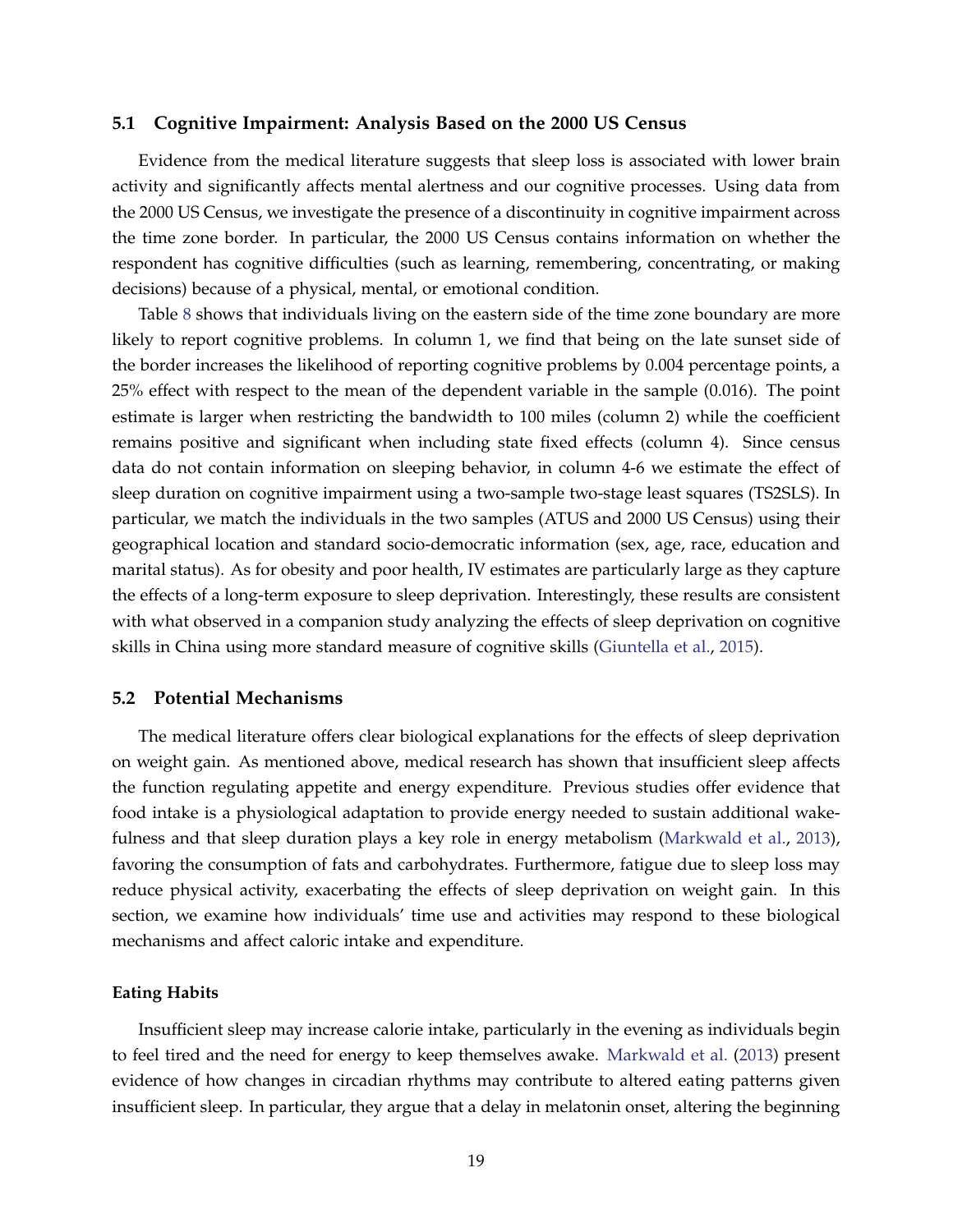of biological night, may lead to a circadian drive for more food intake at night. To verify whether this channel may contribute to explaining our findings, we examine individuals' eating patterns on the two sides of the time zone border.

Table [9](#page-47-0) documents that individuals on the eastern side of a time zone border are more likely than their neighbors on the opposite side of the border to eat after a given hour. In particular, the former are 30% more likely to begin a meal after 6pm, 46% more likely to begin a meal after 7pm, and 50% more likely to begin a meal after 8pm. These results hold when accounting for the number of meals one has had before 6pm, 7pm, and 8pm, respectively, suggesting that people are not merely shifting eating time to a later hour but are more likely to eat after a given hour regardless of the number of times they had eaten or the time they had spent eating earlier in the day.

Another possible explanation for the effects of sleep deprivation on weight gain is that if individuals sleeping less are more tired in the evening, they may also be less willing to eat in and more willing to eat out. Indeed, previous studies show that because restaurants routinely serve food with more calories than needed, dining out represents a risk factor for overweight and obesity [\(Cohen and Story,](#page-29-12) [2014\)](#page-29-12). To test this hypothesis, in Table [10,](#page-48-0) we use information on the location of each activity reported in the ATUS time diary and construct indicators for whether individuals consumed their meal at home or out.

Column 1 shows that individuals on the eastern side of the time zone boundary are 4 percentage points more likely to eat out. The coefficient remains stable once we control for the overall number of meals (column 2). However, the estimates are imprecise. Note also that columns 1 and 2 include lunches at the workplace. In columns 3 and 4, we focus on the likelihood of having dinner out, measured as dining out after 5pm. Individuals on the eastern side of the time zone border are 8 percentage points more likely to eat out after 5pm. Conversely, we find no significant differences among non-employed individuals at the borders for both the likelihood of having late meals after a certain hour and the likelihood of dining out (results are available upon request). Again, the results hold if we control for the number of meals one had before 5 pm or the overall time spent eating. Together, these findings suggest that insufficient sleep may affect weight gain through its effects on the likelihood of having more meals/snacks after a given hour and the likelihood of dining out. The these results are robust to the inclusion of controls for the previous number of meals/average time spent on previous meals suggests that these differences in eating behaviors may lead to a net increase in caloric intake.

#### **Physical Activity**

Another potential explanation for the effect of sleeping on weight is that insufficient sleep may reduce calorie expenditure because tired individuals are less likely to engage in physical activities. Using ATUS data on time spent walking, biking, or doing any type of sporting activity, we do not find any evidence of significant differences between individuals on opposite sides of time zone borders. However, we find some evidence that individuals on the eastern side of the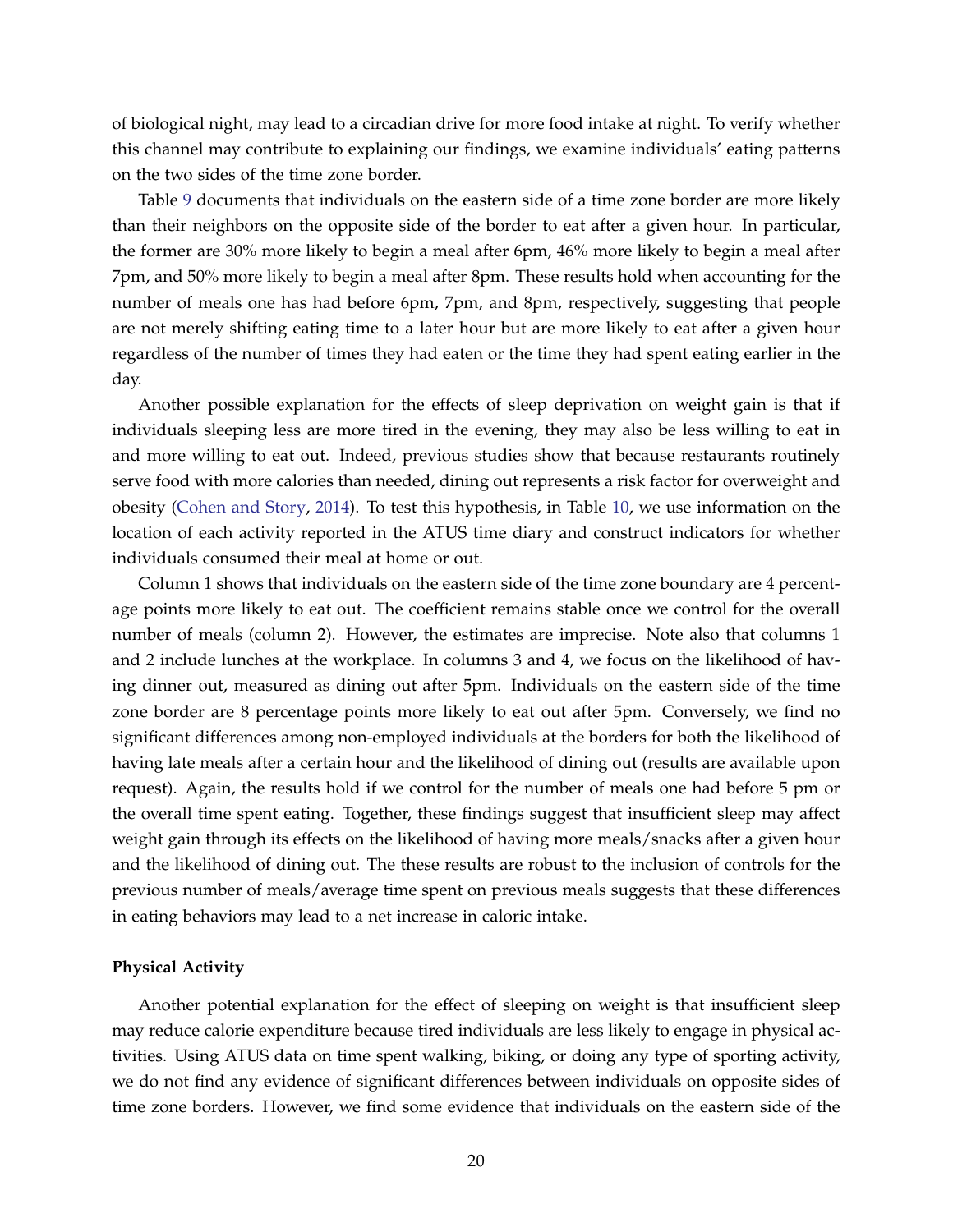time zone border are less likely to engage in activities of moderate, vigorous, or very vigorous intensity using metabolic equivalents associated with each activity reported in the ATUS time diary.<sup>[22](#page-23-0)</sup> Following [Tudor-Locke et al.](#page-31-10) [\(2009\)](#page-31-10), who use information from the Compendium of Physical Activities to code physical activities derived from the ATUS, we classify the reported activities based on their intensity (see also [Haskell et al.](#page-29-13)  $(2007)$ ).<sup>[23](#page-23-1)</sup> Specifically, we classify activities into sleeping (*MET* < 0.9), sitting (*MET*  $\in$  [0.9; 1.5]), light activities (*MET*  $\in$  [1.5; 3]), moderate activities ( $MET \in [3, 6]$ ), vigorous activities ( $MET \in [6, 9]$ ), and very vigorous activities (*MET* > 9). Using this classification, in Table [11,](#page-49-0) we test whether individuals on the eastern side of the time zone boundary are more or less likely to engage in moderate or vigorous ac-tivities for more than 30 minutes.<sup>[24](#page-23-2)</sup> We find that they spend less time performing moderate or vigorous physical activity. The coefficient reported in column 1 indicates that in counties on the eastern side of the time zone boundary, individuals are two percentage points less likely to conduct moderate or vigorous physical activity for longer than 30 minutes. The coefficient reported in column 1 is only marginally significant. However the point estimate becomes larger and more precisely estimated when, as in Table [A.3,](#page-52-1) we focus on individuals with children under the age of 13 in the household (column 2), while the estimate is not significantly different from zero for individuals without children under the age of 13 (see column 3).

As noted by [Tudor-Locke et al.](#page-31-10) [\(2009\)](#page-31-10), the use of the ATUS dataset for the study of physical activity has a number of limitations, as only one activity at a time is captured, and hence any physical activity secondary to a primary activity would not be counted. Furthermore, the ATUS is based on the time diaries of randomly selected adults in the United States for a single 24 hour period, and thus, the data may not characterize habitual physical activity behaviors of individuals or selected population groups. For this reason, we present further analysis using county-level data on physical activity made available by the Institute for Health Metrics and Evaluation (IHME) (see Table [12\)](#page-50-0). IHME provides data on physical activity as calculated by [Dwyer-Lindgren et al.](#page-29-14) [\(2013\)](#page-29-14), who use data from the Behavioral Risk Factor Surveillance System (BRFSS) to generate estimates of physical activity prevalence for each county annually for 2001 to 2011, using small area estimation methods [\(Srebotnjak et al.,](#page-31-11) [2010\)](#page-31-11).<sup>[25](#page-23-3)</sup>

We used 2011 data for both men and women. Column 1 shows that individuals living on the eastern side of the time zone border are 1 percentage point less likely to report sufficient physical activity. Note that these are county-level estimates based on the entire population. Therefore, the

<span id="page-23-0"></span> $22$ Metabolic equivalents are a physiological measure expressing the energy cost of physical activities and defined as the ratio of metabolic rate (and therefore the rate of energy consumption) during a specific physical activity to a reference metabolic rate.

<span id="page-23-1"></span><sup>&</sup>lt;sup>23</sup>The Compendium of Physical Activities is used to code physical activities derived from various sources to facilitate their comparability.

<span id="page-23-2"></span> $24$ The 2008 Physical Activity Guidelines for Americans guidelines indicate that adults should engage in 150 minutes of moderate-intensity aerobic activity, 75 minutes of vigorous activity or an equivalent combination of moderate and vigorous aerobic activity each week. Adults should engage in muscle-strengthening activities at least 2 days per week. See <http://www.health.gov/paguidelines>.

<span id="page-23-3"></span><sup>&</sup>lt;sup>25</sup>The data can be downloaded at <http://www.healthdata.org/us-county-profiles>. IHME's US county performance research compiles available national and local health data from throughout the United States.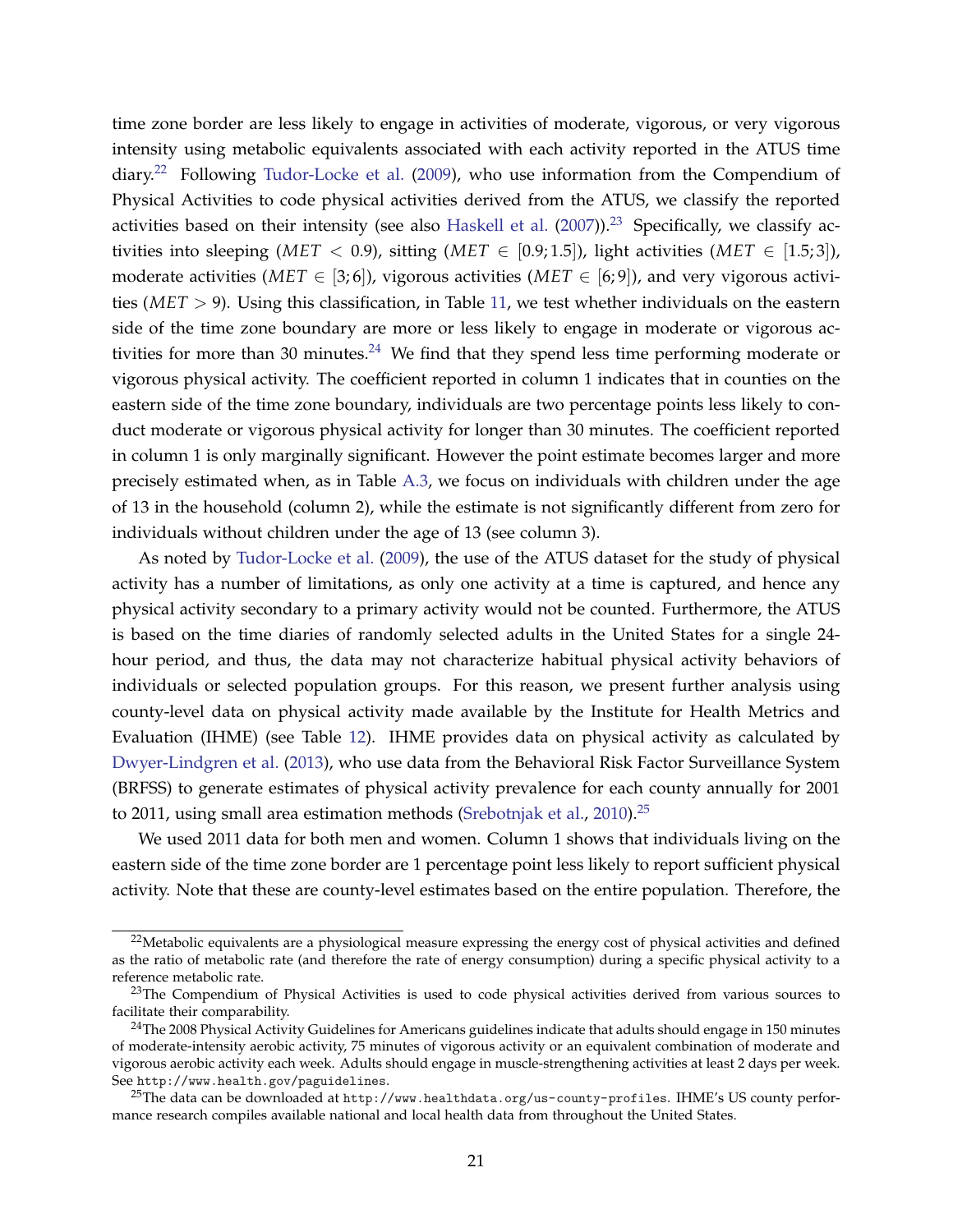estimated effect would be even larger if we could focus on employed individuals aged 18-55 as in our main analysis. Consistent with this conjecture, column 2 shows that in high-unemployment areas (above the median) the effect is close to zero while column 3 indicates that the effects are larger in absolute value in counties with a lower share of over-65 persons (below the median). Again, the heterogeneity across areas suggests that these results are driven by the employed population and that part of the effect on weight may be explained by differences in physical activity.

The evidence obtained using ATUS and IHME data is consistent with recent evidence from lab studies showing that sleep deprivation significantly reduces physical activity and, thus, caloric expenditure [\(Schmid et al.,](#page-31-12) [2009;](#page-31-12) [Opstad and Aakvaag,](#page-30-11) [1982\)](#page-30-11).

### <span id="page-24-0"></span>**6 Robustness Checks**

In this section, we present additional tests that we implement to verify the validity of our identification strategy and the robustness of our results.

First, we test the unconfoundedness hypothesis underlying our RD design. Following standard practice in RD designs, we verify whether there are discontinuities in predetermined characteristics known not to be affected by the treatment (sleeping). In the presence of other discontinuities, the estimated effect may be erroneously attributed to the treatment of interest.

As discussed in Section [3.1,](#page-10-1) a natural concern is that residential sorting across the time zone border will create correlation between unobservable individual characteristics and individual residence. As we control for latitude and, thus, hold daylight duration fixed, sorting would bias our estimates only if individuals sort based on the timing of daylight. We conduct a variety of tests for residential sorting and find no evidence for it. Specifically, we test whether there are differences in body height using the same estimation strategy used to test the presence of discontinuities in sleeping. The results in the first column in Table [A.6](#page-55-0) do not show any difference in height on the two sides of the time zone border. This result is consistent with the evidence from the balancing test presented in Table [1.](#page-39-0)

Furthermore, we verify whether there were historical differences between the two sides of the time zones before the adoption of the time zones in the US in 1914. In particular, we use the 1900 US census to test whether there was a discontinuity in literacy rates across the current time zone borders. Column 2 of Table [A.6](#page-55-0) shows the result of this test. As above, this test does not cast doubt on our identification strategy.

In Table [A.7,](#page-56-0) we test for the presence of discontinuities in home and rent prices, population density and commuting time. We find no evidence of residential sorting on these important local characteristics that should be affected if people systematically preferred to locate on a given side of the time zone border.

While we cannot identify counties or metropolitan areas with fewer than 100,000 residents, in Table [A.8](#page-57-0) we illustrate the heterogeneity in the first-stage estimates by the size of the metropoli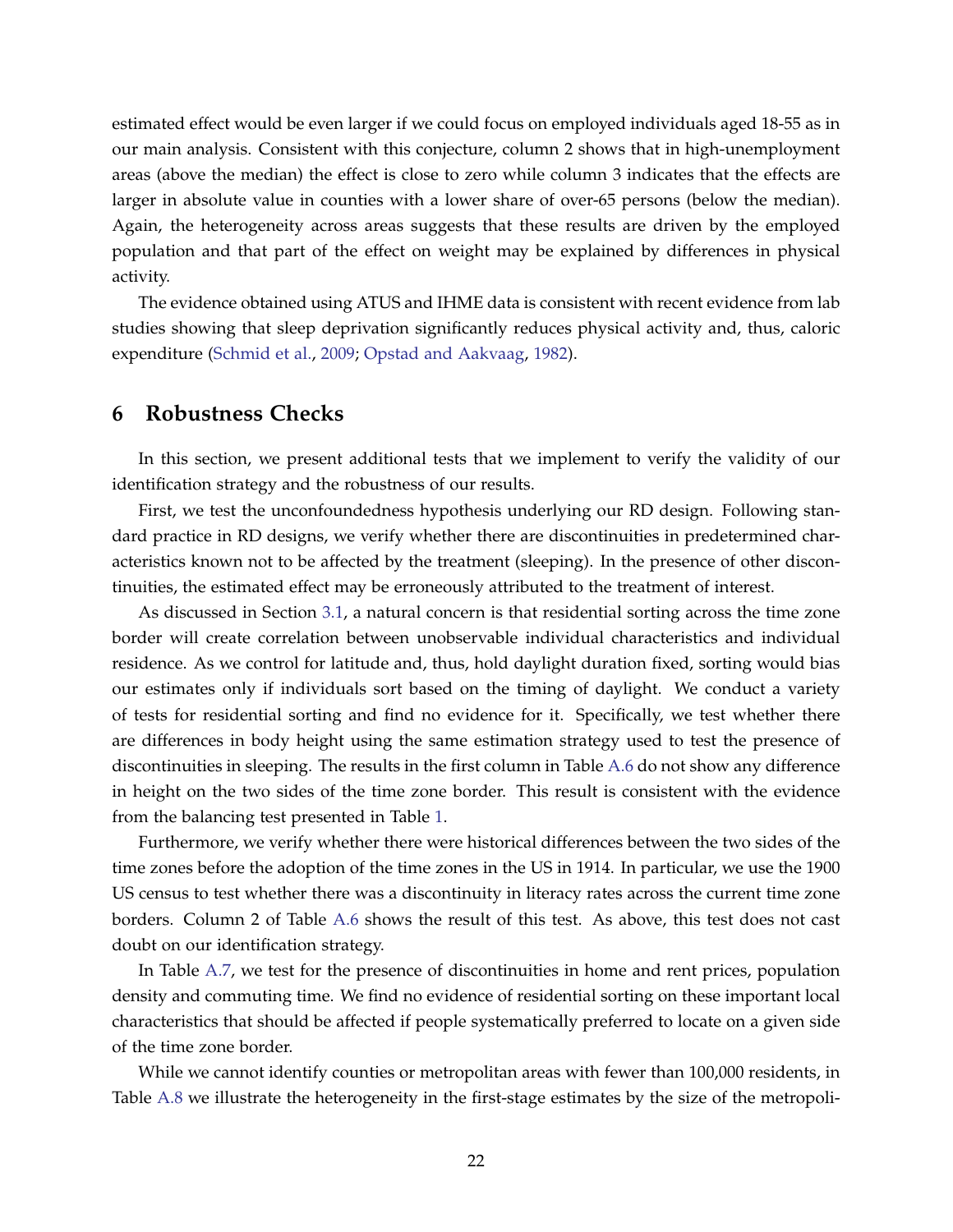tan area of residence. The results suggest that the effect is larger in more populated metropolitan areas, likely reflecting differences in the occupational and demographic characteristics of individuals living in smaller cities but also the longer commuting that many people may face in the morning in large metropolitan areas.

Table [A.1](#page-51-0) re-estimates the first-stage discussed in Table [2](#page-40-0) using alternative metrics for sleep duration. Column 1 replicates the result presented in column 1 of Table [2](#page-40-0) that excluded naps from the count, defined as any sleep duration occurring between 7am and 7pm and lasting less than 2 hours. In column 2, we show that the coefficient is substantially unchanged if we include naps. We then focus on non-linear metrics of sleep duration that have been used in medical studies [\(Ohayon et al.,](#page-30-12) [2013;](#page-30-12) [Markwald et al.,](#page-30-0) [2013\)](#page-30-0). In particular, we examine the likelihood of sleeping less than 6 hours (insufficient sleep, column 3), at least 8 hours (sufficient sleep, column 4), and at least 8 hours but no more than 9 (sufficient but not excessive sleep, column 5). Individuals on the eastern side of the time zone border are 4 percentage points more likely to report less than 6 hours sleep (column 3), 8 percentage points less likely to report at least 8 hours' sleep (column 4), and 3 percentage points less likely to report sufficient but not excessive sleep (column 5). However, we find no differences in naps measured as the total amount of time slept between 11am and 8pm (see column 6).

In Table A.4 we investigate the heterogeneity of the reduced form effects by morning work schedules. Point estimates for overweight and obesity are proportional to the first stage results. In particular, as for the first-stage estimates analyzed in Table 4, point estimates are (at least) twice the average effect in column (1), very similar to the average effect in column 2 and closer to zero (or even negative) in column (3). Unfortunately, standard errors are very large because the sample size for this analysis is very small. Despite this, the point estimates for early schedule workers are still statistically different from zero. It is worth noting these results could be also explained by the presence of non-linearity because those with very early schedule sleep much less on average. Unfortunately, with such data we cannot disentangle the presence of nonlinearity from a "compliance" explanation—where the estimated effect is driven by those that are constrained and then more likely to be exposed to the negative effects of a late sunset.

Furthermore, we verify the robustness of our results by excluding one US state at a time from our estimates. This exercise is meant to determine whether our results are driven by the presence of one particular state. The results, available upon request, confirm the robustness of our findings.

We also investigate the presence of seasonal and geographical heterogeneity in the discontinuity at the time zone borders and whether this heterogeneity is related to the daylight duration. For instance, in the North daylight duration varies far more across seasons than in the South. Even tough point estimates might suggest the presence of some heterogeneity (i.e. larger seasonal heterogeneity in the North than in the South), differences across seasons and latitudes (North vs. South) are almost never statically significant (results are available upon request).

Finally, we tested for the optimal polynomial order by comparing our local linear regres-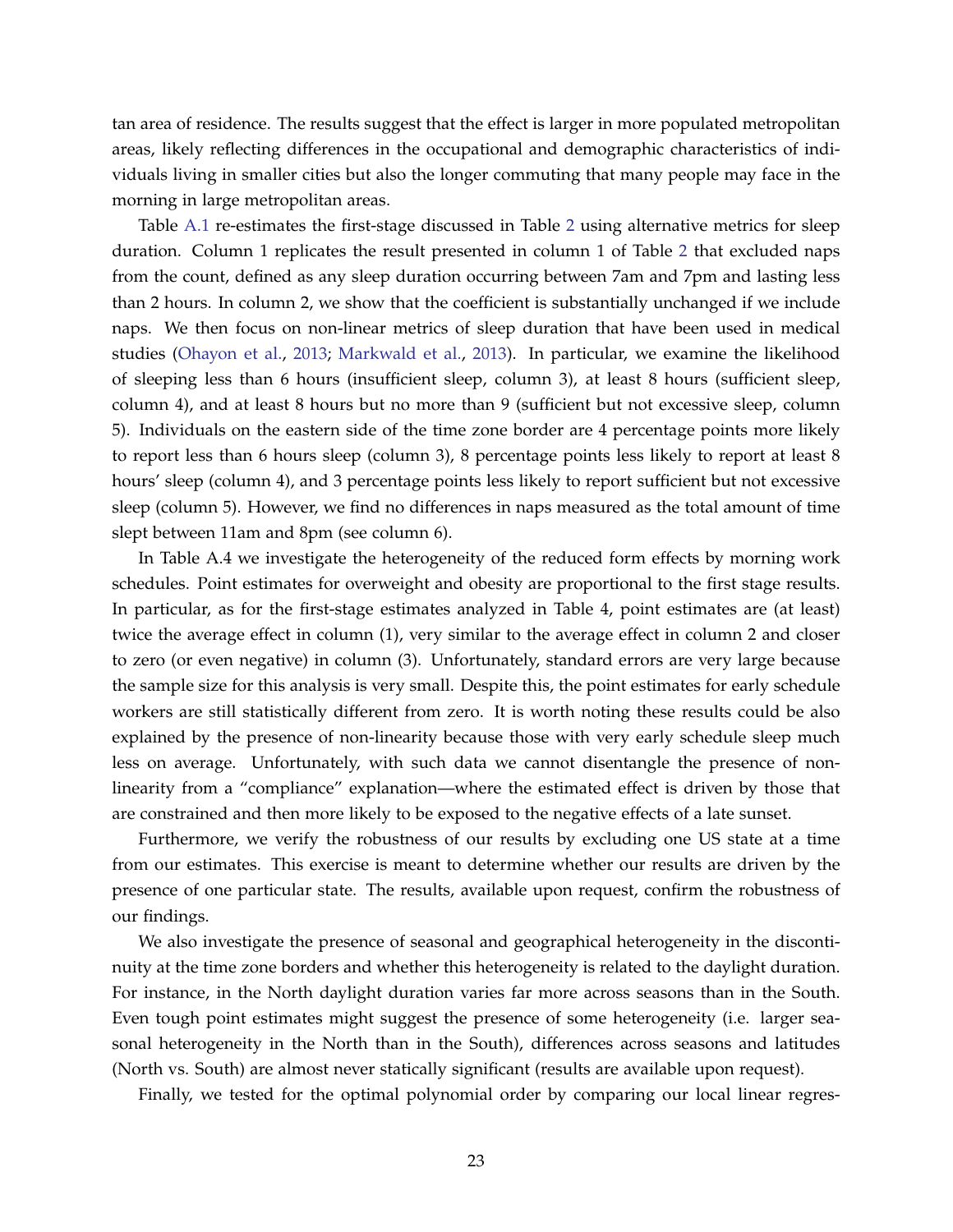sion approach with higher polynomial orders (up to the fourth) using the well-known Akaike information criterion (AIC) and the Bayesian information criterion (BIC). Both the AIC and BIC are minimized using the local linear regression approach reported in our main text (results are available upon request).

### **7 Conclusion**

This paper investigated the causal effects of sleeping on health status and excessive weight, two outcomes that are known to be importantly related to health care costs and individual productivity. We exploit discontinuities in bedtime that occur at a time zone boundary because of solar cues, circadian rhythms and their conflict with social schedules. We show that individuals living on the eastern side of a time zone boundary tend to go to bed later than do individuals living in the neighboring counties on the opposite side of the time zone border. Because working schedules and school start times are less flexible than bedtimes, individuals on the eastern side of the border do not fully compensate by waking up later in the morning. Thus, we find that employed individuals living on the eastern side of a time zone border sleep less than people living in a neighboring county on the western side of a time zone boundary. Though the average difference in sleep duration is relatively small (19 minutes), the effects are considerably larger among individuals with early working schedules.

Using this exogenous variation in sleep duration, we find large effects of sleeping on individuals' health status, weight and cognitive impairment. These results support and extend the experimental evidence on the cumulative effects of partial sleep deprivation, a condition that increasingly affects the life of individuals in modern societies. Our findings suggest that the higher propensity to eat late in the evening, regardless of the time spent eating earlier in the day, the higher likelihood of dining out and lower likelihood of engaging in moderate or intense physical activity contribute to explaining the effects on weight and health status. The results are robust to the use of different models and measures of sleep duration. Importantly, we find no evidence of any significant effect on outcomes that should not be affected by sleep duration.

Economists have largely ignored the effects of sleep on health and how economic incentives or changes in policies (e.g., changes in DST dates) can affect sleeping and have unintended consequences on health and productivity. Our findings highlight the importance of developing public awareness about the negative effect of sleep deprivation and suggest that policy makers should carefully consider how working schedules and time zone rules can affect sleep duration and quality. In fact, our results suggest that delaying morning work schedules and school start times may substantially improve average sleep duration. While we are unable to compare the economic gains that may result from coordination with its costs in terms of health and human capital, our results highlight that the latter are not negligible. As long work hours, work schedules, school start times and the timing of TV shows can create conflicts between our biological rhythms and social timing, our findings suggest that reshaping social schedules in ways that promote sleeping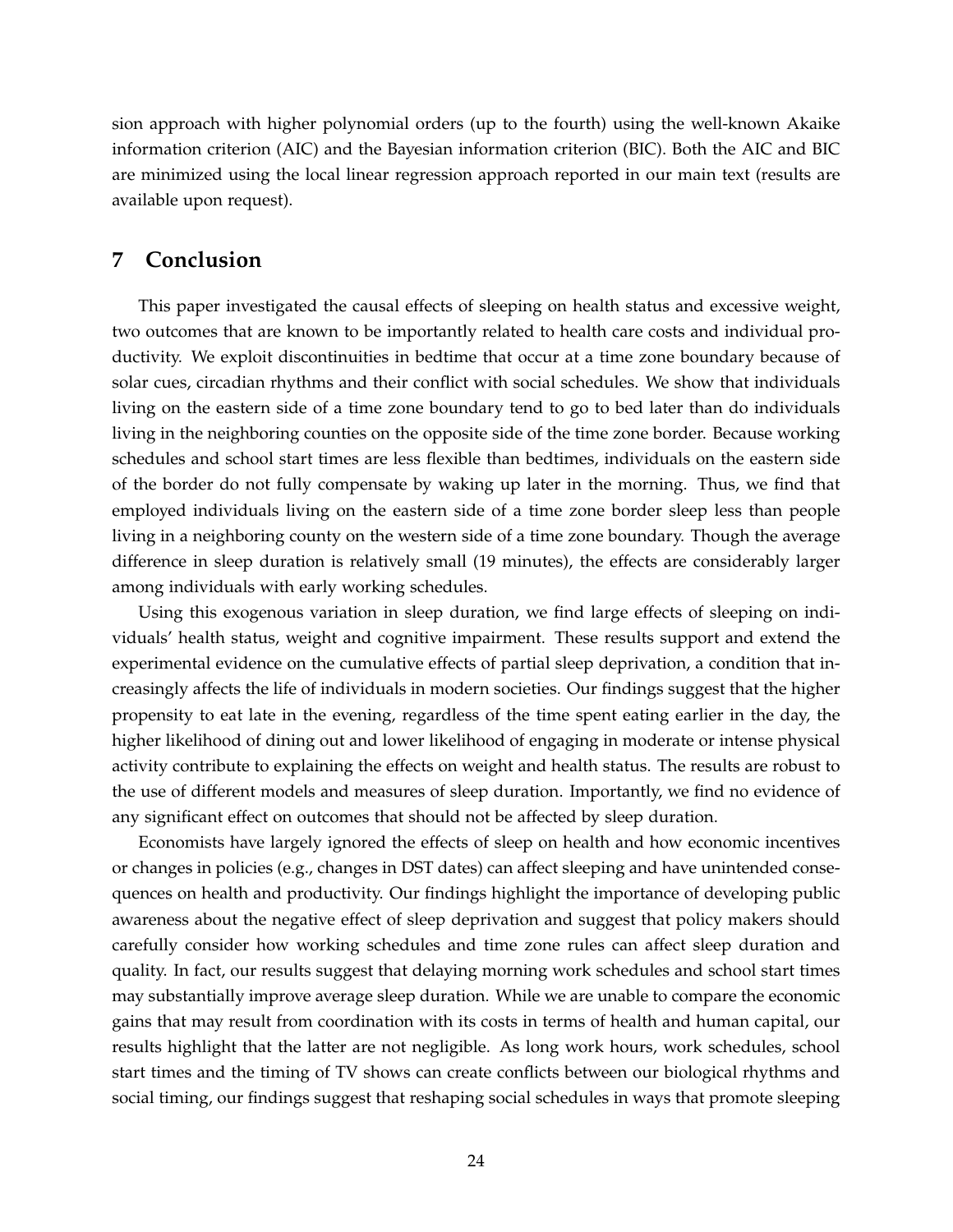may have non-trivial effects on health. In particular, we find that delaying work start times until after 8:30am would substantially increase average sleep duration.

Finally, considerable attention has been devoted in recent years to the obesity epidemic [\(Caw](#page-29-5)[ley,](#page-29-5) [2015\)](#page-29-5), particularly in the United States, with the implementation of several state and federal programs intended to reduce obesity. Most of these programs promote healthy nutrition and physical activity. Our results suggest the importance of increasing the spectrum of these public health interventions by including policies intended to increase average sleep duration and a healthier use of our time. Sleep education programs should become a central part of any program seeking to reduce obesity and weight gain among at-risk populations.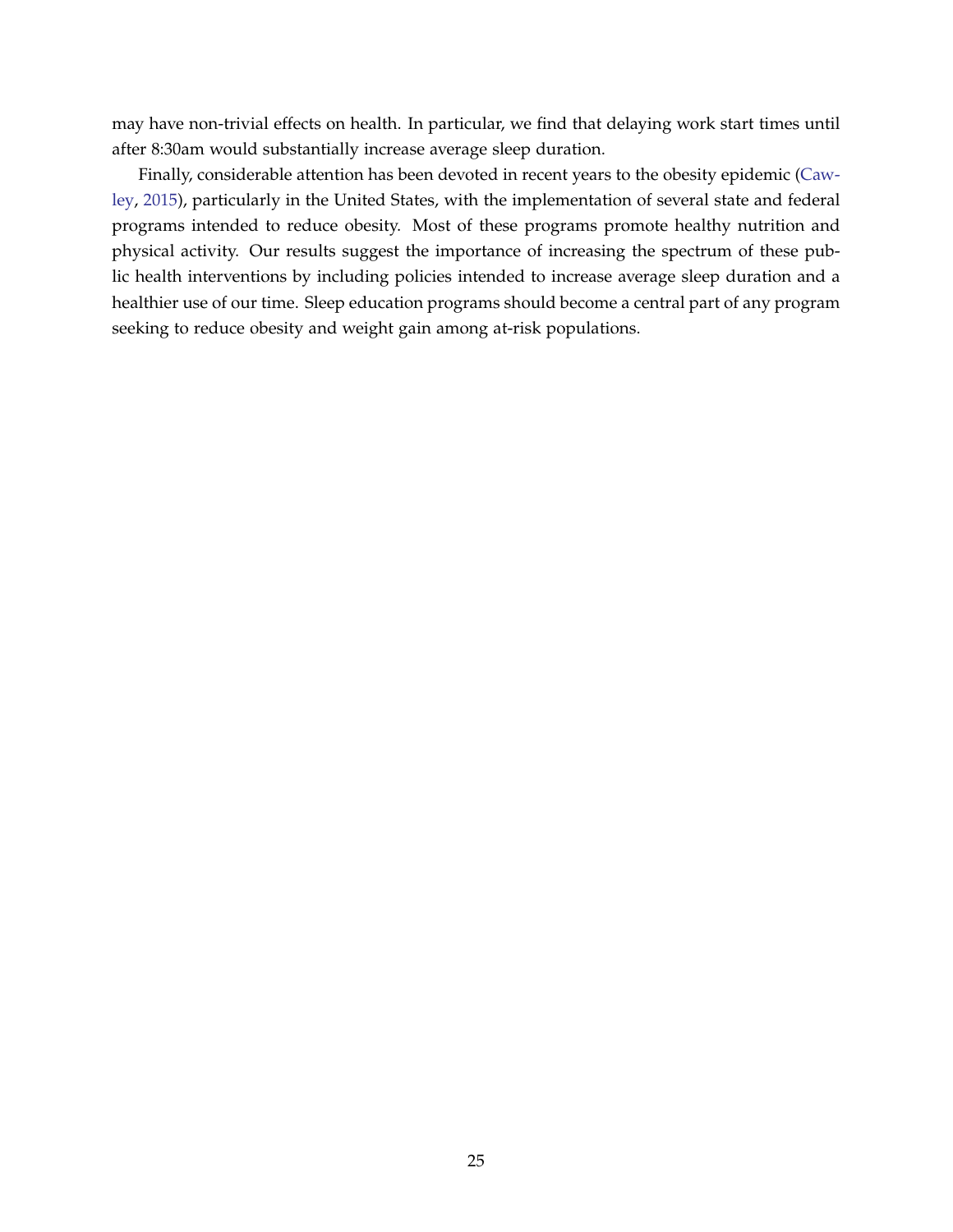# **References**

- <span id="page-28-6"></span>Altevogt, B. M., Colten, H. R., et al., 2006. Sleep Disorders and Sleep Deprivation:: An Unmet Public Health Problem. National Academies Press.
- <span id="page-28-8"></span>Aschoff, J., Fatranska, M., Giedke, H., Doerr, P., Stamm, D., Wisser, H., 1971. Human circadian rhythms in continuous darkness: entrainment by social cues. Science 171 (3967), 213–215.
- <span id="page-28-1"></span>Ásgeirsdóttir, T. L., Ólafsson, S. P., 2015. An empirical analysis of the demand for sleep: Evidence from the american time use survey. Economics & Human Biology.
- <span id="page-28-4"></span>Barger, L. K., Cade, B. E., Ayas, N. T., Cronin, J. W., Rosner, B., Speizer, F. E., Czeisler, C. A., 2005. Extended work shifts and the risk of motor vehicle crashes among interns. New England Journal of Medicine 352 (2), 125–134.
- <span id="page-28-12"></span>Basner, M., Fomberstein, K. M., Razavi, F. M., Banks, S., William, J. H., Rosa, R. R., Dinges, D. F., 2007. American time use survey: sleep time and its relationship to waking activities. Sleep 30 (9), 1085.
- <span id="page-28-5"></span>Bergstrom, T., 1976. The deeper economics of sleeping. The Journal of Political Economy, 411–412.
- <span id="page-28-0"></span>Biddle, J. E., Hamermesh, D. S., 1990. Sleep and the allocation of time. Journal of Political Economy 98, 922–943.
- <span id="page-28-10"></span>Bonke, J., 2012. Do morning-type people earn more than evening-type people? How chronotypes influence income. Annals of Economics and Statistics/ANNALES D'ECONOMIE ET DE ´ STATISTIQUE, 55–72.
- <span id="page-28-2"></span>Brochu, P., Armstrong, C. D., Morin, L.-P., 2012. The trendiness of sleep: an empirical investigation into the cyclical nature of sleep time. Empirical Economics 43 (2), 891–913.
- <span id="page-28-7"></span>Burton, W. N., Chen, C.-Y., Conti, D. J., Schultz, A. B., Pransky, G., Edington, D. W., 2005. The association of health risks with on-the-job productivity. Journal of Occupational and Environmental Medicine 47 (8), 769–777.
- <span id="page-28-3"></span>Cappuccio, F. P., D'Elia, L., Strazzullo, P., Miller, M. A., 2010. Sleep duration and all-cause mortality: a systematic review and meta-analysis of prospective studies. Sleep 33 (5), 585.
- <span id="page-28-9"></span>Cappuccio, F. P., Taggart, F. M., Kandala, N., Currie, A., Peile, E., Stranges, S., Miller, M. A., 2008. Meta-analysis of short sleep duration and obesity in children and adults. SLEEP-NEW YORK THEN WESTCHESTER- 31 (5), 619.
- <span id="page-28-11"></span>Carrell, S. E., Maghakian, T., West, J. E., 2011. A's from zzzz's? The causal effect of school start time on the academic achievement of adolescents. American Economic Journal: Economic Policy 3 (3), 62–81.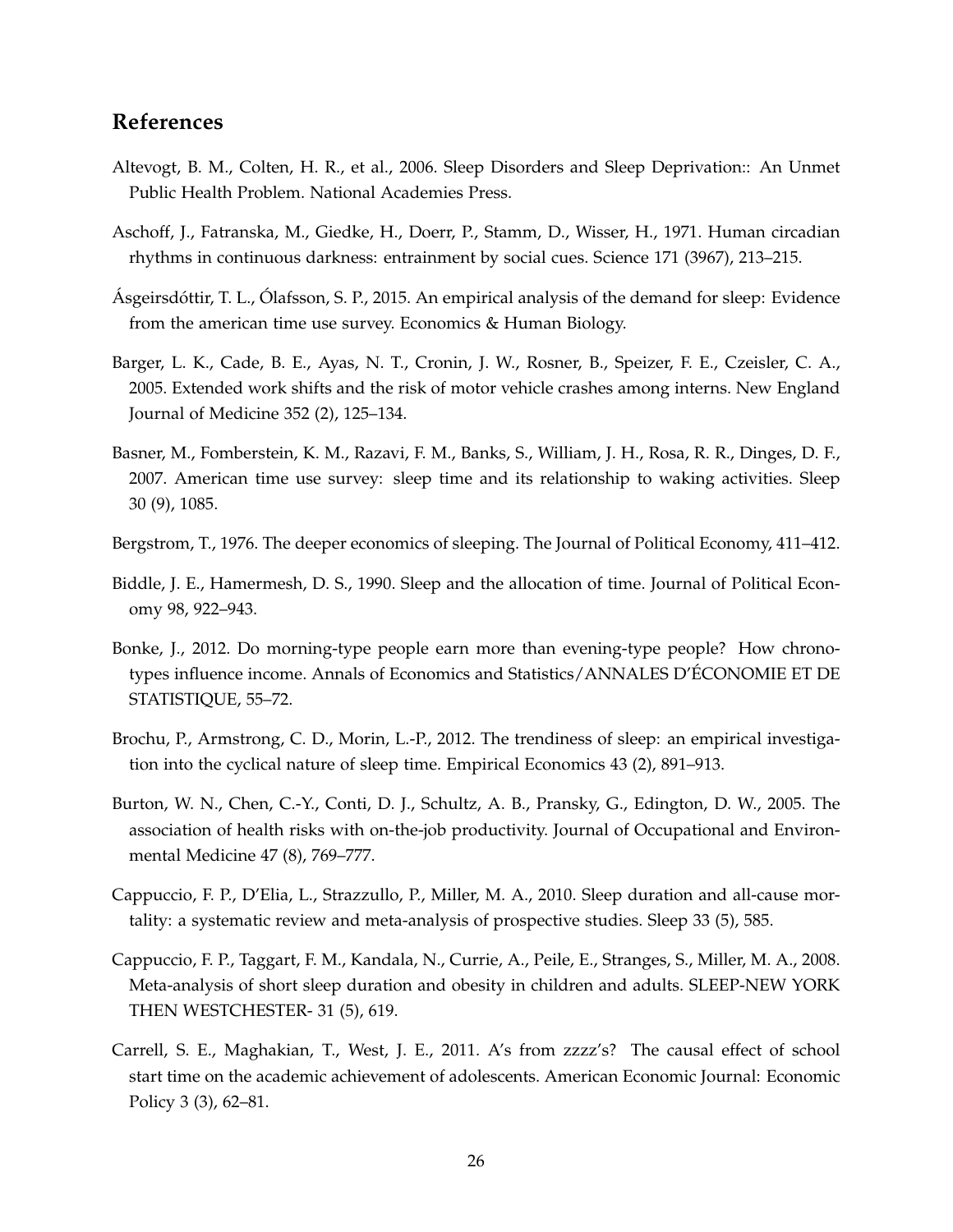- <span id="page-29-6"></span>Cawley, J., 2004. The impact of obesity on wages. Journal of Human Resources 39 (2), 451–474.
- <span id="page-29-5"></span>Cawley, J., 2015. An economy of scales: A selective review of obesity's economic causes, consequences, and solutions. Journal of health economics 43, 244–268.
- <span id="page-29-12"></span>Cohen, D. A., Story, M., 2014. Mitigating the health risks of dining out: the need for standardized portion sizes in restaurants. American journal of public health 104 (4), 586–590.
- <span id="page-29-4"></span>Dinges, D. F., Pack, F., Williams, K., Gillen, K. A., Powell, J. W., Ott, G. E., Aptowicz, C., Pack, A. I., 1997. Cumulative sleepiness, mood disturbance and psychomotor vigilance performance decrements during aweek of sleep restricted to 4-5 hours per night. Sleep: Journal of Sleep Research & Sleep Medicine.
- <span id="page-29-8"></span>Duffy, J. F., Wright, K. P., 2005. Entrainment of the human circadian system by light. Journal of Biological Rhythms 20 (4), 326–338.
- <span id="page-29-14"></span>Dwyer-Lindgren, L., Freedman, G., Engell, R. E., Fleming, T. D., Lim, S. S., Murray, C., Mokdad, A. H., 2013. Prevalence of physical activity and obesity in us counties, 2001–2011: a road map for action. Popul Health Metr 11 (1), 7.
- <span id="page-29-11"></span>Edwards, F., 2012. Early to rise? The effect of daily start times on academic performance. Economics of Education Review 31 (6), 970–983.
- <span id="page-29-2"></span>El Hodiri, M., 1973. The economics of sleeping. Unpublished manuscript, University of Kansas.
- <span id="page-29-1"></span>Gibson, M., Shrader, J., 2014. Time use and productivity: The wage returns to sleep.
- <span id="page-29-0"></span>Giuntella, O., Han, W., Mazzonna, F., 2015. Circardian rhythms, sleep deprivation and cognitive skills. evidence from an unsleeping giant. University of Oxford, Mimeo.
- <span id="page-29-10"></span>Greer, S. M., Goldstein, A. N., Walker, M. P., 2013. The impact of sleep deprivation on food desire in the human brain. Nature communications 4.
- <span id="page-29-7"></span>Hamermesh, D. S., Myers, C. K., Pocock, M. L., 2008. Cues for timing and coordination: latitude, letterman, and longitude. Journal of Labor Economics 26 (2), 223–246.
- <span id="page-29-13"></span>Haskell, W. L., Lee, I.-M., Pate, R. R., Powell, K. E., Blair, S. N., Franklin, B. A., Macera, C. A., Heath, G. W., Thompson, P. D., Bauman, A., 2007. Physical activity and public health: updated recommendation for adults from the american college of sports medicine and the american heart association. Circulation 116 (9), 1081.
- <span id="page-29-9"></span>Hasler, G., Buysse, D. J., Klaghofer, R., Gamma, A., Ajdacic, V., Eich, D., Rössler, W., Angst, J., 2004. The association between short sleep duration and obesity in young adults: a 13-year prospective study. Sleep 27 (4), 661–666.
- <span id="page-29-3"></span>Hoffman, E. P., 1977. The deeper economics of sleeping: important clues toward the discovery of activity x. The Journal of Political Economy, 647–649.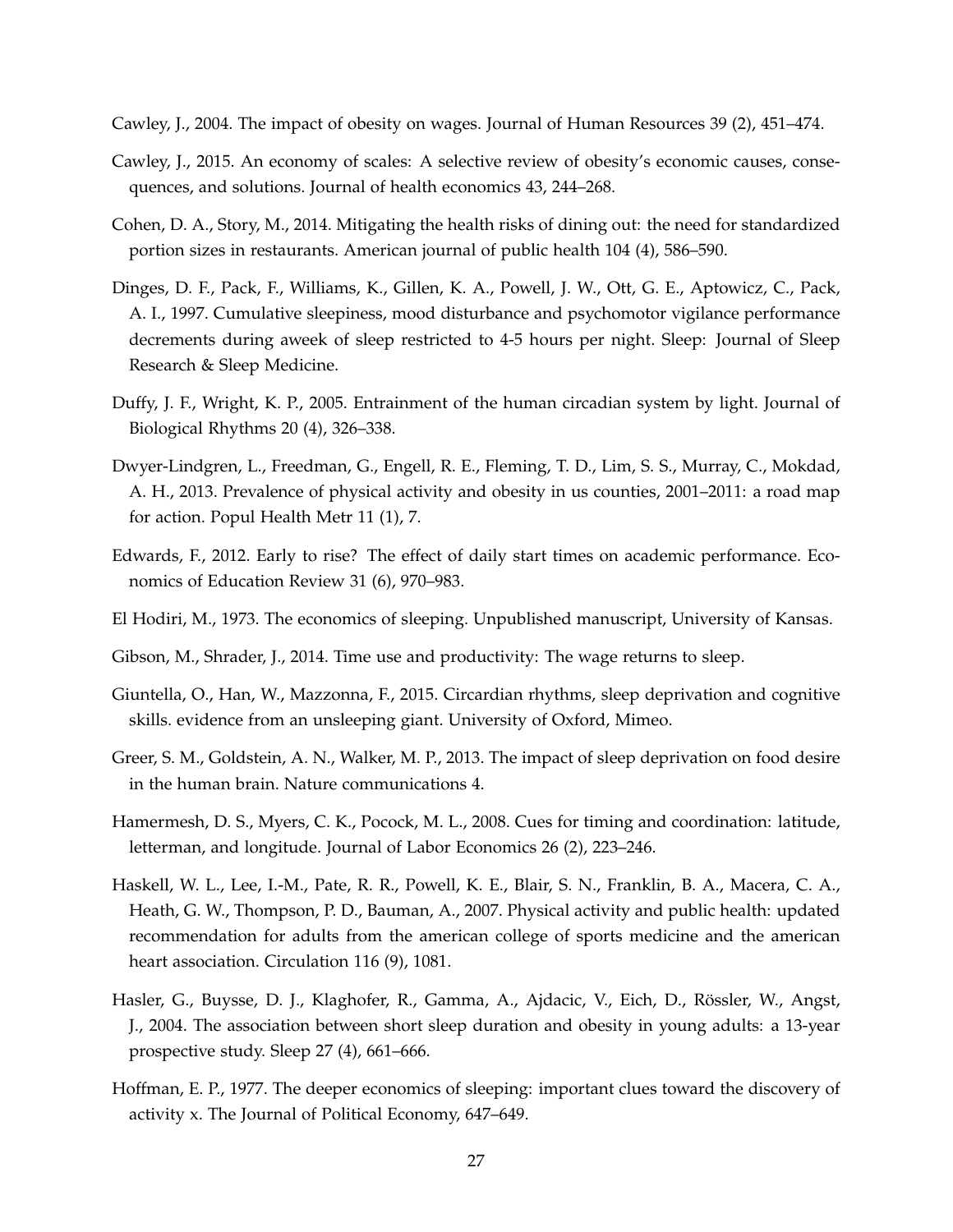- <span id="page-30-7"></span>Irwin, M. R., Wang, M., Campomayor, C. O., Collado-Hidalgo, A., Cole, S., 2006. Sleep deprivation and activation of morning levels of cellular and genomic markers of inflammation. Archives of internal medicine 166 (16), 1756–1762.
- <span id="page-30-8"></span>Jin, L., Ziebarth, N. R., 2015. Does daylight saving time really make us sick? Tech. rep., Institute for the Study of Labor (IZA).
- <span id="page-30-9"></span>Kjærgaard, M., Waterloo, K., Wang, C. E., Almås, B., Figenschau, Y., Hutchinson, M. S., Svartberg, J., Jorde, R., 2012. Effect of vitamin d supplement on depression scores in people with low levels of serum 25-hydroxyvitamin d: nested case–control study and randomised clinical trial. The British Journal of Psychiatry 201 (5), 360–368.
- <span id="page-30-6"></span>Knutson, K. L., Ryden, A. M., Mander, B. A., Van Cauter, E., 2006. Role of sleep duration and quality in the risk and severity of type 2 diabetes mellitus. Archives of internal medicine 166 (16), 1768–1774.
- <span id="page-30-5"></span>Knutson, K. L., Spiegel, K., Penev, P., Van Cauter, E., 2007. The metabolic consequences of sleep deprivation. Sleep medicine reviews 11 (3), 163–178.
- <span id="page-30-3"></span>Knutson, K. L., Van Cauter, E., 2008. Associations between sleep loss and increased risk of obesity and diabetes. Annals of the New York Academy of Sciences 1129 (1), 287–304.
- <span id="page-30-10"></span>Lauderdale, D. S., Knutson, K. L., Yan, L. L., Liu, K., Rathouz, P. J., 2008. Sleep duration: how well do self-reports reflect objective measures? The cardia sleep study. Epidemiology (Cambridge, Mass.) 19 (6), 838.
- <span id="page-30-1"></span>Lyznicki, J. M., Doege, T. C., Davis, R. M., Williams, M. A., et al., 1998. Sleepiness, driving, and motor vehicle crashes. Jama 279 (23), 1908–1913.
- <span id="page-30-0"></span>Markwald, R. R., Melanson, E. L., Smith, M. R., Higgins, J., Perreault, L., Eckel, R. H., Wright, K. P., 2013. Impact of insufficient sleep on total daily energy expenditure, food intake, and weight gain. Proceedings of the National Academy of Sciences 110 (14), 5695–5700.
- <span id="page-30-4"></span>Moreno, C., Louzada, F., Teixeira, L., Borges, F., Lorenzi-Filho, G., 2006. Short sleep is associated with obesity among truck drivers. Chronobiology international 23 (6), 1295–1303.
- <span id="page-30-12"></span>Ohayon, M. M., Reynolds, C. F., Dauvilliers, Y., 2013. Excessive sleep duration and quality of life. Annals of neurology 73 (6), 785–794.
- <span id="page-30-11"></span>Opstad, P. K., Aakvaag, A., 1982. Decreased serum levels of oestradiol, testosterone and prolactin during prolonged physical strain and sleep deprivation, and the influence of a high calory diet. European journal of applied physiology and occupational physiology 49 (3), 343–348.
- <span id="page-30-2"></span>Roenneberg, T., 2013. Chronobiology: the human sleep project. Nature 498 (7455), 427–428.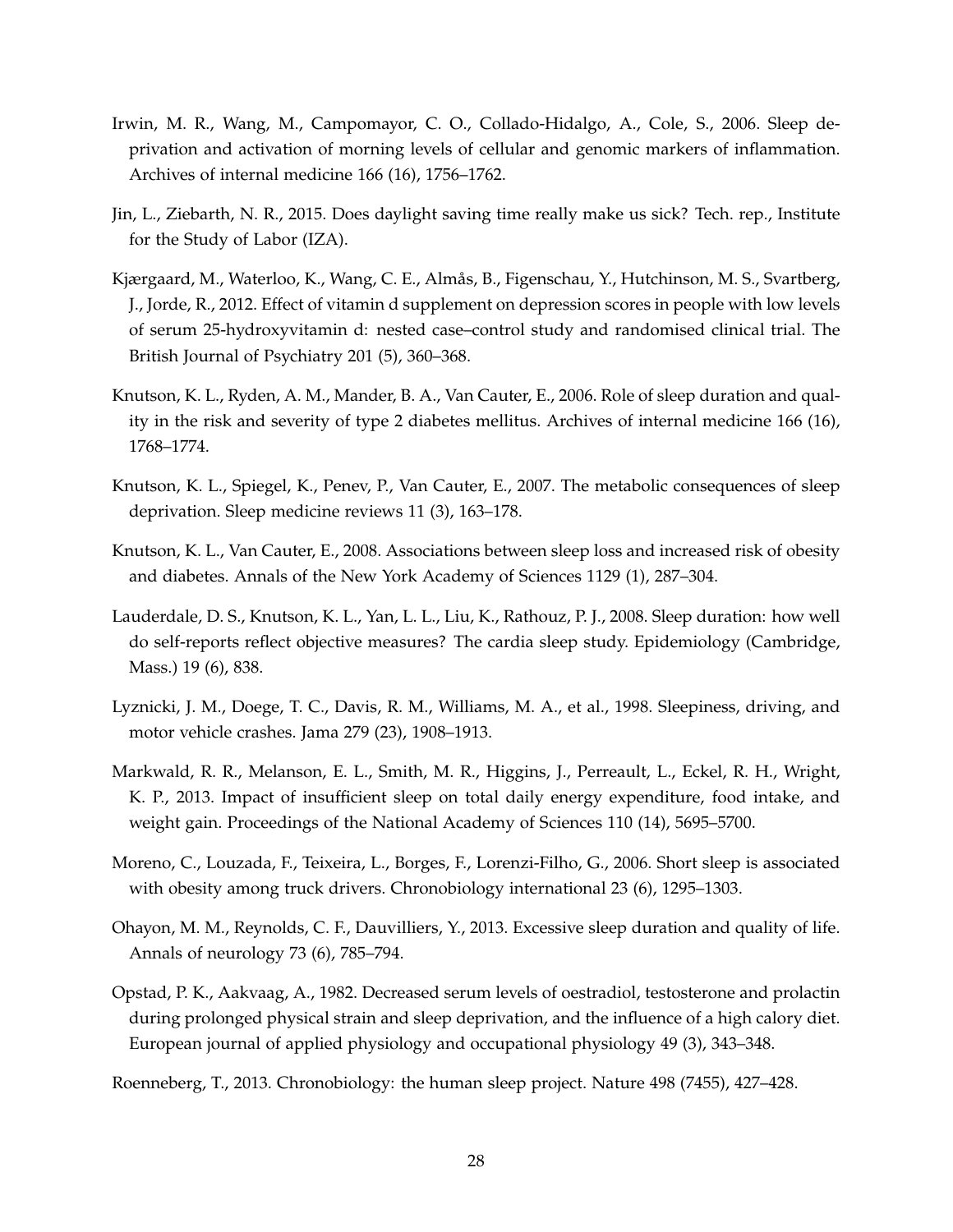- <span id="page-31-9"></span>Roenneberg, T., Allebrandt, K. V., Merrow, M., Vetter, C., 2012. Social jetlag and obesity. Current Biology 22 (10), 939–943.
- <span id="page-31-3"></span>Roenneberg, T., Kuehnle, T., Juda, M., Kantermann, T., Allebrandt, K., Gordijn, M., Merrow, M., 2007. Epidemiology of the human circadian clock. Sleep medicine reviews 11 (6), 429–438.
- <span id="page-31-4"></span>Roenneberg, T., Merrow, M., 2007. Entrainment of the human circadian clock. In: Cold Spring Harbor symposia on quantitative biology. Vol. 72. Cold Spring Harbor Laboratory Press, pp. 293–299.
- <span id="page-31-12"></span>Schmid, S. M., Hallschmid, M., Jauch-Chara, K., Wilms, B., Benedict, C., Lehnert, H., Born, J., Schultes, B., 2009. Short-term sleep loss decreases physical activity under free-living conditions but does not increase food intake under time-deprived laboratory conditions in healthy men. The American journal of clinical nutrition 90 (6), 1476–1482.
- <span id="page-31-7"></span>Smith, A. C., forthcoming. Spring forward at your own risk: Daylight saving time and fatal vehicle crashes. American Economic Journal: Applied Economics.
- <span id="page-31-2"></span>Spiegel, K., Leproult, R., Van Cauter, E., 1999. Impact of sleep debt on metabolic and endocrine function. The Lancet 354 (9188), 1435–1439.
- <span id="page-31-11"></span>Srebotnjak, T., Mokdad, A. H., Murray, C., 2010. A novel framework for validating and applying standardized small area measurement strategies. Popul Health Metr 8, 26.
- <span id="page-31-8"></span>Stewart, J., 2014. Early to bed and earlier to rise: school, maternal employment, and childrens sleep. Review of Economics of the Household 12 (1), 29–50.
- <span id="page-31-0"></span>Szalontai, G., 2006. The demand for sleep: a south african study. Economic Modelling 23 (5), 854–874.
- <span id="page-31-1"></span>Taheri, S., Lin, L., Austin, D., Young, T., Mignot, E., 2004. Short sleep duration is associated with reduced leptin, elevated ghrelin, and increased body mass index. PLoS medicine 1 (3), e62.
- <span id="page-31-6"></span>Thomas, M., Sing, H., Belenky, G., Holcomb, H., Mayberg, H., Dannals, R., Wagner, J., Thorne, D., Popp, K., Rowland, L., et al., 2000. Neural basis of alertness and cognitive performance impairments during sleepiness. i. effects of 24 h of sleep deprivation on waking human regional brain activity. Journal of sleep research 9 (4), 335–352.
- <span id="page-31-10"></span>Tudor-Locke, C., Washington, T. L., Ainsworth, B. E., Troiano, R. P., 2009. Linking the american time use survey (atus) and the compendium of physical activities: methods and rationale. Journal of Physical Activity and Health 6 (3), 347–353.
- <span id="page-31-5"></span>Ulukavak, C. T., Kokturk, O., Bukan, N., Bilgihan, A., 2004. Leptin and ghrelin levels in patients with obstructive sleep apnea syndrome. Respiration; international review of thoracic diseases 72 (4), 395–401.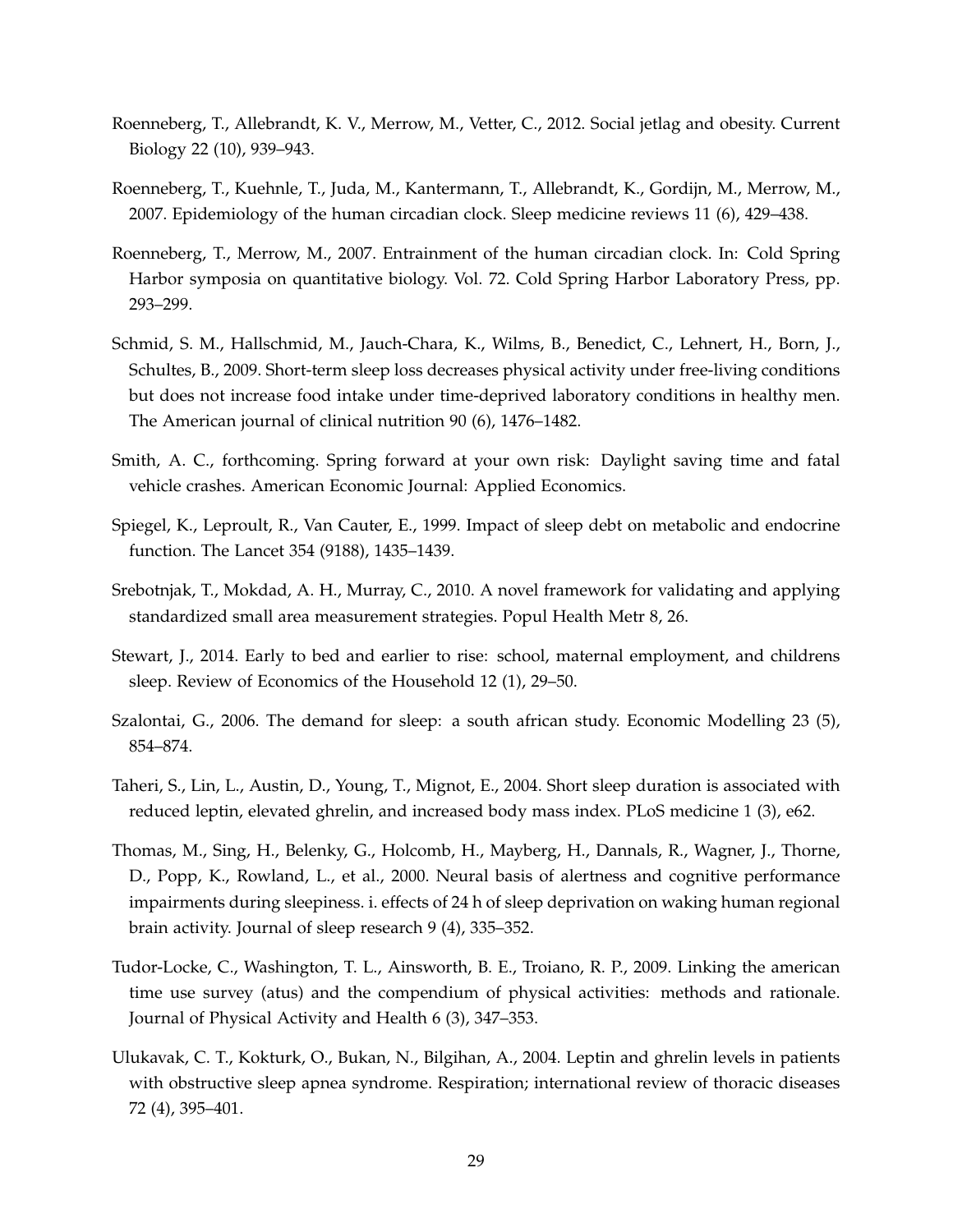- <span id="page-32-6"></span>Van Dongen, H., Rogers, N. L., Dinges, D. F., 2003a. Sleep debt: theoretical and empirical issues\*. Sleep and Biological Rhythms 1 (1), 5–13.
- <span id="page-32-1"></span>Van Dongen, H. P., Maislin, G., Mullington, J. M., Dinges, D. F., 2003b. The cumulative cost of additional wakefulness: dose-response effects on neurobehavioral functions and sleep physiology from chronic sleep restriction and total sleep deprivation. SLEEP-NEW YORK THEN WESTCHESTER- 26 (2), 117–129.
- <span id="page-32-2"></span>Vitaterna, M. H., Takahashi, J. S., Turek, F. W., 2001. Overview of circadian rhythms. Alcohol Research and Health 25 (2), 85–93.
- <span id="page-32-0"></span>Weinger, M. B., Ancoli-Israel, S., 2002. Sleep deprivation and clinical performance. Jama 287 (8), 955–957.
- <span id="page-32-3"></span>Williamson, A. M., Feyer, A.-M., 2000. Moderate sleep deprivation produces impairments in cognitive and motor performance equivalent to legally prescribed levels of alcohol intoxication. Occupational and environmental medicine 57 (10), 649–655.
- <span id="page-32-4"></span>Winston, G. C., et al., 2008. The timing of economic activities. Cambridge Books.
- <span id="page-32-5"></span>Wolff, H., Makino, M., 2012. Extending becker's time allocation theory to model continuous time blocks: Evidence from daylight saving time.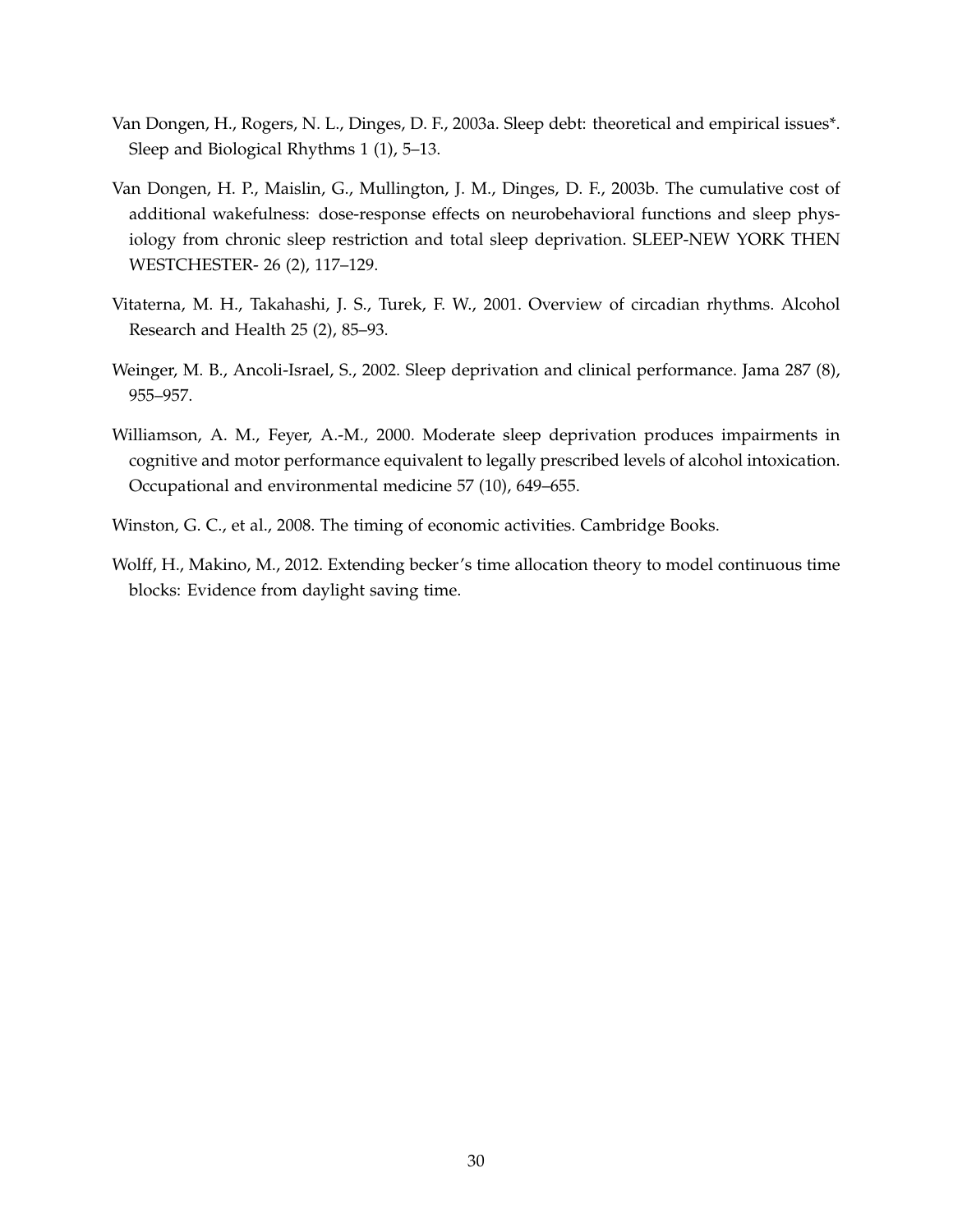

<span id="page-33-0"></span>

*Notes -* Source: Gallup, 1942-2013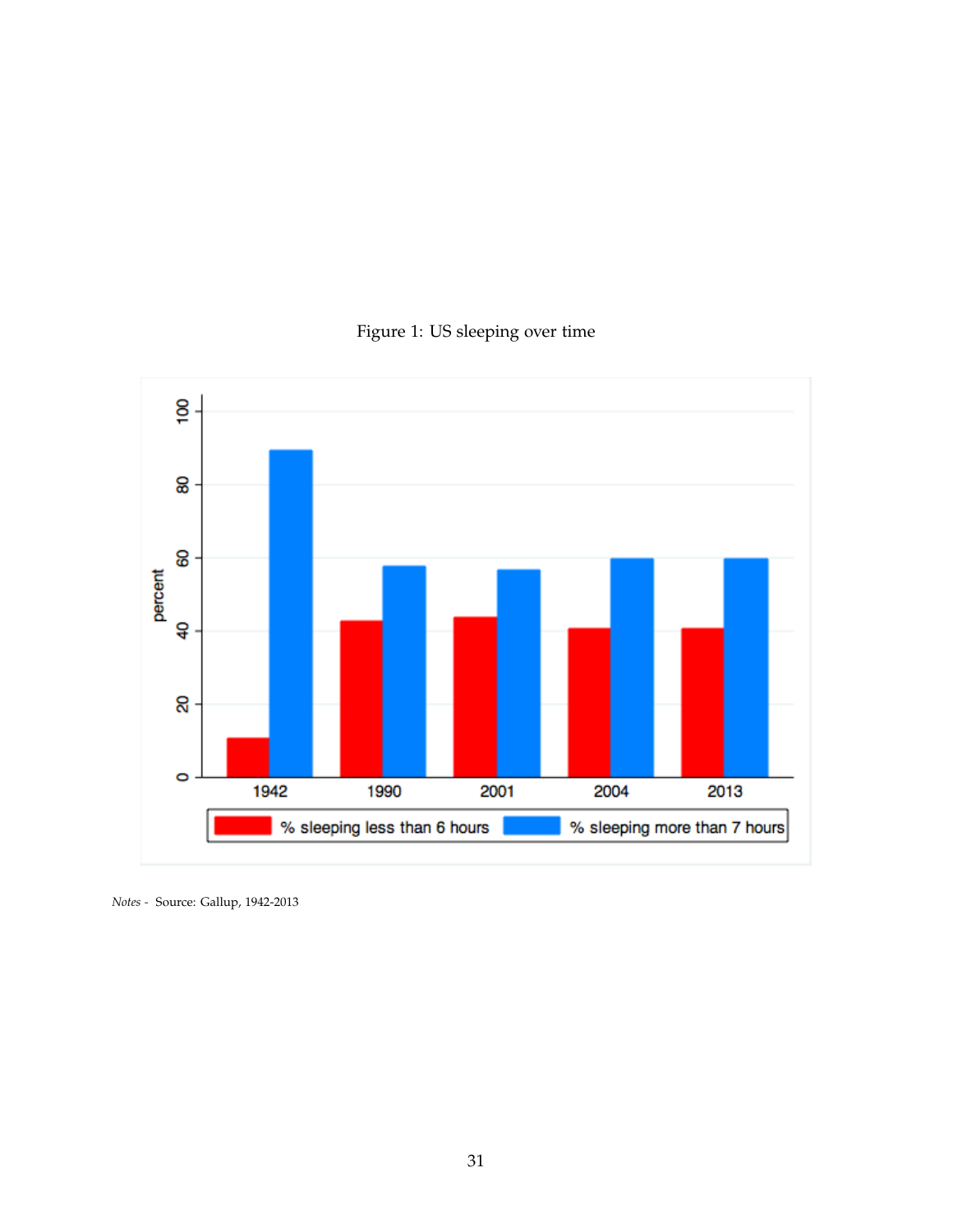<span id="page-34-0"></span>

Figure 2: Sleep Deprivation by Education and Morning Work Schedule

*Notes -* To better visualize differences in sleep duration, we report the difference between the recommended 8 hours of sleep and the observed sleep duration by education and working schedule for the average white man, aged between 40 and 50 years old, living on the East Coast.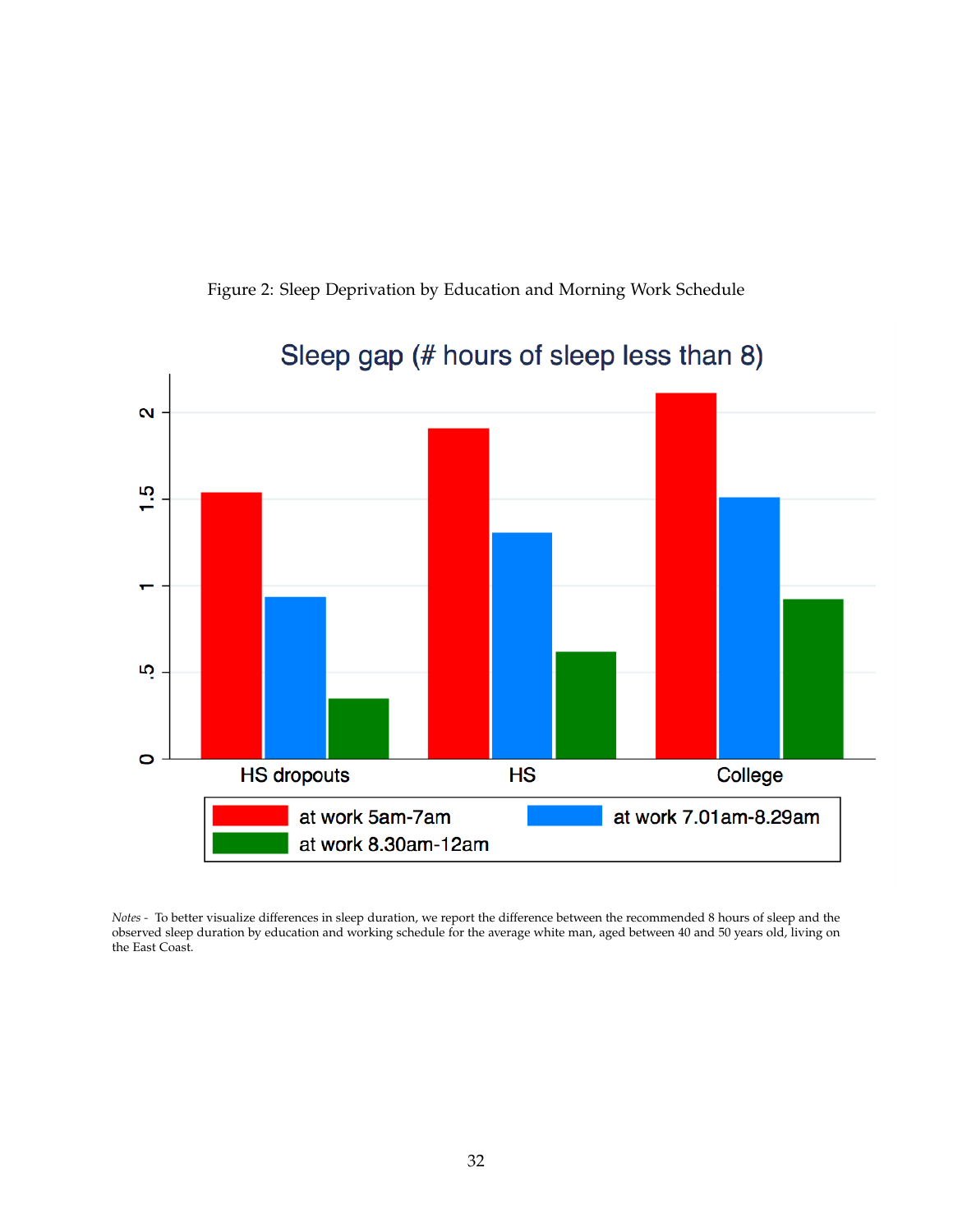Figure 3: Time Zones and Average Sunset Time

<span id="page-35-0"></span>

*Notes -* Average sunset time over a year was computed using the NOAA Sunrise/Sunset and Solar Position Calculators and information on the latitude and longitude of US counties' centroids. Counties were divided into 5 quintiles based on the average sunset time in a given year. The darker the circles, the later the average sunset time.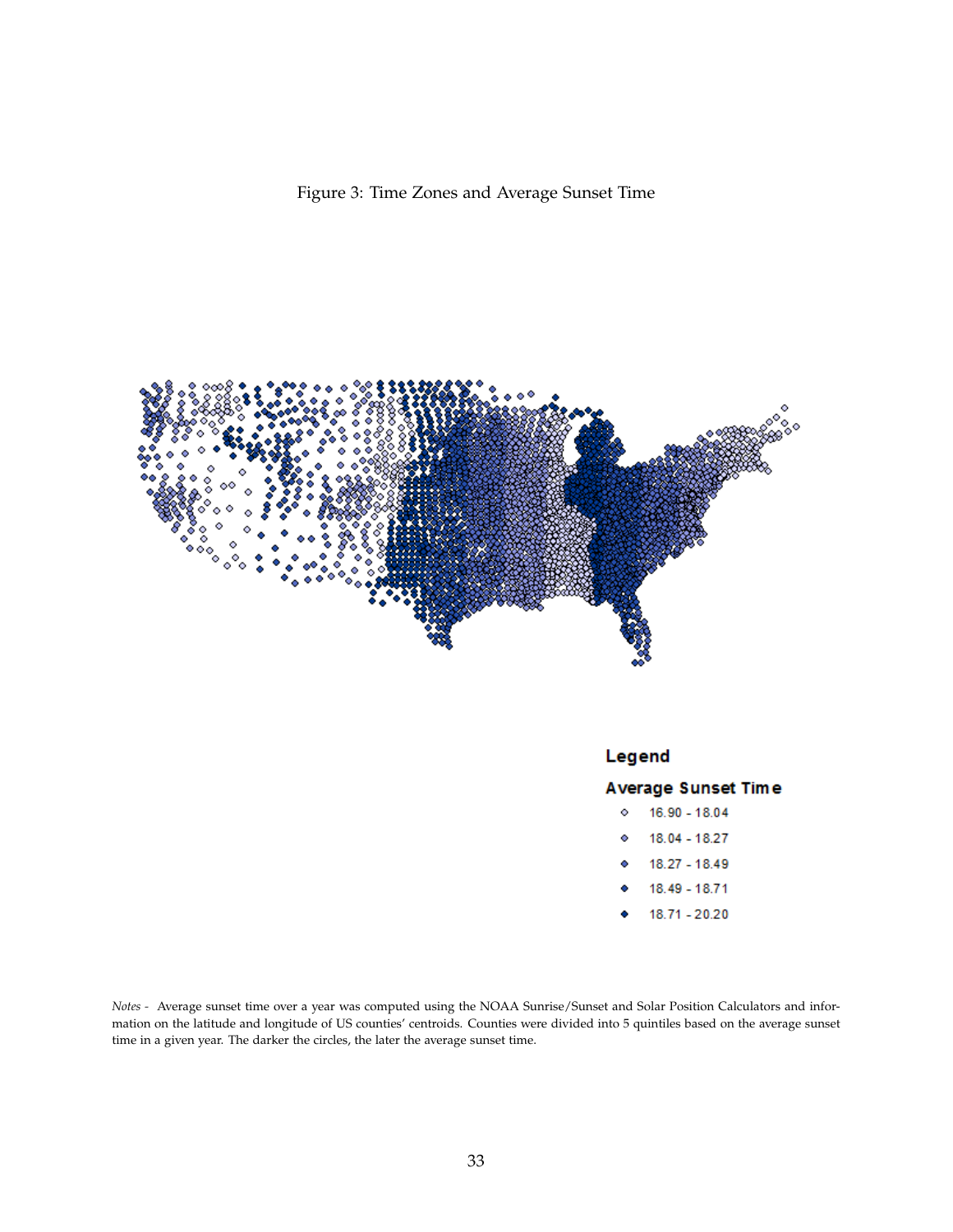<span id="page-36-0"></span>

Figure 4: Time Zones and Bedtime (Source: jawbone.com/blog)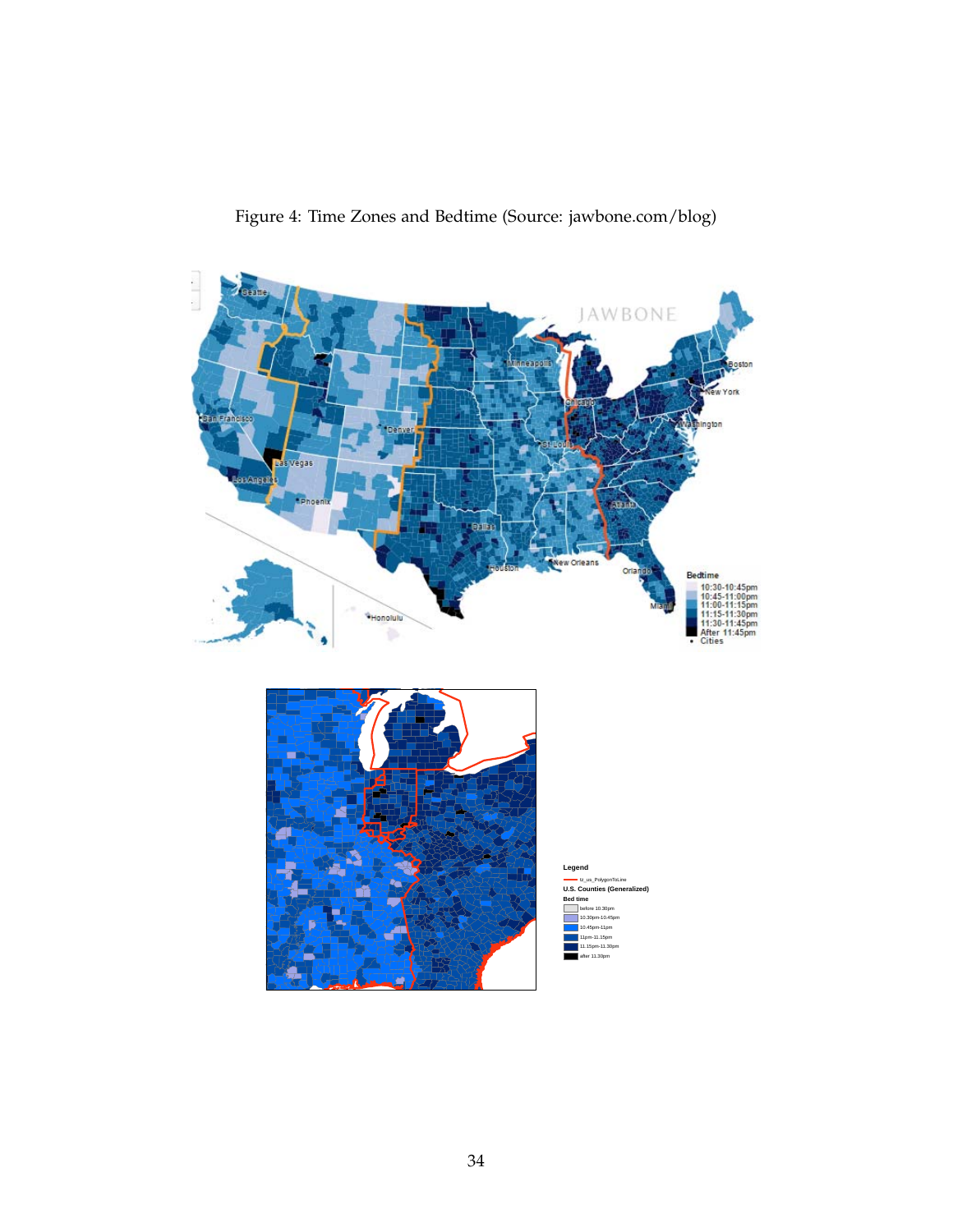<span id="page-37-0"></span>

Figure 5: Discontinuity in Sunset Time

Figure 6: Sleep Duration over the Week

<span id="page-37-1"></span>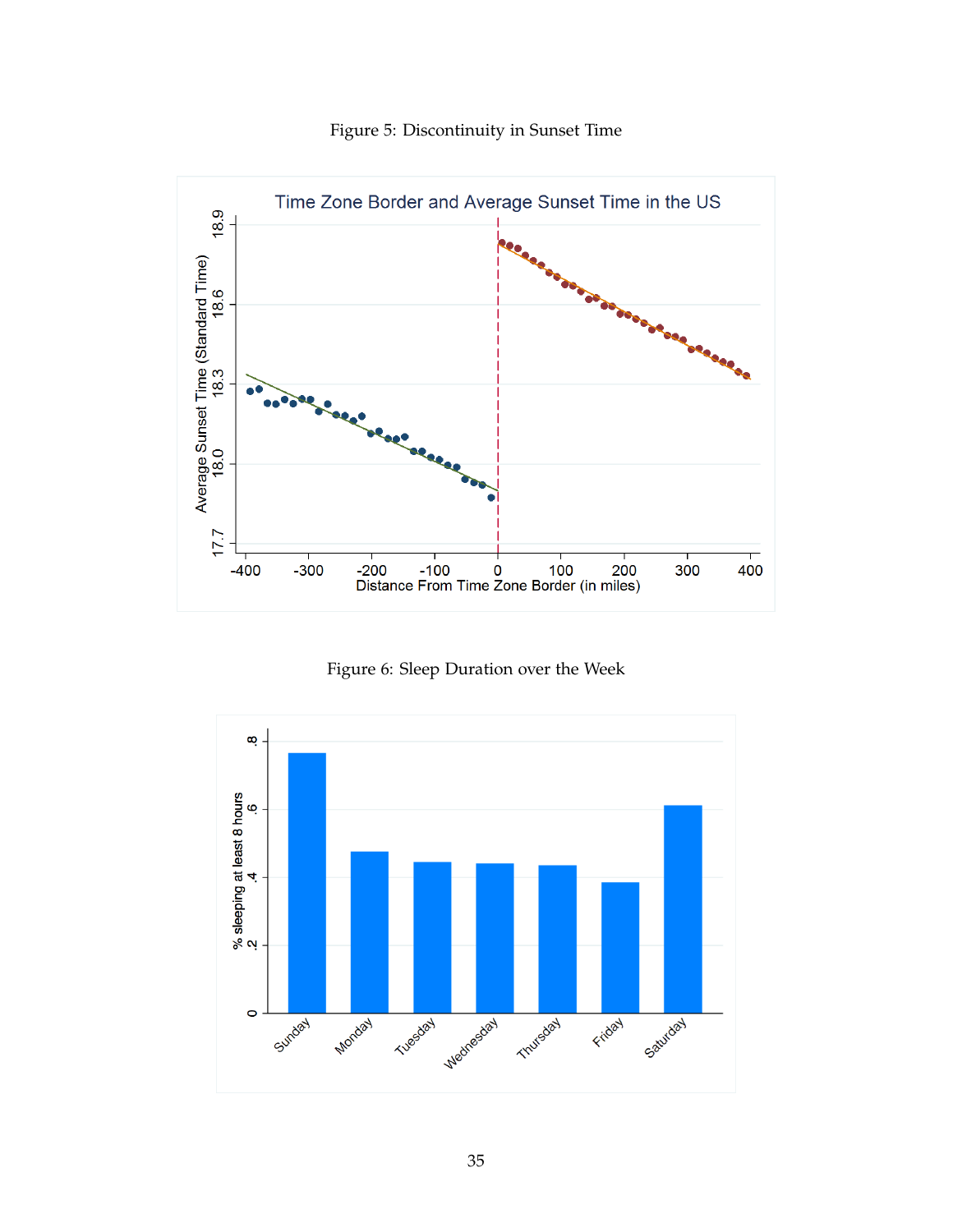<span id="page-38-0"></span>

# Figure 7: Discontinuity in Sleep Duration

*Notes -* Data are drawn from the ATUS (2003-2013).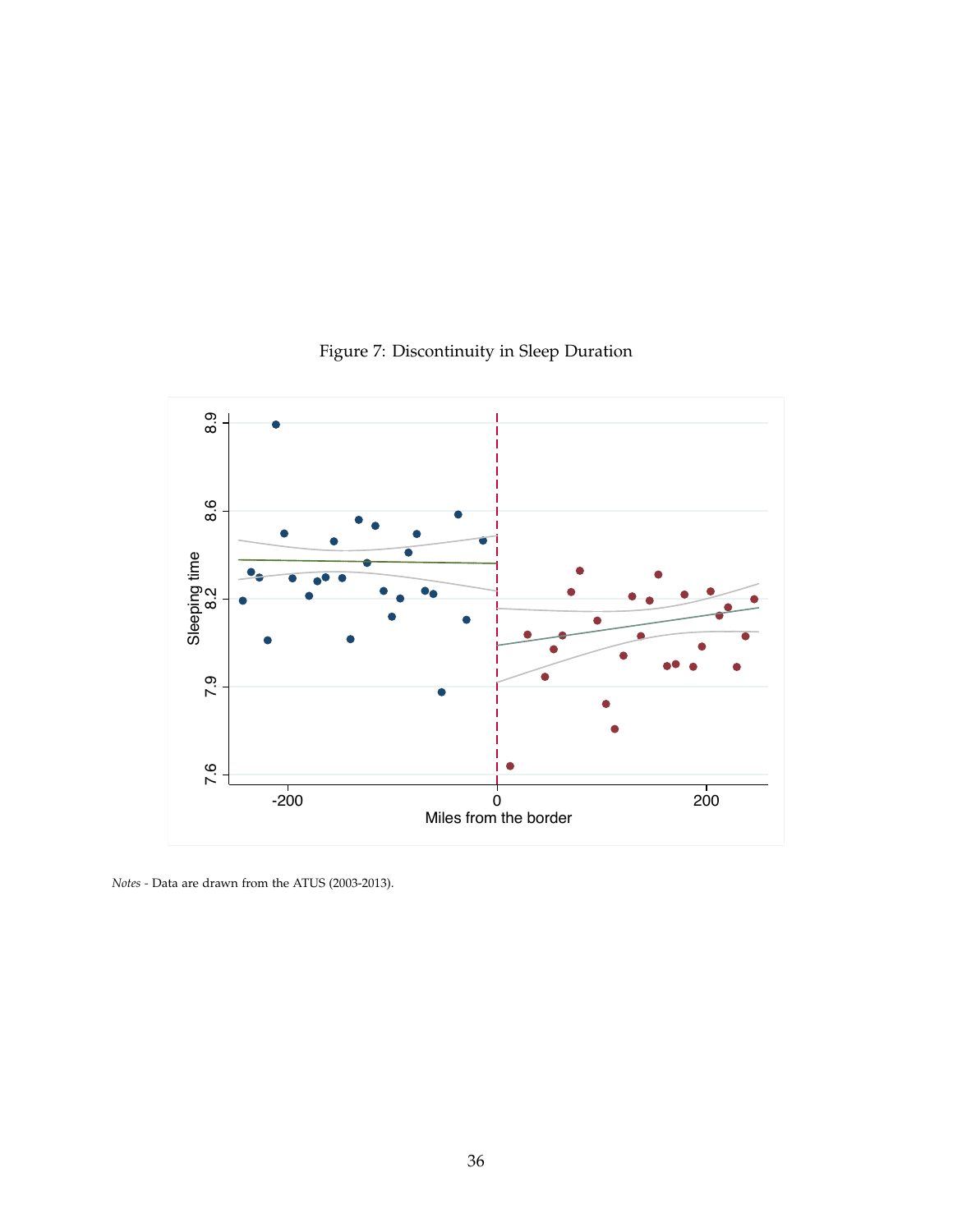<span id="page-39-0"></span>

|                            | <b>Early Sunset Border</b> | Late Sunset Border | Counties at the border              | Observations |
|----------------------------|----------------------------|--------------------|-------------------------------------|--------------|
|                            | Within 250 miles           | Within 250 miles   | Within 250 miles                    |              |
|                            |                            |                    | Late-Early Sunset Side of Time Zone |              |
| <b>Average Sunset Time</b> | 18.007                     | 18.588             | $0.572***$                          | 16,557       |
|                            | (0.970)                    | (0.909)            | (0.039)                             |              |
| Sleep Hours                | 8.382                      | 8.188              | $-0.188***$                         | 16,557       |
|                            | (1.921)                    | (1.965)            | (0.051)                             |              |
| Sleep at least 8 hours     | 0.591                      | 0.544              | $-0.046***$                         | 16,557       |
|                            | (0.492)                    | (0.498)            | (0.010)                             |              |
| Awake at 11pm              | 0.311                      | 0.385              | $0.069***$                          | 16,557       |
|                            | (0.464)                    | (0.486)            | (0.016)                             |              |
| Awake at 7.30am            | 0.575                      | 0.558              | $-0.017$                            | 16,557       |
|                            | (0.494)                    | (0.497)            | (0.017)                             |              |
| Obese                      | 0.244                      | 0.268              | $0.036**$                           | 4,331        |
|                            | (0.430)                    | (0.443)            | (0.015)                             |              |
| Poor Health Status         | 0.099                      | 0.081              | $-0.015$                            | 9,696        |
|                            | (0.298)                    | (0.273)            | (0.011)                             |              |
| Female                     | 0.490                      | 0.498              | 0.009                               | 16,557       |
|                            | (0.500)                    | (0.500)            | (0.010)                             |              |
| Age                        | 38.478                     | 38.913             | 0.489                               | 16,557       |
|                            | (10.311)                   | (10.500)           | (0.385)                             |              |
| Black                      | 0.0481                     | 0.0963             | $0.049***$                          | 16,557       |
|                            | (0.214)                    | (0.295)            | (0.016)                             |              |
| White                      | 0.858                      | 0.848              | $-0.010$                            | 16,557       |
|                            | (0.349)                    | (0.359)            | (0.021)                             |              |
| Holiday                    | 0.018                      | 0.018              | $-0.000$                            | 16,557       |
|                            | (0.133)                    | (0.133)            | (0.003)                             |              |
| Weekend                    | 0.510                      | 0.489              | $-0.018$                            | 16,557       |
|                            | (0.500)                    | (0.500)            | (0.016)                             |              |
| Less than High School      | 0.307                      | 0.303              | 0.003                               | 16,557       |
|                            | (0.461)                    | (0.460)            | (0.021)                             |              |
| Some College               | 0.309                      | 0.316              | 0.009                               | 16,557       |
|                            | (0.462)                    | (0.465)            | (0.014)                             |              |
| College or More            | 0.3836                     | 0.380              | $-0.012$                            | 16,557       |
|                            | (0.486)                    | (0.486)            | (0.019)                             |              |
| Number of children         | 0.977                      | 0.922              | $-0.046$                            | 16,557       |
|                            | (1.178)                    | (1.134)            | (0.033)                             |              |
| Married                    | 0.587                      | 0.596              | 0.009                               | 16,557       |
|                            | (0.492)                    | (0.490)            | (0.019)                             |              |
| Weekly earnings            | 863.253                    | 831.308            | $-31.513$                           | 14,829       |
|                            | (643.282)                  | (603.732)          | (24.246)                            |              |
| Hourly Wage                | 15.826                     | 15.114             | $-0.602$                            | 8,325        |
|                            | (9.671)                    | (8.996)            | (0.446)                             |              |

# Table 1: Balancing Test

*Notes -* Data are drawn from the ATUS (2003-2013). The sample is restricted to employed individuals aged 18-55.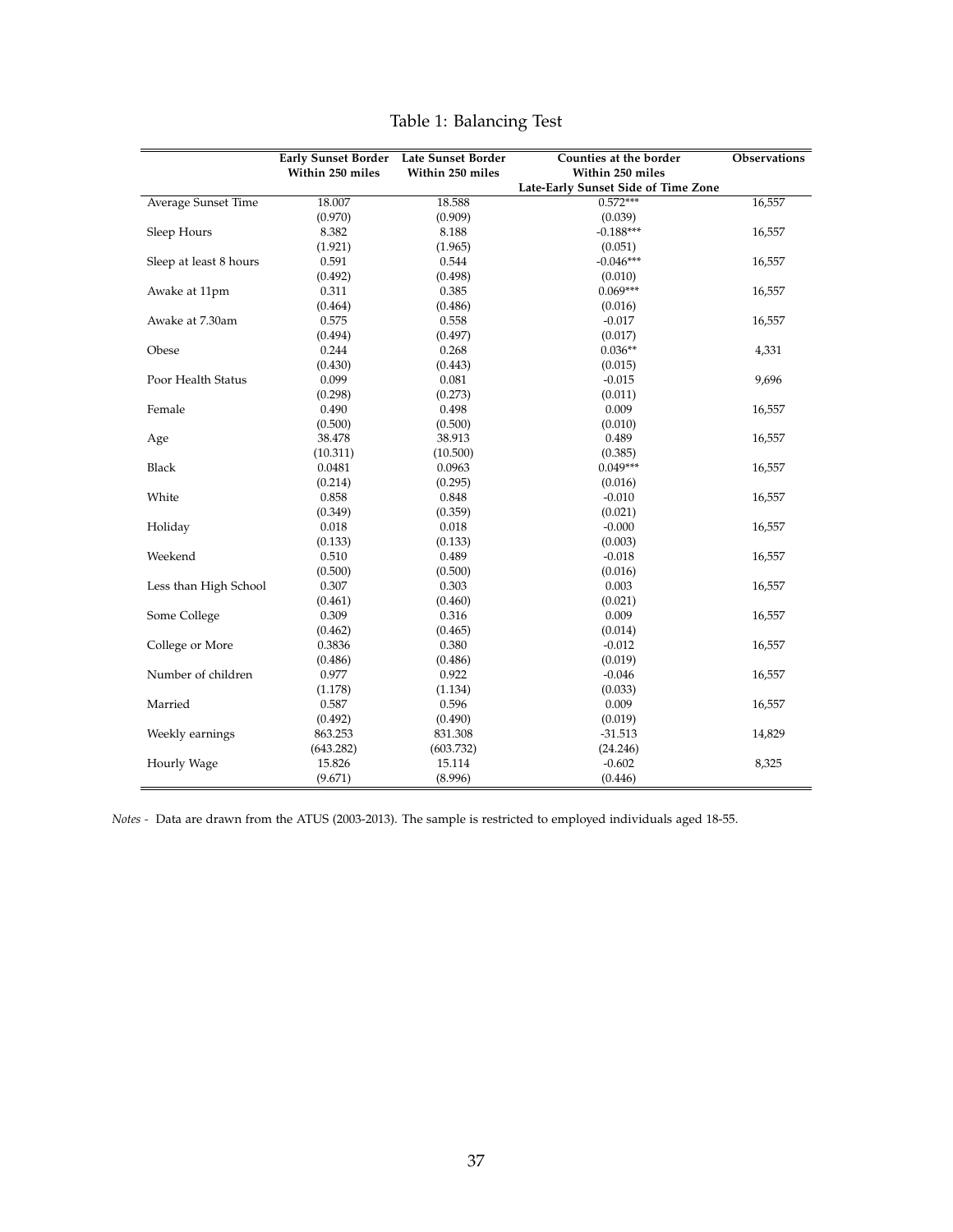<span id="page-40-0"></span>

|                    | (1)         | (2)         | (3)         | (4)             |
|--------------------|-------------|-------------|-------------|-----------------|
| Dep.Var.:          | Sleep Hours | Sleep Hours | Sleep Hours | Sleep > 8 hours |
|                    |             |             |             |                 |
| Late Sunset Border | $-0.319***$ | $-0.319***$ | $-0.386**$  | $-0.082***$     |
|                    | (0.080)     | (0.119)     | (0.162)     | (0.021)         |
|                    |             |             |             |                 |
| Observations       | 16,557      | 16,557      | 3,918       | 16,557          |
| Adj. $R^2$         | 0.132       | 0.132       | 0.129       | 0.090           |
| $F^*_{(1,63)}$     | 15.84       | 7.16        | 5.71        | 15.69           |
| Mean of Dep. Var.  | 8.040       | 8.040       | 8.040       | 0.517           |
| Std. Dev.          | 1.784       | 1.790       | 1.80        | 0.484           |
|                    |             |             |             |                 |
| <b>State FE</b>    | NO.         | YES         | NO          | NO.             |
| Bandwidth (miles)  | 250         | 250         | 100         | 250             |
|                    |             |             |             |                 |

Table 2: Effect of Late Sunset Time on Sleeping (Only Employed)

*Notes -* Data are drawn from the ATUS (2003-2013). All estimates include the distance to the time zone boundary and its interaction with the late sunset border, standard socio-demographic characteristics (age, race, sex, education, married and number of children), county characteristics (region, latitude and longitude and a dummy for large counties), interview characteristics (interview month and year, a dummy that controls for the application of DST, and two dummies that control for whether the interview was conducted during a public holiday or over the weekend). Significance levels: \*\*\**p* < 0.01, \*\**p* < 0.05, \**p* < 0.1. Standard errors are robust and clustered at the geographical level (counties are grouped based on the distance from the time zone border). \*F-test on the significance of late sunset border.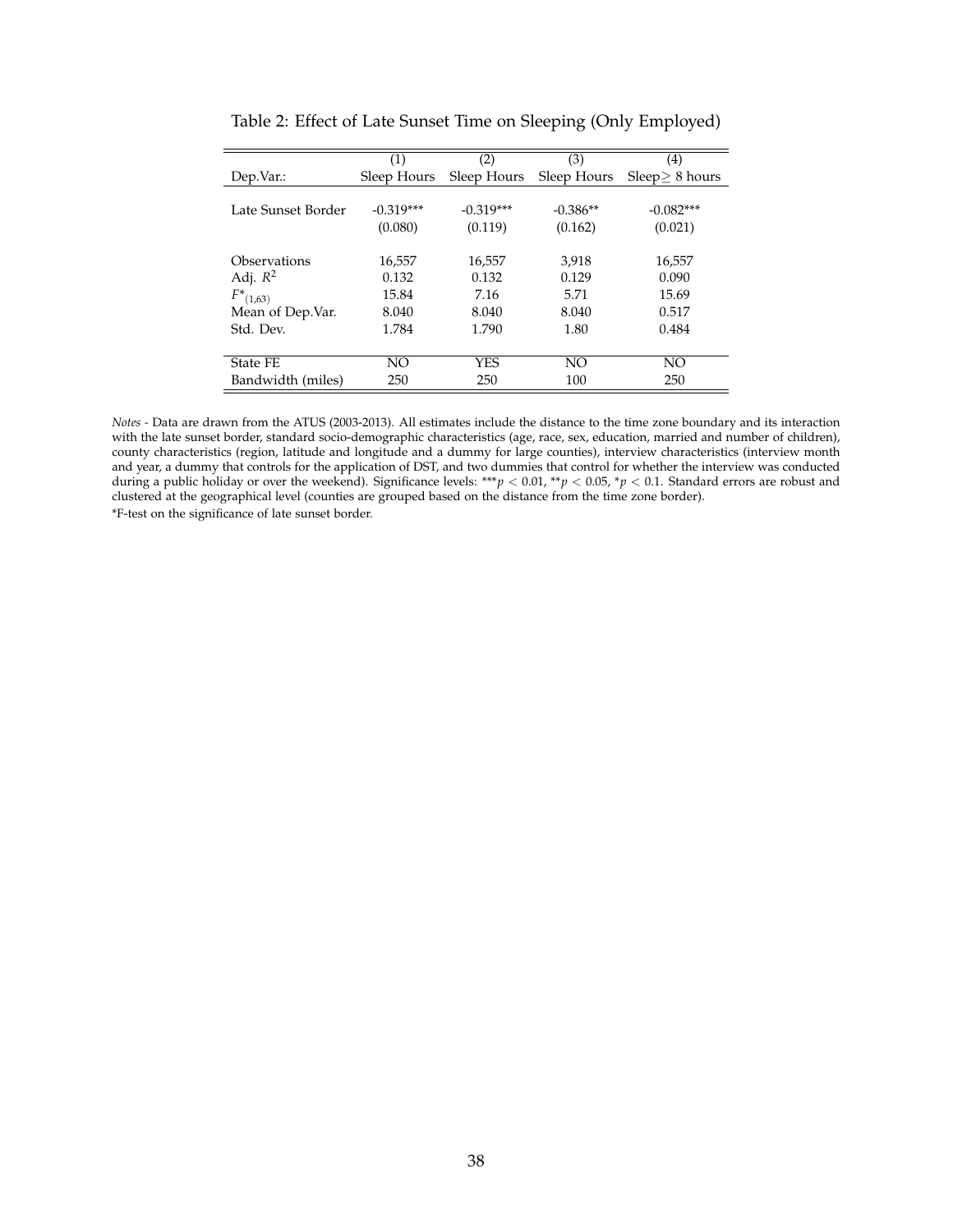<span id="page-41-0"></span>

|                    | (1)         | (2)         | (3)        | (4)           | (5)      | (6)              |
|--------------------|-------------|-------------|------------|---------------|----------|------------------|
| Dep.Var.:          |             | Sleep Hours |            | Awake at 11pm |          | Awake at 7:30 am |
| Sample             | Employed    | Unemployed  | Employed   | Unemployed    | Employed | Unemployed       |
|                    |             |             |            |               |          |                  |
| Late Sunset Border | $-0.319***$ | 0.142       | $0.138***$ | $0.129**$     | $-0.011$ | $-0.134**$       |
|                    | (0.080)     | (0.325)     | (0.031)    | (0.066)       | (0.034)  | (0.055)          |
|                    |             |             |            |               |          |                  |
| Observations       | 16,557      | 2,082       | 16,557     | 2,082         | 16,557   | 2,082            |
| Adj. $R^2$         | 0.132       | 0.040       | 0.047      | 0.082         | 0.193    | 0.128            |
| Mean of Dep.Var.   | 8.04        | 8.79        | 0.337      | 0.383         | 0.658    | 0.414            |
| Std. Dev.          | 1.965       | 2.023       | 0.498      | 0.491         | 0.4993   | 0.484            |
| Bandwidth (miles)  | 250         | 250         | 250        | 250           | 250      | 250              |

Table 3: Effect of Late Sunset Time on Sleeping (Employed vs. Unemployed)

*Notes -* Data are drawn from the ATUS (2003-2013). All estimates include the distance to the time zone boundary and its interaction with the late sunset border, standard socio-demographic characteristics (age, race, sex, education, married and number of children), county characteristics (region, latitude and longitude and a dummy for large counties), interview characteristics (interview month and year, a dummy that controls for the application of DST, and two dummies that control for whether the interview was conducted during a public holiday or over the weekend). Significance levels: \*\*\**p* < 0.01, \*\**p* < 0.05, \**p* < 0.1. Standard errors are robust and clustered at the geographical level (counties are grouped based on the distance from the time zone border).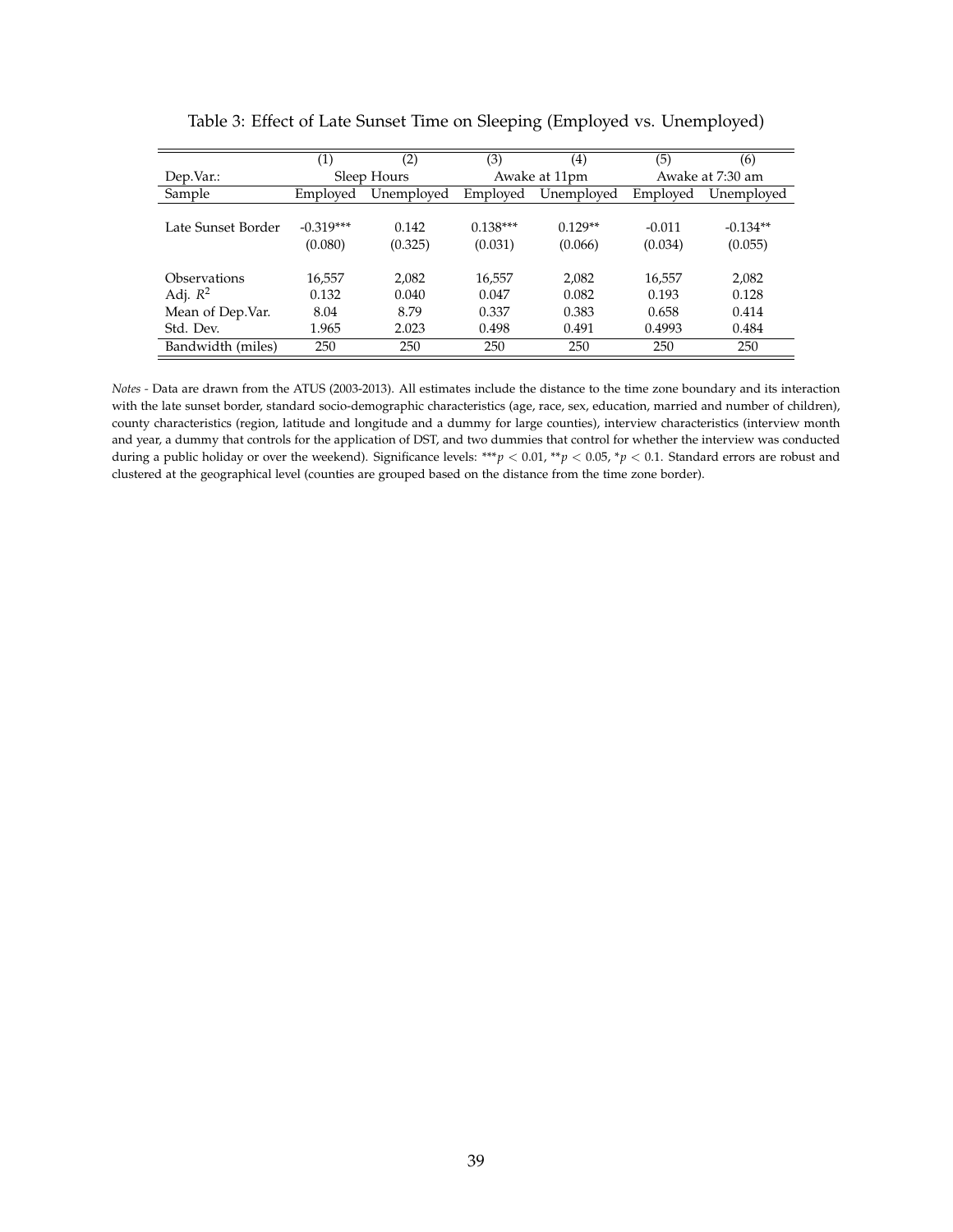<span id="page-42-0"></span>

|                                        | (1)         | (2)         | (3)         | (4)         |
|----------------------------------------|-------------|-------------|-------------|-------------|
| Work start:                            | 5-7am       | 7.01-8.29am | 8.30am-12pm | 8.30am-12pm |
|                                        |             |             |             |             |
| Late Sunset Border                     | $-0.587***$ | $-0.304**$  | $-0.031$    | $-0.023$    |
|                                        | (.118)      | (.138)      | (.199)      | (.198)      |
|                                        |             |             |             |             |
| Late Sunset Border*                    |             |             |             | $-0.450*$   |
| Leaving children at school before 8am  |             |             |             | (0.260)     |
|                                        |             |             |             |             |
| Leaving children at school before 8 am |             |             |             | $-0.356*$   |
|                                        |             |             |             | (0.195)     |
|                                        |             |             |             |             |
|                                        |             |             |             |             |
| Observations                           | 2,207       | 3,046       | 2,240       | 2,240       |
| Adj. $R^2$                             | 0.071       | 0.073       | 0.078       | 0.083       |
| Mean of Dep. Var.                      | 7.148       | 7.698       | 8.230       | 8.230       |
| Std. Dev.                              | 1.324       | 1.378       | 1.565       | 1.565       |
| Bandwidth (miles)                      | 250         | 250         | 250         | 250         |

### Table 4: Effect of late sunset time on sleeping by work start time

*Notes -* Data are drawn from the ATUS (2003-2013). The sample is restricted to individuals who reported having worked on the day of the ATUS interview. All estimates also include the distance to the time zone boundary and its interaction with the late sunset border, standard socio-demographic characteristics (age, sex, education, married and number of children), county characteristics (region, latitude and longitude and a dummy for large counties), interview characteristics (interview month and year, a dummy that controls for the application of DST, and two dummies that control for whether the interview was conducted during a public holiday or over the weekend). Column (4) interacts the late sunset border dummy with a dummy for people who leave their children at school before 8 am. Significance levels: \*\*\**p* < 0.01, \*\**p* < 0.05, \**p* < 0.1. Standard errors are robust and clustered at the geographical level (counties are grouped based on the distance from the time zone border).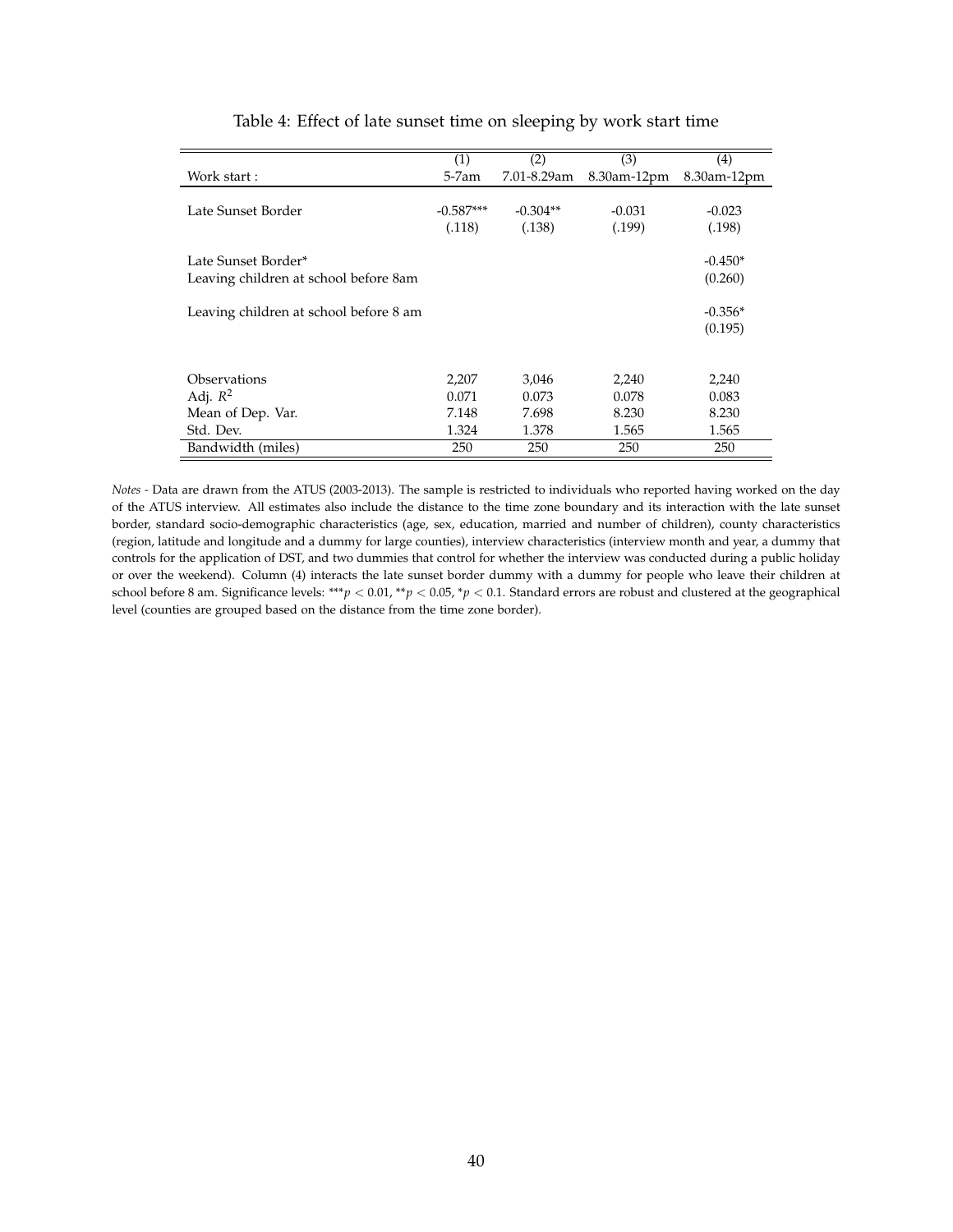<span id="page-43-0"></span>

|                           | (1)                   | (2)               | (3)                   |
|---------------------------|-----------------------|-------------------|-----------------------|
|                           | Sleep duration (ATUS) | Bedtime (Jawbone) | Sleep duration (ATUS) |
|                           |                       |                   |                       |
| Late Sunset Border        | $-0.262***$           | $0.303***$        | $-0.374***$           |
|                           | (0.088)               | (0.046)           | (0.082)               |
|                           |                       |                   |                       |
| Late Sunset Border*CM     | $-0.289**$            | $-0.015$          |                       |
|                           | (0.114)               | (0.049)           |                       |
| Late Sunset Border*MP     |                       |                   |                       |
|                           | $-0.085$              | $-0.073**$        |                       |
|                           | (0.091)               | (0.034)           |                       |
| Late Sunset Border*sweeps |                       |                   | 0.092                 |
|                           |                       |                   | (0.067)               |
|                           |                       |                   |                       |
| Sweeps weeks              |                       |                   | $-0.103***$           |
|                           |                       |                   | (0.036)               |
| Observations              | 16,653                | 2,041             | 16,653                |
| Adj. $R^2$                | 0.136                 | 0.631             | 0.136                 |
| Mean of Dep.Var.          | 8.040                 | 4.307             | 8.040                 |
| Std. Dev.                 | 1.784                 | 0.200             | 1.784                 |

#### Table 5: Heterogeneity Across Time Zone Border and Sweeps Weeks

*Notes -* Data are drawn from the ATUS (2003-2013). All estimates include the distance to the time zone boundary and its interaction with the late sunset border, latitude, longitude, census regions, and a dummy for large counties. Columns (1) and (3) also include the same socio-demographic and interview controls as in Table 2, while Column (2) includes socio-demographic characteristics at the county level (share of people over 65, under 25, female, white, black and with high school). Significance levels: \*\*\**p* < 0.01, \*\**p* <  $0.05$ ,  $*_p$  < 0.1. Standard errors are robust and clustered at the geographical level (counties are grouped based on the distance from the time zone border).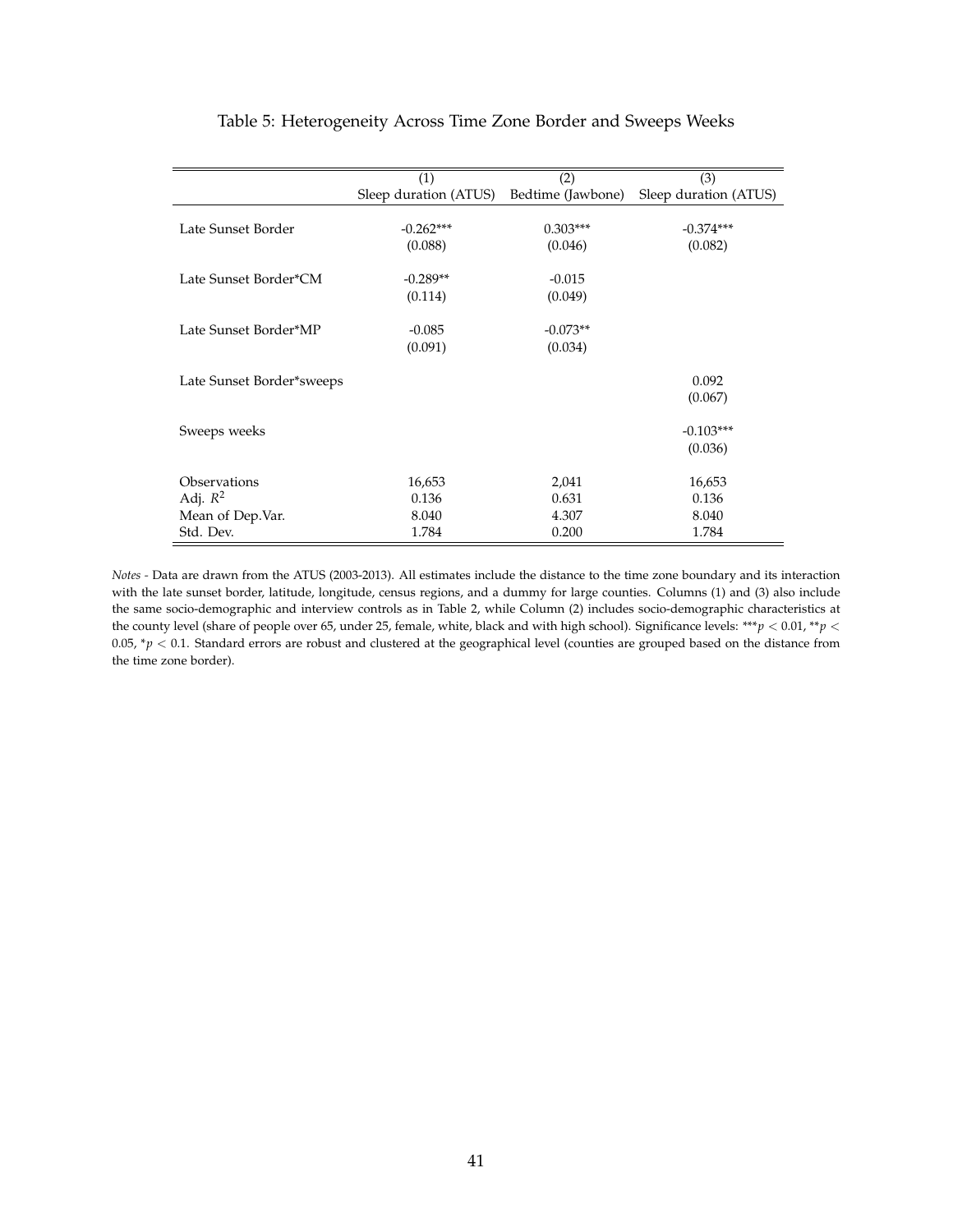|                    | $\left( 1\right)$ | (2)       | (3)          | (4)        | (5)          | (6)         |
|--------------------|-------------------|-----------|--------------|------------|--------------|-------------|
| Dep.Var.:          | Overweight        |           | Obese        |            | Poor health  |             |
|                    | Reduced form      | IV        | Reduced form | IV         | Reduced form | IV          |
|                    |                   |           |              |            |              |             |
| Late Sunset Border | $0.065*$          |           | $0.063**$    |            | $0.031**$    |             |
|                    | (0.035)           |           | (0.032)      |            | (0.014)      |             |
|                    |                   |           |              |            |              |             |
| Sleep Hours        |                   | $-0.143*$ |              | $-0.139**$ |              | $-0.085***$ |
|                    |                   | (0.088)   |              | (0.061)    |              | (0.033)     |
| Observations       | 4,122             | 4,122     | 4,122        | 4,122      | 9,177        | 9,177       |
| $F^*$ (1,61)       |                   | 11.72     |              | 11.72      |              | 17.96       |
| Mean of Dep.Var.   | 0.627             | 0.627     | 0.263        | 0.263      | 0.091        | 0.091       |
| Std. Dev.          | 0.483             | 0.483     | 0.440        | 0.440      | 0.287        | 0.287       |
| Bandwidth (miles)  | 250               | 250       | 250          | 250        | 250          | 250         |

<span id="page-44-0"></span>Table 6: Effect of Sleeping on Overweight, Obesity and Poor Health (Only Employed)

*Notes -* All estimates include the distance to the time zone boundary and its interaction with the late sunset border, standard sociodemographic characteristics (age, race, sex, education, married and number of children), county characteristics (region, latitude and longitude and a dummy for large counties), interview characteristics (interview month and year, a dummy that controls for the application of DST, and two dummies that control for whether the interview was conducted during a public holiday or over the weekend). We exclude from the estimates recent cohorts of immigrants (post 2005). Significance levels: \*\*\**p* < 0.01, \*\**p* < 0.05, \**p* < 0.1. Standard errors are robust and clustered at the geographical level (counties are grouped based on the distance from the time zone border). \**F*-test on the excluded instrument.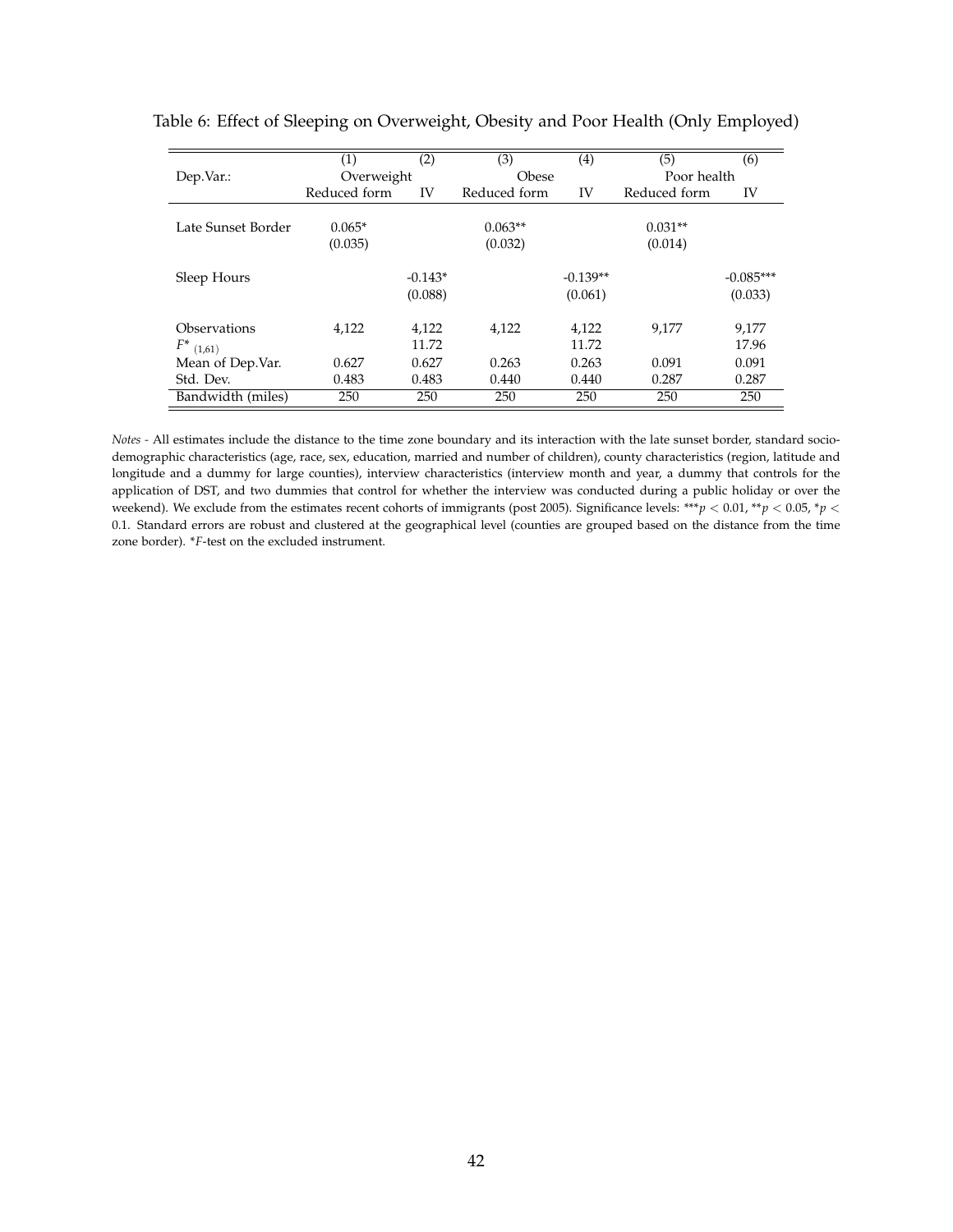<span id="page-45-0"></span>

|                    | (1)       | (2)           | (3)       | (4)           | (5)     | (6)           |  |
|--------------------|-----------|---------------|-----------|---------------|---------|---------------|--|
| Dep.Var.:          |           | Overweight    |           | Obese         |         | Poor health   |  |
|                    | $age<$ 40 | $age \geq 40$ | $age<$ 40 | age $\geq 40$ | age<40  | $age \geq 40$ |  |
|                    |           |               |           |               |         |               |  |
| Late Sunset Border | 0.047     | $0.091*$      | 0.010     | $0.120**$     | 0.029   | $0.033*$      |  |
|                    | (0.055)   | (0.047)       | (0.043)   | (0.055)       | (0.019) | (0.019)       |  |
| N                  |           |               |           |               |         |               |  |
| Observations       | 2,216     | 1,906         | 2,216     | 1.906         | 4,939   | 4,238         |  |
|                    |           |               |           |               |         |               |  |
| Mean of Dep.Var.   | 0.588     | 0.674         | 0.255     | 0.268         | 0.082   | 0.0100        |  |
| Std.Dev.           | 0.469     | 0.437         | 0.436     | 0.443         | 0.275   | 0.300         |  |
| Bandwidth (miles)  | 250       | 250           | 250       | 250           | 250     | 250           |  |

Table 7: Heterogeneity by Age Group (Only Employed)

*Notes -* All estimates include the distance to the time zone boundary and its interaction with the late sunset border, standard sociodemographic characteristics (age, race, sex, education, married and number of children), county characteristics (region, latitude and longitude and a dummy for large counties), interview characteristics (interview month and year, a dummy that controls for the application of DST, and two dummies that control for whether the interview was conducted during a public holiday or over the weekend). We exclude from the estimates recent cohorts of immigrants (post 2005). Significance levels: \*\*\**p* < 0.01, \*\**p* < 0.05, \**p* < 0.1. Standard errors are robust and clustered at the geographical level (counties are grouped based on the distance from the time zone border).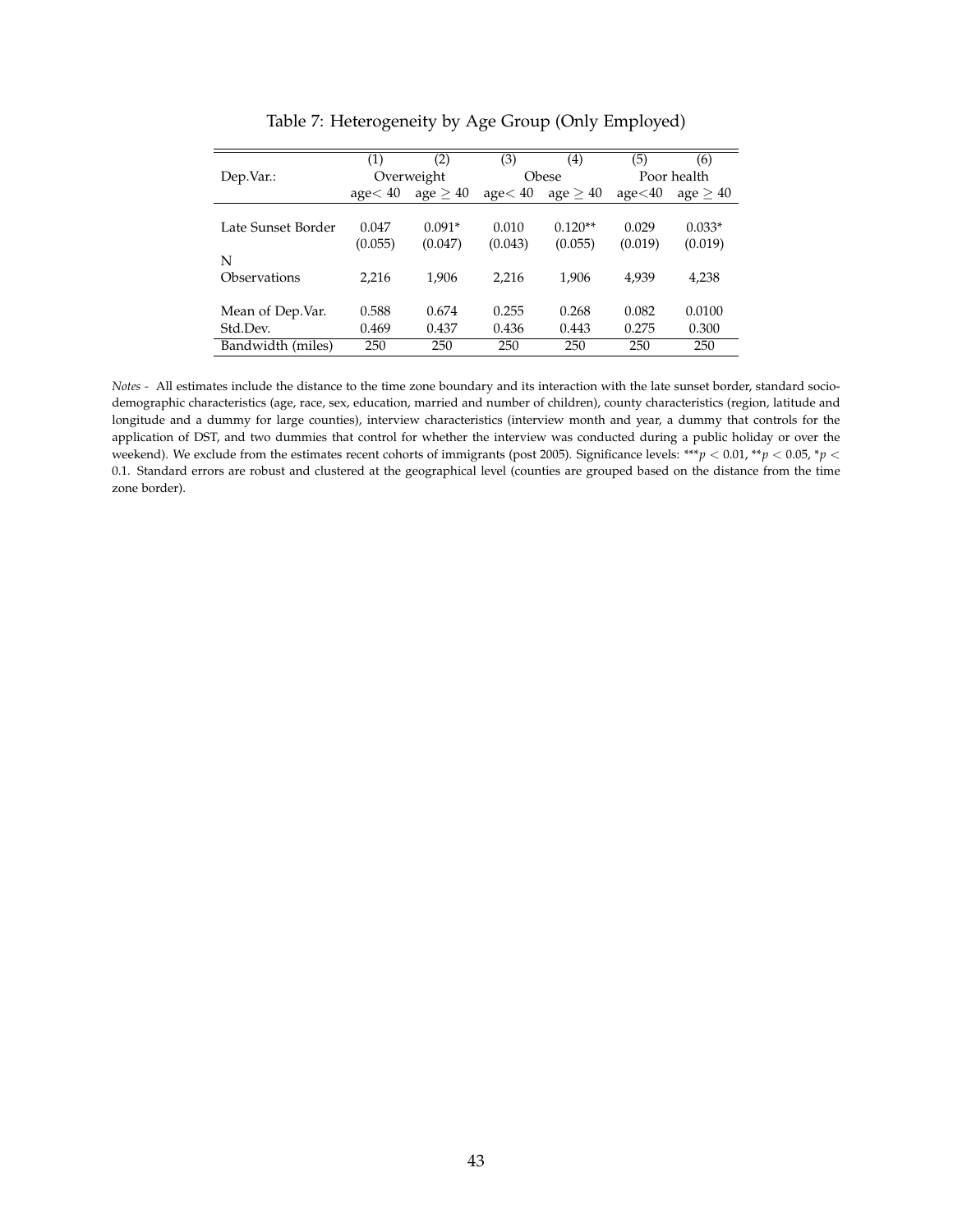<span id="page-46-0"></span>

|                    | (1)        | (2)          | (3)        | $\left( 4\right)$ | (5)           | (6)        |
|--------------------|------------|--------------|------------|-------------------|---------------|------------|
|                    |            | Reduced-Form |            |                   | <b>TS2SLS</b> |            |
|                    |            |              |            |                   |               |            |
| Late Sunset Border | $0.004***$ | $0.006***$   | $0.004***$ |                   |               |            |
|                    | (0.001)    | (0.002)      | (0.001)    |                   |               |            |
| Sleep Hours        |            |              |            | $-0.014***$       | $-0.018***$   | $-0.011**$ |
|                    |            |              |            | (0.003)           | (0.005)       | (0.004)    |
|                    |            |              |            |                   |               |            |
| Bandwidth          | 250        | 100          | 250        | 250               | 100           | 250        |
| <b>State FE</b>    | NO         | NO.          | <b>YES</b> | NO.               | NO.           | <b>YES</b> |
|                    |            |              |            |                   |               |            |
| Observations       | 1,447,115  | 473,372      | 1,447,115  | 1,447,115         | 473,372       | 1,447,115  |
| Mean of Dep. Var.  | 0.0163     | 0.0152       | 0.0163     | 0.0163            | 0.0152        | 0.0163     |
| Std. Dev.          | 0.127      | 0.122        | 0.127      | 0.127             | 0.122         | 0.127      |
|                    |            |              |            |                   |               |            |

Table 8: Sleep Duration and Cognitive Impairment

*Notes -* Data are drawn from the 2000 US CENSUS. All estimates include the distance to the time zone boundary and its interaction with the late sunset border, standard socio-demographic characteristics (age, race, sex, education, married and number of children), county characteristics (region, latitude and longitude and a dummy for large counties), interview characteristics (interview month and year and a dummy that controls for the application of DST). Significance levels: \*\*\**p* < 0.01, \*\**p* < 0.05, \**p* < 0.1. Standard errors are robust and clustered at the geographical level (counties are grouped based on the distance from the time zone border).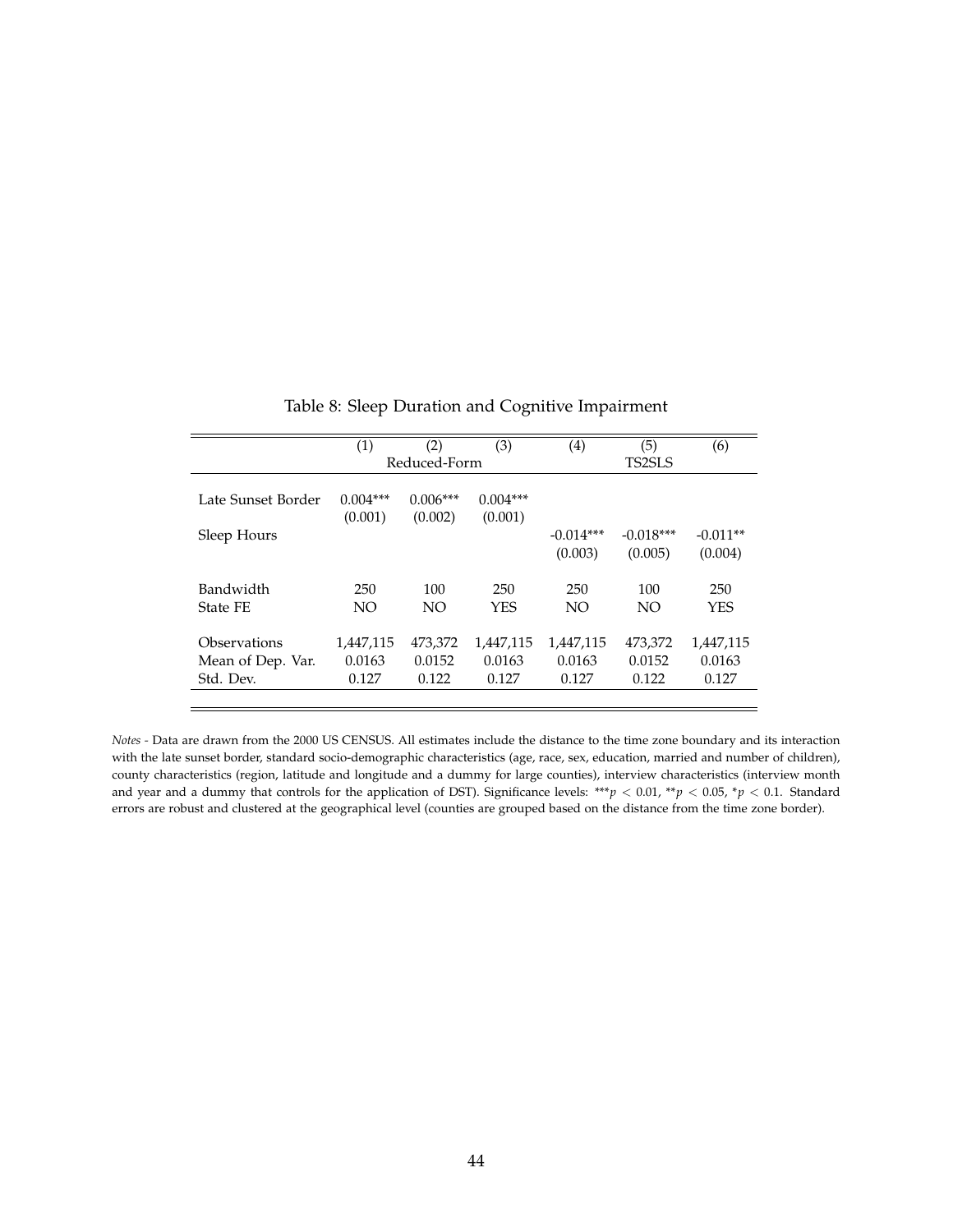<span id="page-47-0"></span>

|                    | (1)          | (2)          | (3)          | (4)          | (5)          |
|--------------------|--------------|--------------|--------------|--------------|--------------|
| Dep.Var.:          | Started meal | Started meal | Started meal | Started meal | Started meal |
|                    | after 6pm    | after 7pm    | after 8pm    | after 9pm    | after 10pm   |
|                    |              |              |              |              |              |
| Late Sunset Border | $0.099***$   | $0.066***$   | $0.035***$   | 0.011        | $0.009*$     |
|                    | (0.024)      | (0.015)      | (0.012)      | (0.009)      | (0.005)      |
|                    |              |              |              |              |              |
| Number of meals    | <b>YES</b>   | <b>YES</b>   | <b>YES</b>   | <b>YES</b>   | <b>YES</b>   |
| before             |              |              |              |              |              |
|                    |              |              |              |              |              |
| Observations       | 16,557       | 16,557       | 16,557       | 16,557       | 16,557       |
| Mean of Dep.Var.   | 0.311        | 0.163        | 0.077        | 0.033        | 0.011        |
| Std. Dev.          | (0.463)      | (0.370)      | (0.267)      | (0.179)      | (0.105)      |

Table 9: Time Zone Boundary and Late Meals

*Notes -* Data are drawn from the ATUS (2003-2013). All estimates include the distance to the time zone boundary and its interaction with the late sunset border, standard socio-demographic characteristics (age, race, sex, education, married and number of children), county characteristics (region, latitude and longitude and a dummy for large counties), interview characteristics (interview month and year, a dummy that controls for the application of DST, and two dummies that control for whether the interview was conducted during a public holiday or over the weekend), and dummies for the number of meals that occurred before 5pm. Significance levels: \*\*\**p* < 0.01, \*\**p* < 0.05, \**p* < 0.1. Standard errors are robust and clustered at geographical level (counties are grouped based on the distance from the time zone border).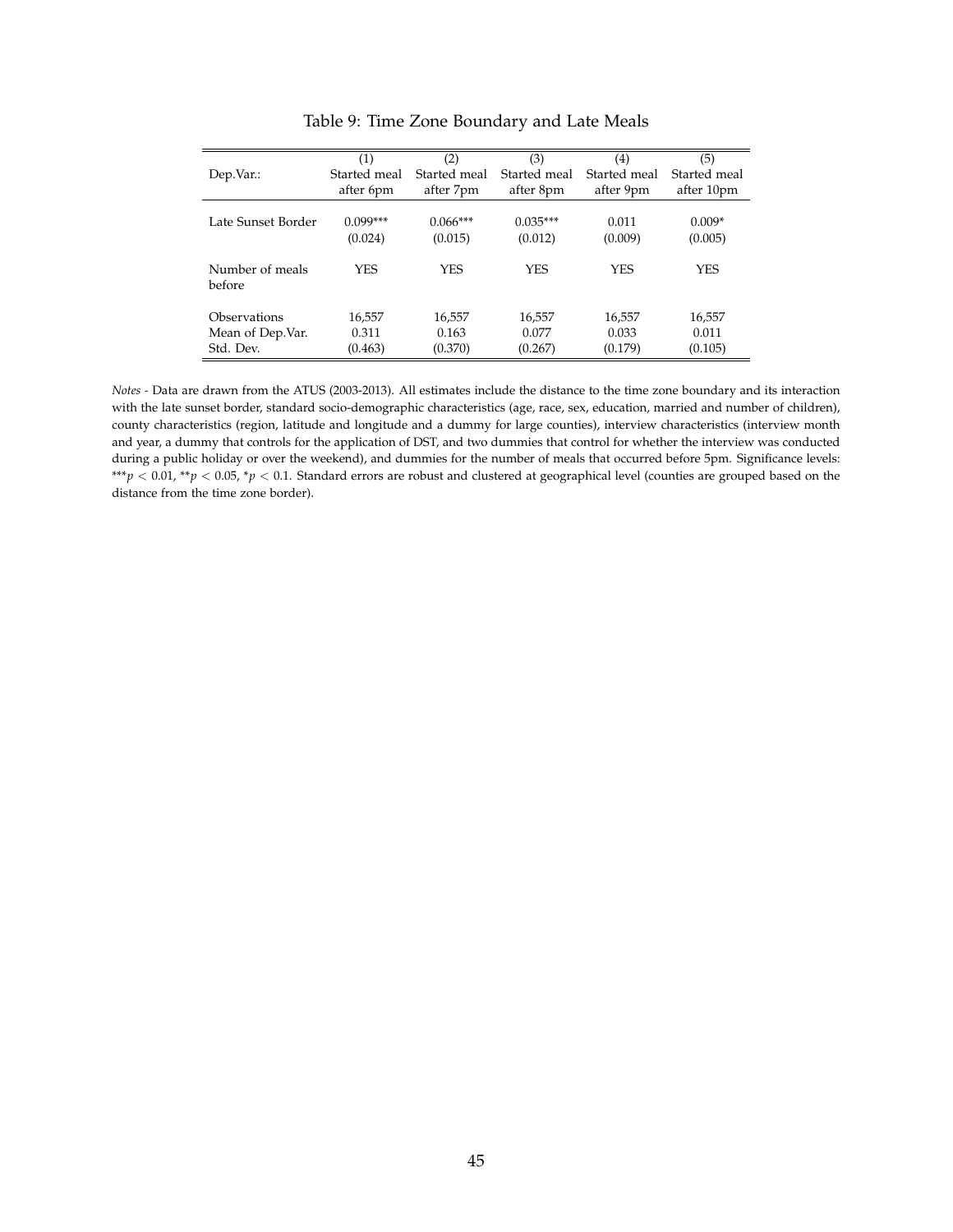<span id="page-48-0"></span>

|                               | (1)              | (2)              | (3)                   | (4)                   |
|-------------------------------|------------------|------------------|-----------------------|-----------------------|
| Dependent Variable:           | Eating Out       | Eating Out       | Dinner Out            | Dinner Out            |
| Late Sunset Border            | 0.038<br>(0.025) | 0.037<br>(0.022) | $0.084***$<br>(0.017) | $0.084***$<br>(0.017) |
| Number of meals<br>before 5pm | NO               | YES              | NO                    | <b>YES</b>            |
| Observations                  | 16,557           | 16,557           | 16,557                | 16,557                |
| Mean of Dep. Var.             | 0.550            | 0.550            | 0.312                 | 0.312                 |
| Std.Dev.                      | 0.498            | 0.498            | 0.463                 | 0.463                 |

Table 10: Time Zone Boundary and Dining Out

*Notes -* Data are drawn from the ATUS (2003-2013). The dependent variable in columns 1 and 2 is an indicator for whether an individual consumed a meal out (including lunch), while in columns 3 and 4, the dependent variable is an indicator for whether an individual consumed a meal out after 5pm (dinner time). All estimates include the distance to the time zone boundary and its interaction with the late sunset border, standard socio-demographic characteristics (age, race, sex, education, married and number of children), county characteristics (region, latitude and longitude and a dummy for large counties), interview characteristics (interview month and year, a dummy that controls for the application of DST, and two dummies that control for whether the interview was conducted during a public holiday or over the weekend). Significance levels: \*\*\**p* < 0.01, \*\**p* < 0.05, \**p* < 0.1. Standard errors are robust and clustered at the geographical level (counties are grouped based on the distance from the time zone border).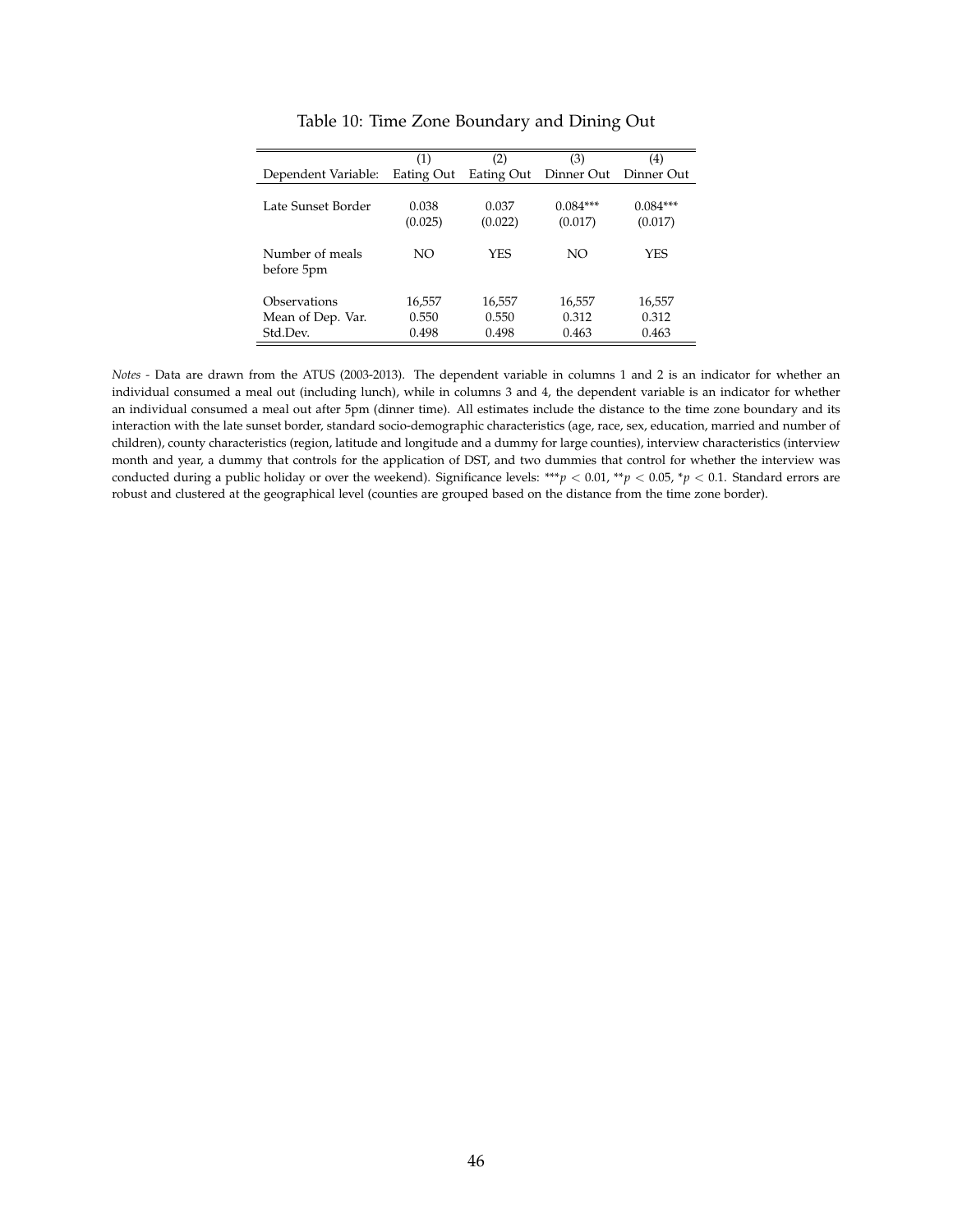<span id="page-49-0"></span>Table 11: Time Zone Border and Physical Activity (More than 30 Minutes Vigorous or Moderate), ATUS

|                    | (1)               | (2)                      | (3)                |
|--------------------|-------------------|--------------------------|--------------------|
| Dep.Var.           | Physically Active | <b>Physically Active</b> | Physically Active  |
|                    | All               | Child $\leq$ 13          | No Child $\leq$ 13 |
|                    |                   |                          |                    |
| Late Sunset Border | $-0.024$          | $-0.052**$               | $-0.007$           |
|                    | (0.016)           | (0.022)                  | (0.023)            |
|                    |                   |                          |                    |
| Observations       | 16,557            | 7.452                    | 9,105              |
| Mean of Dep.Var.   | 0.385             | 0.474                    | 0.311              |
| Std. Dev.          | 0.487             | 0.499                    | 0.463              |

*Notes -* Data are drawn from the ATUS (2003-2013). The dependent variable is the an indicator for whether individuals conducted at least 30 minutes of moderate/vigorous activity in the day preceding the interview based on metabolic equivalents associated with individual activities reported in the ATUS (Tudor et al., 2009). All estimates include the distance to the time zone boundary and its interaction with the late sunset border, standard socio-demographic characteristics (age, race, sex, education, married and number of children), county characteristics (region, latitude and longitude and a dummy for large counties), interview characteristics (interview month and year, a dummy that controls for the application of DST, and two dummies that control for whether the interview was conducted during a public holiday or over the weekend). Significance levels: \*\*\**p* < 0.01, \*\**p* < 0.05, \**p* < 0.1. Standard errors are robust and clustered at the geographical level (counties are grouped based on the distance from the time zone border).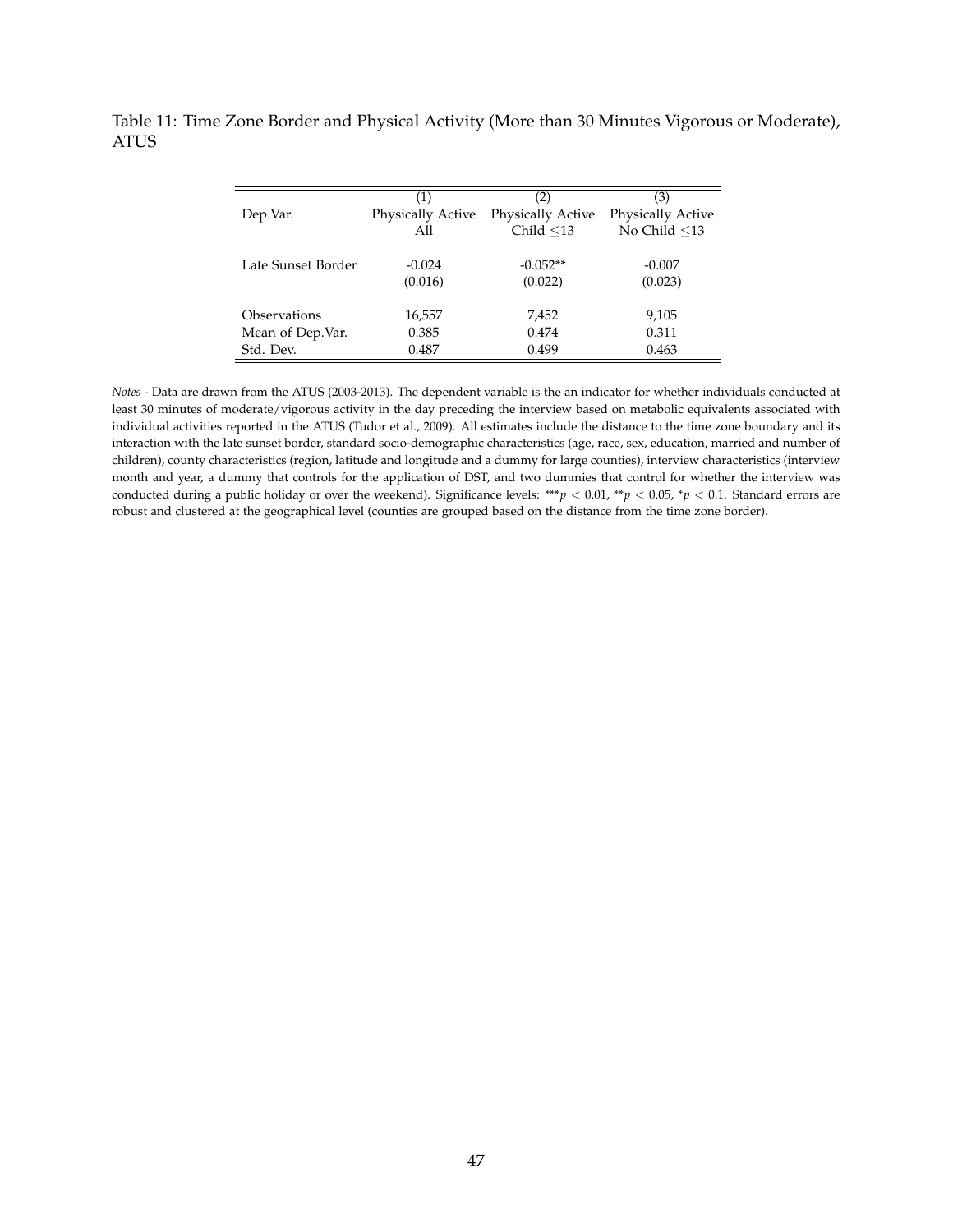|                                      | (1)                   | (2)                   | (3)                   |
|--------------------------------------|-----------------------|-----------------------|-----------------------|
| Dep.Var.                             | Physically Active (%) | Physically Active (%) | Physically Active (%) |
|                                      |                       |                       |                       |
| Late Sunset Border                   | $-1.031***$           | $-1.547***$           | $-1.408***$           |
|                                      | (0.372)               | (0.438)               | (0.452)               |
|                                      |                       |                       |                       |
| Late Sunset Border*high unemployment |                       | 1.392***              |                       |
|                                      |                       | (.455)                |                       |
|                                      |                       |                       |                       |
| Late Sunset Border*high share65+     |                       |                       | $0.812**$             |
|                                      |                       |                       | (0.414)               |
|                                      |                       |                       |                       |
| Observations                         | 2,031                 | 2,031                 | 2,031                 |
| Adj. $R^2$                           | 0.537                 | 0.568                 | 0.547                 |
| Mean of Dep.Var.                     | 51.371                | 51.371                | 51.371                |
| Std. Dev.                            | 6.556                 | 6.556                 | 6.556                 |

<span id="page-50-0"></span>Table 12: Time Zone Border and Physical Activity at County Level (BRFSS, 150 Minutes of Moderate Physical Activity per Week)

*Notes -* The dependent variable is the share of people in the county who, in 2011, reported a sufficient level of physical activity according to the BFRSS definition (at least 150 minutes of moderate physical activity per week). All estimates include the distance to the time zone boundary and its interaction with the late sunset border, socio-demographic characteristics at the county level (share of people over 65, under 25, female, white, black and with high school), latitude, longitude, census regions, and a dummy for large counties. The second specification adds a dummy for counties with an unemployment rate higher than the median and its interaction with the right border (late sunset time). The third specification adds to the first a dummy for counties with a share of people over 65 higher than the median and its interaction with the right border (late sunset time). Significance levels: \*\*\**p* < 0.01,  $**p < 0.05$ ,  $*_p < 0.1$ . Standard errors are robust and clustered at the geographical level (counties are grouped based on the distance from the time zone border).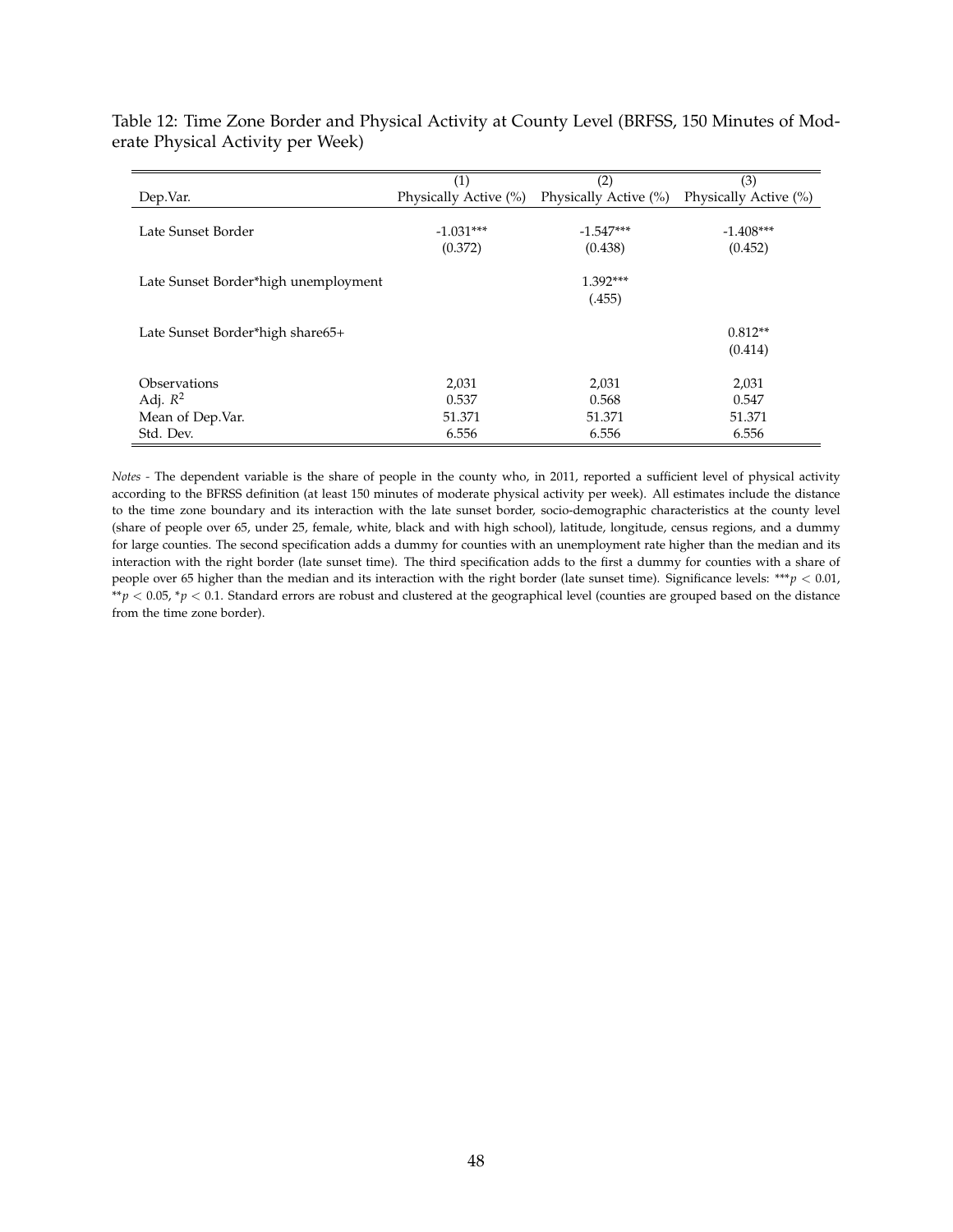# **Appendix A - For Online Pubblication**

<span id="page-51-0"></span>

|                     | (1)             | (2)             | (3)             | (4)             | (5)                   | (6)     |
|---------------------|-----------------|-----------------|-----------------|-----------------|-----------------------|---------|
| Dep.Var.:           | Sleep Hours     | Sleep Hours     | Sleep $\leq 6h$ | $Sleep \geq 8h$ | $Sleep \in [8h, 9h])$ | Naps    |
|                     | (naps excluded) | (naps included) | (naps excluded) | (naps excluded) | (naps excluded)       |         |
|                     |                 |                 |                 |                 |                       |         |
| Late Sunset Border  | $-0.318***$     | $-0.298***$     | $0.041***$      | $-0.082***$     | $-0.032*$             | 0.021   |
|                     | (0.079)         | (0.101)         | (0.012)         | (0.021)         | (0.017)               | (0.047) |
|                     |                 |                 |                 |                 |                       |         |
| <b>Observations</b> | 16,557          | 16,675          | 16,557          | 16,557          | 16,557                | 16,675  |
| Mean of Dep. Var.   | 8.284           | 8.553           | 0.112           | 0.570           | 0.232                 | 0.326   |
| Std. Dev.           | 1.965           | 2.127           | 0.315           | 0.495           | 0.422                 | 1.012   |

|  | Table A.1: Effect of Late Sunset Time on Sleeping (Only Employed) |
|--|-------------------------------------------------------------------|
|--|-------------------------------------------------------------------|

*Notes -* Data are drawn from the ATUS (2003-2013). All estimates include the distance to the time zone boundary and its interaction with the late sunset border, standard socio-demographic characteristics (age, race, sex, education, married and number of children), county characteristics (region, latitude and longitude and a dummy for large counties), interview characteristics (interview month and year, a dummy that controls for the application of DST, and two dummies that control for whether the interview was conducted during a public holiday or over the weekend). Significance levels: \*\*\* $p<0.01$ , \*\* $p<0.05$ , \* $p<0.1$ . Standard errors are robust and clustered at the geographical level (counties are grouped based on the distance from the time zone border).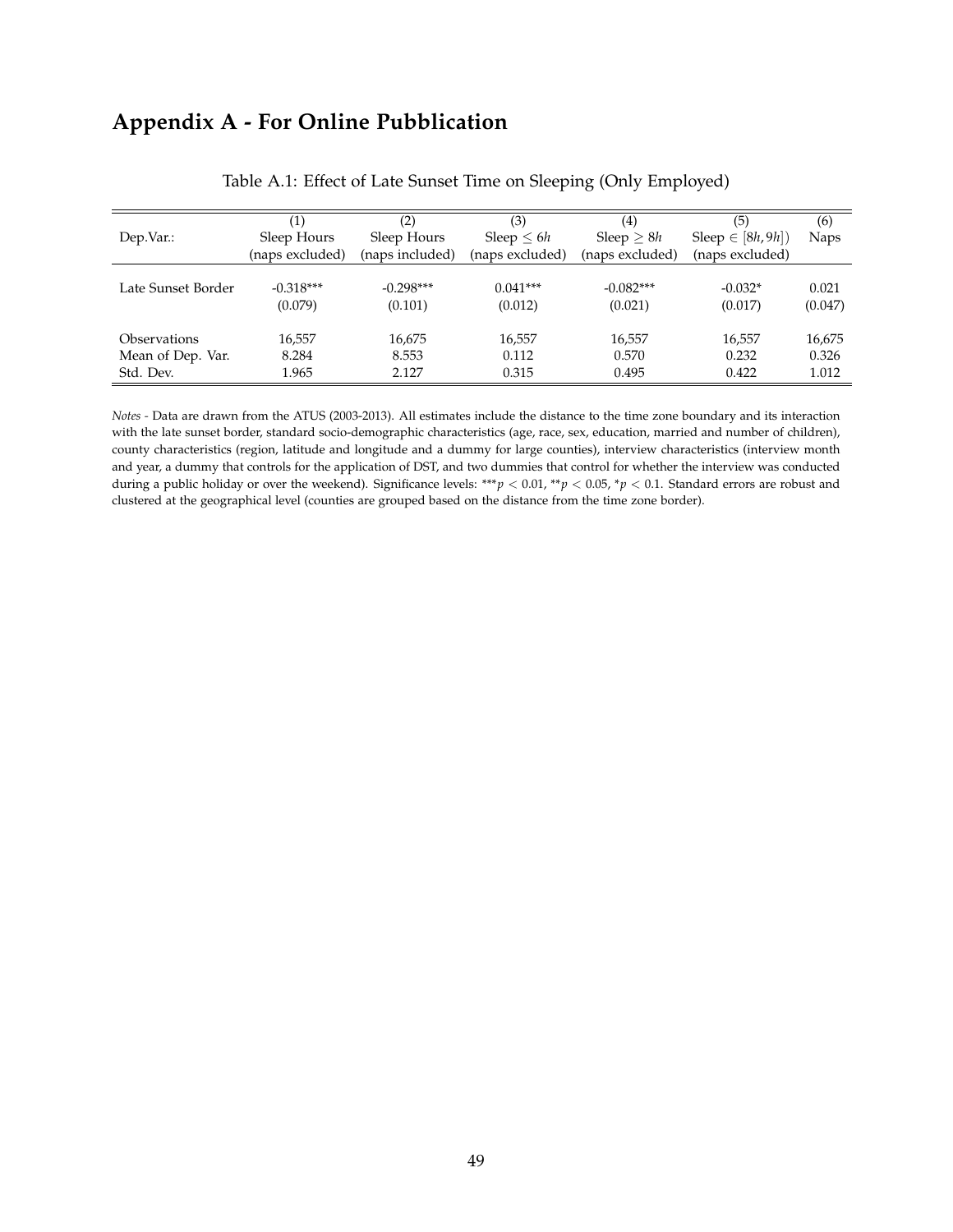<span id="page-52-0"></span>

| Sample             | (1)<br>Overall         | (2)<br>Retail & Wholesale | (3)<br>Education, Health<br>Public administration | $\left( 4\right)$<br>Financial services |
|--------------------|------------------------|---------------------------|---------------------------------------------------|-----------------------------------------|
|                    | Sleep hours            | Sleep hours               | Sleep hours                                       | Sleep hours                             |
| Late Sunset Border | $-0.329***$<br>(0.077) | 0.003<br>(0.215)          | $-0.661***$<br>(0.194)                            | $-0.717***$<br>(0.235)                  |
| Observations       | 17,917                 | 2,357                     | 3,259                                             | 1,449                                   |
| Adj. $R^2$         | 0.133                  | 0.169                     | 0.125                                             | 0.237                                   |
| Mean of Dep. Var.  | 8.497                  | 8.497                     | 8.497                                             | 8.497                                   |
| Std. Dev.          | 1.970                  | 1.970                     | 1.970                                             | 1.970                                   |

| Table A.2: Effect of Late Sunset Time on Sleeping by Sector |  |
|-------------------------------------------------------------|--|
|-------------------------------------------------------------|--|

*Notes -* Data are drawn from the ATUS (2003-2013). All estimates include the distance to the time zone boundary and its interaction with the late sunset border, standard socio-demographic characteristics (age, race, sex, education, married and number of children), county characteristics (region, latitude and longitude and a dummy for large counties), interview characteristics (interview month and year, a dummy that controls for the application of DST, and two dummies that control for whether the interview was conducted during a public holiday or over the weekend). The second specification adds a dummy for counties with an unemployment rate higher than the median and its interaction with the right border (late sunset time). The third specification adds to the first specification a dummy for counties with a share of people over 65 higher than the median and its interaction with the right border (late sunset time). Significance levels: \*\*\**p* < 0.01, \*\**p* < 0.05, \**p* < 0.1. Standard errors are robust and clustered at the geographical level (counties are grouped based on the distance from the time zone border).

| (1)        | (2)      | (3)         | (4)        |
|------------|----------|-------------|------------|
|            |          | Employed    |            |
| YES        | NΟ       | YES         | NO         |
|            |          |             |            |
| $-0.247**$ | $-0.157$ | $-0.436***$ | $-0.263**$ |
| (.098)     | (.110)   | (.106)      | (.114)     |
|            |          |             |            |
| 10,393     | 11,923   | 7,511       | 9,046      |
| .128       | .108     | .139        | .131       |
| 8.237      | 8.248    | 8.030       | 8.040      |
| 1.903      | 2.0905   | 1.870       | 2.040      |
| 250        | 250      | 250         | 250        |
|            |          | A11         |            |

<span id="page-52-1"></span>Table A.3: Effect of Late Sunset Time on Sleeping by Household Composition

*Notes -* Data are drawn from the ATUS (2003-2013). All estimates include the distance to the time zone boundary and its interaction with the late sunset border, standard socio-demographic characteristics (age, race, sex, education, married and number of children), county characteristics (region, latitude and longitude and a dummy for large counties), interview characteristics (interview month and year, a dummy that controls for the application of DST, and two dummies that control for whether the interview was conducted during a public holiday or over the weekend). Significance levels: \*\*\* $p < 0.01$ , \*\* $p < 0.05$ , \* $p < 0.1$ . Standard errors are robust and clustered at the geographical level (counties are grouped based on the distance from the time zone border).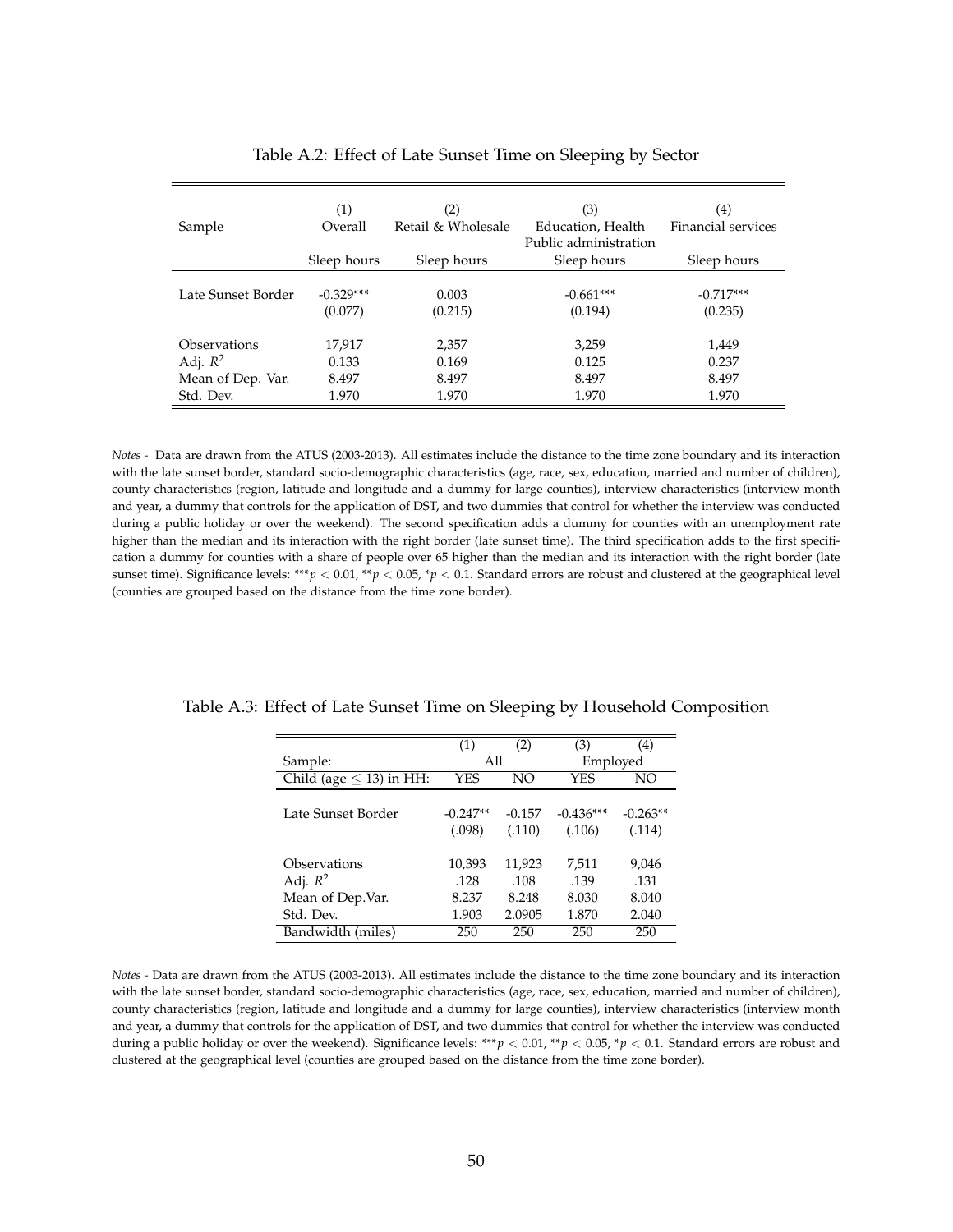|                    | (1)        | (2)         | (3)         |
|--------------------|------------|-------------|-------------|
| Work start:        | 5-7am      | 7.01-8.29am | 8.30am-12pm |
|                    |            |             |             |
|                    |            | Overweight  |             |
|                    |            |             |             |
| Late Sunset Border | $0.214***$ | 0.066       | $-0.189$    |
|                    | (0.065)    | (0.089)     | (0.144)     |
| Observations       | 725        | 740         | 571         |
| Mean of Dep.Var.   | 0.701      | 0.581       | 0.576       |
| Std.Dev.           | 0.457      | 0.489       | 0.495       |
|                    |            |             |             |
|                    |            | Obese       |             |
|                    |            |             |             |
| Late Sunset Border | $0.172**$  | 0.081       | $-0.054$    |
|                    | (.089)     | (.099)      | (.130)      |
| Observations       | 725        | 740         | 571         |
| Mean of Dep.Var.   | 0.279      | 0.231       | 0.251       |
| Std.Dev.           | 0.457      | 0.422       | 0.434       |
|                    |            |             |             |
|                    |            | Poor health |             |
| Late Sunset Border | 0.032      | 0.015       | 0.015       |
|                    |            |             |             |
|                    | (0.031)    | (0.037)     | (0.044)     |
| Observations       | 1,590      | 1,678       | 1,202       |
| Mean of Dep.Var.   | 0.085      | 0.085       | 0.089       |
| Std.Dev.           | 0.302      | 0.278       | 0.283       |
| Bandwidth (miles)  | 250        | 250         | 250         |

Table A.4: Reduced Form Effects by Schedule

*Notes -* The sample is restricted to individuals who reported having worked on the day of the ATUS interview. All estimates include the distance to the time zone boundary and its interaction with the late sunset border, standard socio-demographic characteristics (age, race, sex, education, married and number of children), county characteristics (region, latitude and longitude and a dummy for large counties), interview characteristics (interview month and year, a dummy that controls for the application of DST, and two dummies that control for whether the interview was conducted during a public holiday or over the weekend). We exclude from the estimates recent cohorts of immigrants (post 2005). Significance levels: \*\*\**p* < 0.01, \*\**p* < 0.05, \**p* < 0.1. Standard errors are robust and clustered at the geographical level (counties are grouped based on the distance from the time zone border). \**F*-test on the excluded instrument.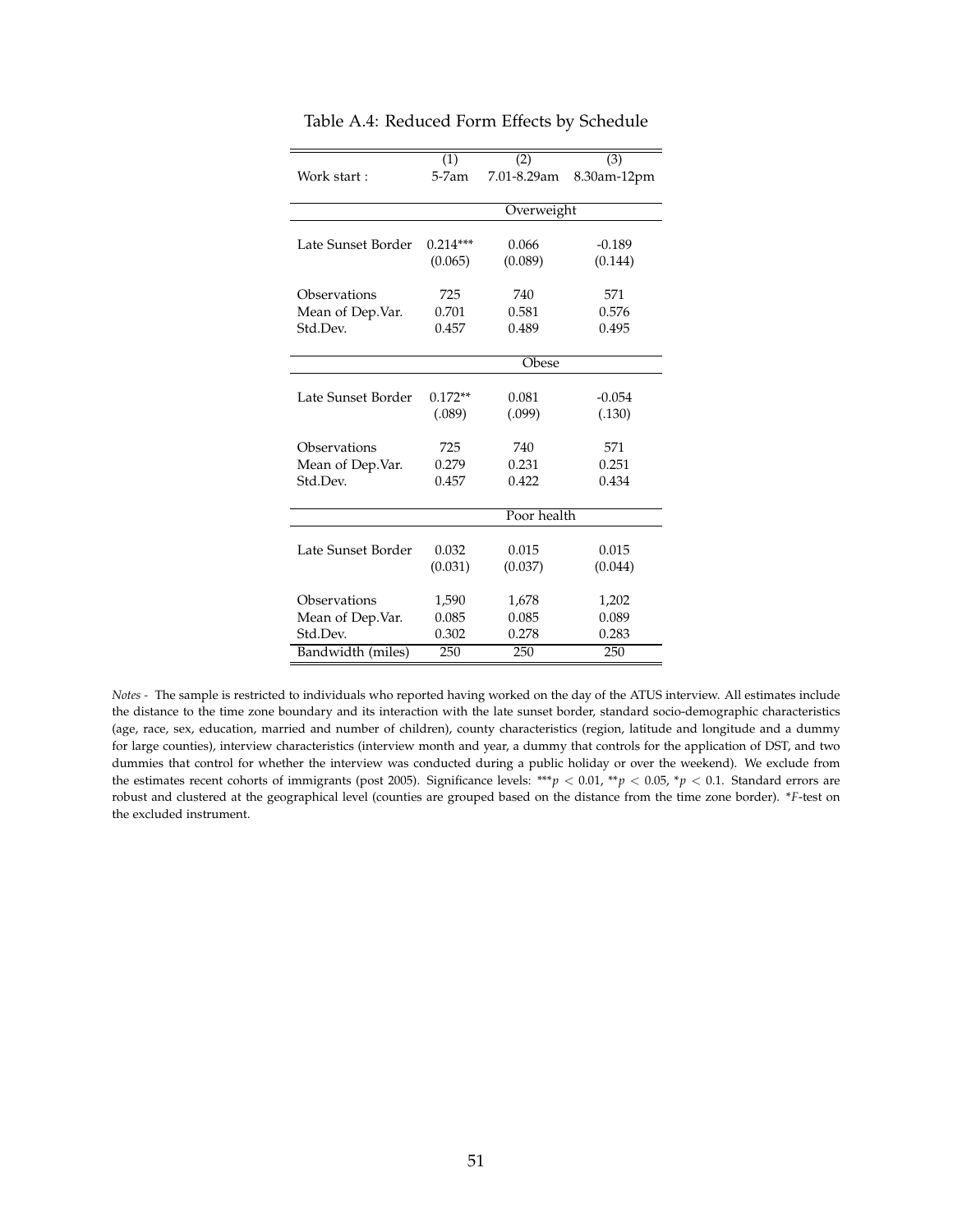<span id="page-54-0"></span>

|                          | $\overline{(1)}$ | $\overline{(2)}$ | (3)            |
|--------------------------|------------------|------------------|----------------|
| Sample:                  | All              | Working on       | Not working on |
|                          |                  | interview day    | interview day  |
|                          |                  |                  |                |
| weekend                  | $1.120***$       | $0.160***$       | $0.484***$     |
|                          | (0.016)          | (0.029)          | (0.023)        |
| female                   | $0.213***$       | 0.017            | 0.027          |
|                          | (0.016)          | (0.020)          | (0.021)        |
| age 25-30                | $-0.041$         | 0.016            | 0.059          |
|                          | (0.034)          | (0.044)          | (0.039)        |
| age 30-39                | $-0.236***$      | $-0.031$         | $-0.160***$    |
|                          | (0.031)          | (0.041)          | (0.035)        |
| age 40-49                | $-0.394***$      | $-0.108**$       | $-0.345***$    |
|                          | (0.033)          | (0.043)          | (0.036)        |
| age 50-55                | $-0.521***$      | $-0.116**$       | $-0.554***$    |
|                          | (0.035)          | (0.046)          | (0.039)        |
| black                    | $-0.194***$      | $-0.207***$      | 0.039          |
|                          | (0.039)          | (0.049)          | (0.045)        |
| high-school dropout      | $0.374***$       | $0.361***$       | $0.302***$     |
|                          | (0.037)          | (0.043)          | (0.038)        |
| some college             | $-0.105***$      | $-0.167***$      | $-0.203***$    |
|                          | (0.023)          | (.028)           | (.028)         |
| college degree or more   | $-0.126***$      | $-0.200***$      | $-0.424***$    |
|                          | (0.021)          | (0.026)          | (0.026)        |
| start work before 7am    |                  | $-.622***$       |                |
|                          |                  | (0.023)          |                |
| start work after 8.30am  |                  | $0.576***$       |                |
|                          |                  | (0.025)          |                |
| leave children at school |                  | $-0.219***$      | $-0.794***$    |
| before 8am               |                  | (0.029)          | (0.051)        |
| Constant                 | $7.168***$       | $6.808***$       | 8.333***       |
|                          | (0.150)          | (0.176)          | (0.183)        |
|                          |                  |                  |                |
| Observations             | 76,785           | 32,277           | 53,490         |
| Adj. $R^2$               | 0.105            | 0.111            | 0.047          |
| Mean of Dep.Var.         | 8.00             | 7.65             | 9.01           |
| Std. Dev.                | 1.77             | 1.52             | 1.95           |

Table A.5: Determinants of Sleep Duration

*Notes -* Data are drawn from ATUS (2003-2013). The estimates indicate the marginal difference with respect to a white male individual interviewed on a weekday with a high-school degree, starting work between 7am and 8.30am and not having to leave children at school before 8am. Column 1 focuses on our preferred sample of employed individuals aged between 18 and 55. Column 2 restricts the analysis to individuals who reported to work on the day of the interview. Column 3 restricts the sample to individuals who did not work on the day of the interview (including non-employed). Significance levels: \*\*\**p* < 0.01, \*\**p* < 0.05, \**p* < 0.10. Robust standard errors are reported in parentheses.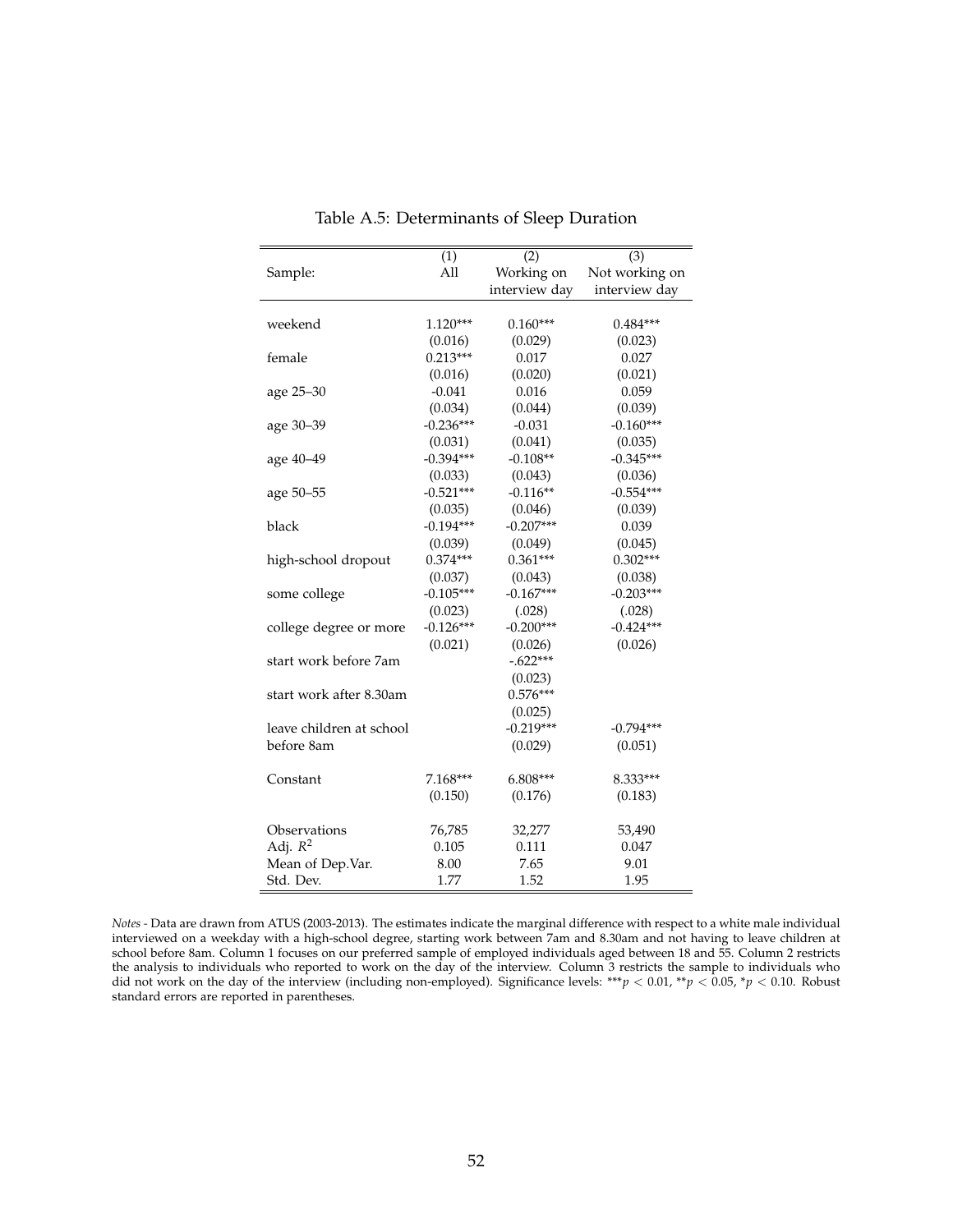|                    | (1)            | (2)              |
|--------------------|----------------|------------------|
| Variable:          | Height (in cm) | Literacy in 1900 |
|                    |                |                  |
| Late Sunset Border | 0.161          | 0.013            |
|                    | (0.521)        | (0.016)          |
|                    |                |                  |
| Observations       | 4,614          | 18,381           |
| Adj. $R^2$         | 0.079          | 0.146            |
| Mean of Dep.Var.   | 170.964        | 0.877            |
| Std. Dev.          | 10.461         | 0.315            |

<span id="page-55-0"></span>Table A.6: Unconfoundness Tests: Discontinuities in Height and Historical Literacy

*Notes -* The first column tests for the presence of discontinuities in height using the same specification and sample as in Table 2, column 1. The second column tests for the presence of discontinuities in literacy using the 1900 census and controlling for standard socio-demographic characteristics (age, race, sex, married and number of children) and county characteristics (region fixed effects, latitude and longitude and a dummy for large counties). Significance levels: \*\*\**p* < 0.01, \*\**p* < 0.05, \**p* < 0.1. Standard errors are robust and clustered at the geographical level (counties are grouped based on the distance from the time zone border).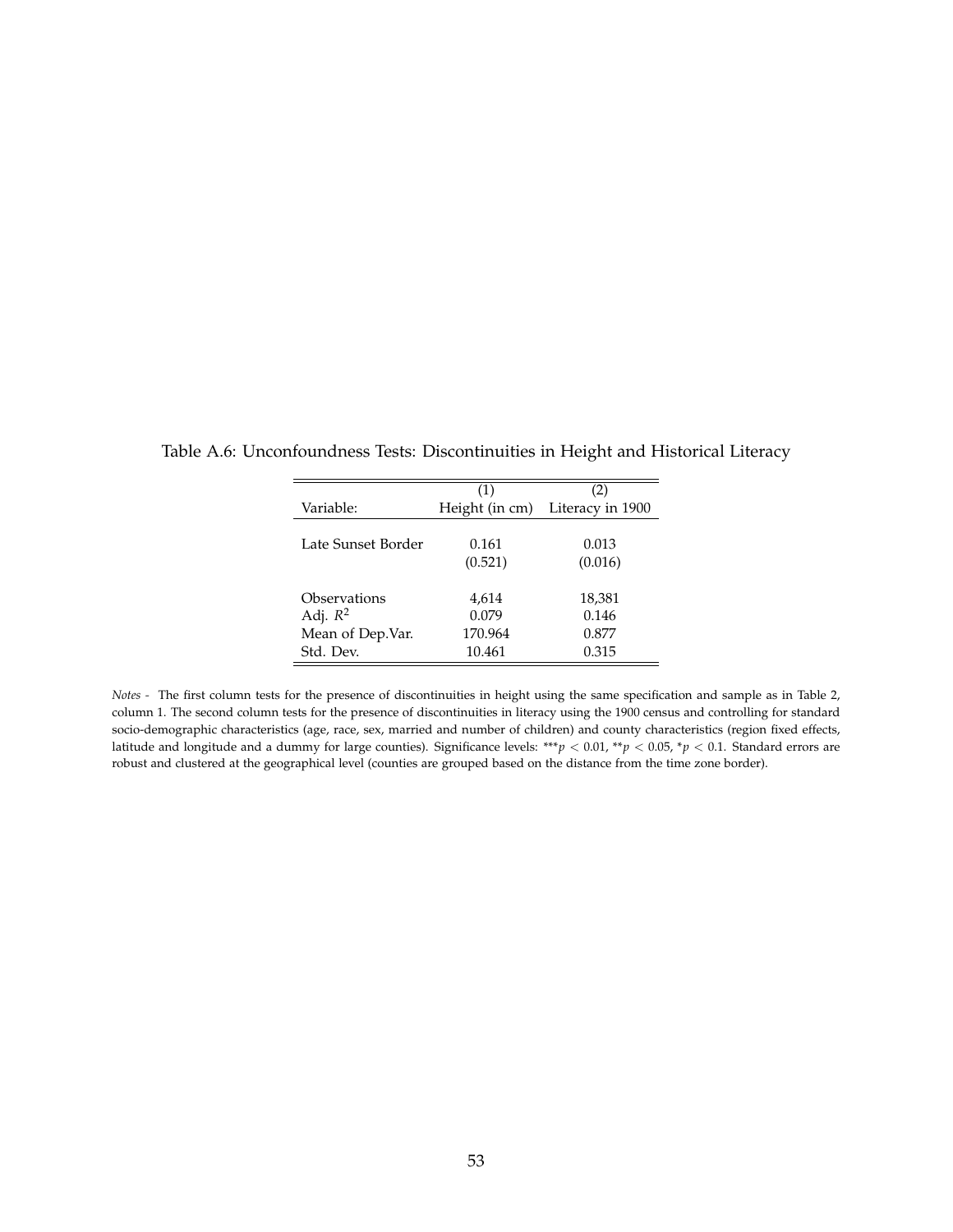<span id="page-56-0"></span>

|                    | (1)              | (2)               | (3)            | (4)           |
|--------------------|------------------|-------------------|----------------|---------------|
|                    | log(House value) | log(monthly rent) | commuting time | pop. density  |
|                    |                  |                   | (minutes)      | (per sq.mile) |
| Late Sunset Border | 0.041            | 0.044             | 0.400          | -7.437        |
|                    | (0.035)          | (0.029)           | (0.0383)       | (33.052)      |
| Observations       | 2,041            | 2,041             | 2,041          | 2,041         |
| Adj. $R^2$         | 0.353            | 0.187             | 0.390          | 0.088         |
| Mean of Dep. Var.  | 11.597           | 6.325             | 22.273         | 128.172       |
| Std. Dev.          | 0.394            | 0.306             | 5.201          | 354.381       |

Table A.7: Residential Sorting Tests

*Notes -* Data are drawn from the ACS (2009-2013). All estimates also include the distance to the time zone boundary and its interaction with the late sunset border, standard socio-demographic characteristics (age, sex, education, married and number of children), county characteristics (region, latitude and longitude and a dummy for large counties), interview characteristics (interview month and year and a dummy that controls for the application of DST. Significance levels: \*\*\**p* < 0.01, \*\**p* < 0.05, \**p* < 0.1. Standard errors are robust and clustered at the geographical level (counties are grouped based on the distance from the time zone border).